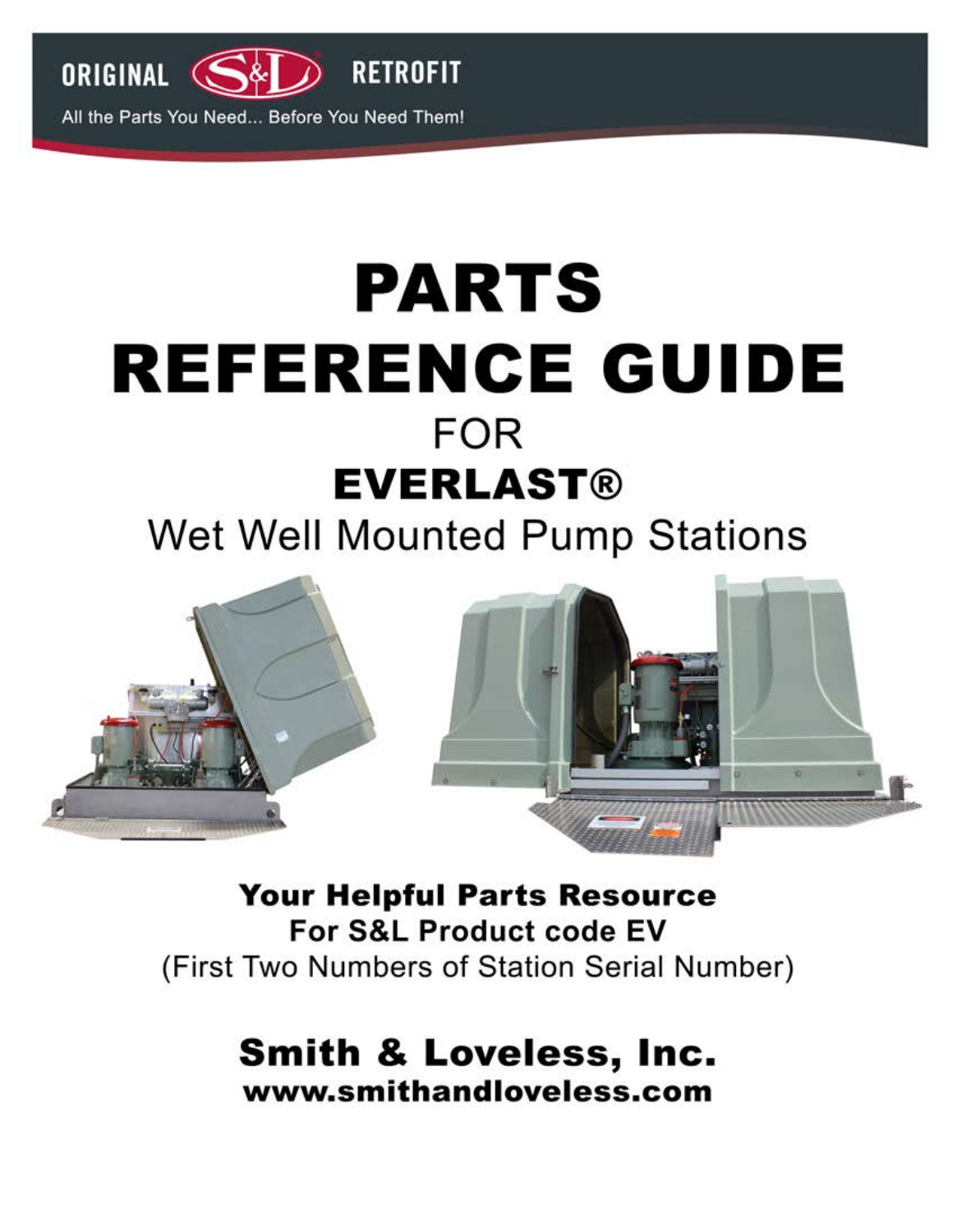Smith & Loveless, Inc.® 14040 Santa Fe Trail Lenexa, KS 66215-1234, USA **After Market Parts Price Book Section 2** EVERLAST® WWMPS Parts 3/1/21 Page 1

### *After Market Parts Catalog*

# **EVERLAST® Wet Well Mounted Pump Stations**

**S&L Product codes: EV (First Two Letters of Station Serial Number)**

# **ALPHABETICAL PARTS LISTING**

### PART NAME PAGE

| COMBINED EXHAUST ASSEMBLY-VACUUM PUMP 35                           |
|--------------------------------------------------------------------|
|                                                                    |
|                                                                    |
|                                                                    |
|                                                                    |
|                                                                    |
|                                                                    |
|                                                                    |
|                                                                    |
|                                                                    |
| DOME ASSEMBLY, ELECTRODE 34                                        |
| DOUBLE BALANCED (High Head) MECHANICAL SEALS ···················23 |
|                                                                    |
|                                                                    |
|                                                                    |
|                                                                    |
|                                                                    |
|                                                                    |
|                                                                    |
|                                                                    |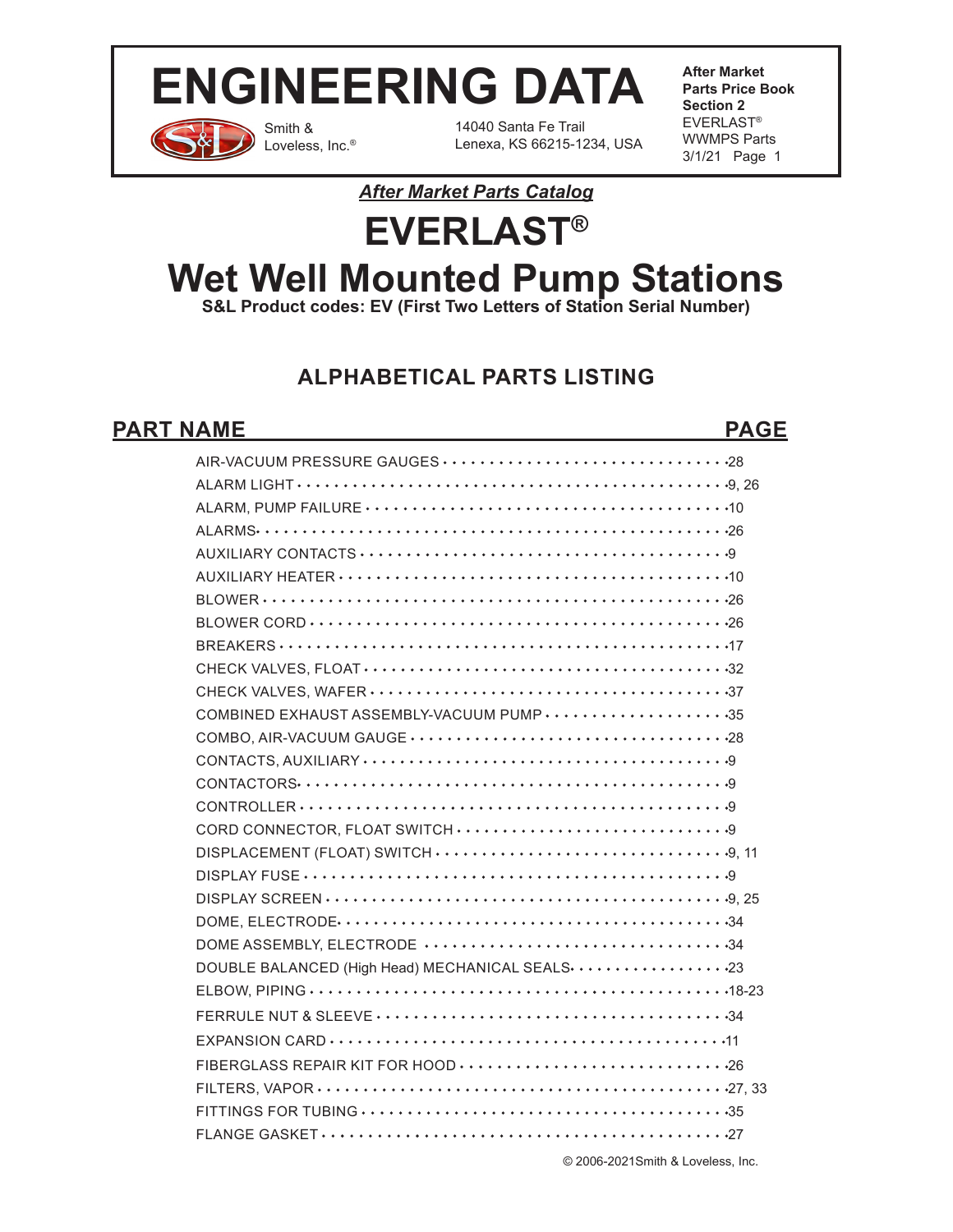### Smith & Loveless, Inc.® 14040 Santa Fe Trail **ENGINEERING DATA**

Lenexa, KS 66215-1234, USA

**After Market Parts Price Book Section 2** EVERLAST® WWMPS Parts 3/1/21 Page 2

### PART NAME PAGE

| FRONT HEADS & VOLUTES, INTEGRAL 48-23                |
|------------------------------------------------------|
|                                                      |
|                                                      |
|                                                      |
|                                                      |
|                                                      |
|                                                      |
|                                                      |
|                                                      |
|                                                      |
|                                                      |
|                                                      |
|                                                      |
|                                                      |
|                                                      |
| HOW TO CHANGE YOUR SINGLE MECHANICAL SEAL VIDEO 30   |
|                                                      |
|                                                      |
|                                                      |
| INTEGRAL VOLUTE & FRONT HEAD 18-23                   |
|                                                      |
|                                                      |
|                                                      |
|                                                      |
|                                                      |
|                                                      |
| $\cdot$ $\cdot$ $\cdot$                              |
|                                                      |
|                                                      |
|                                                      |
|                                                      |
|                                                      |
|                                                      |
| MECHANICAL SEAL VIDEO - TRAINING ON HOW TO CHANGE 30 |
|                                                      |
|                                                      |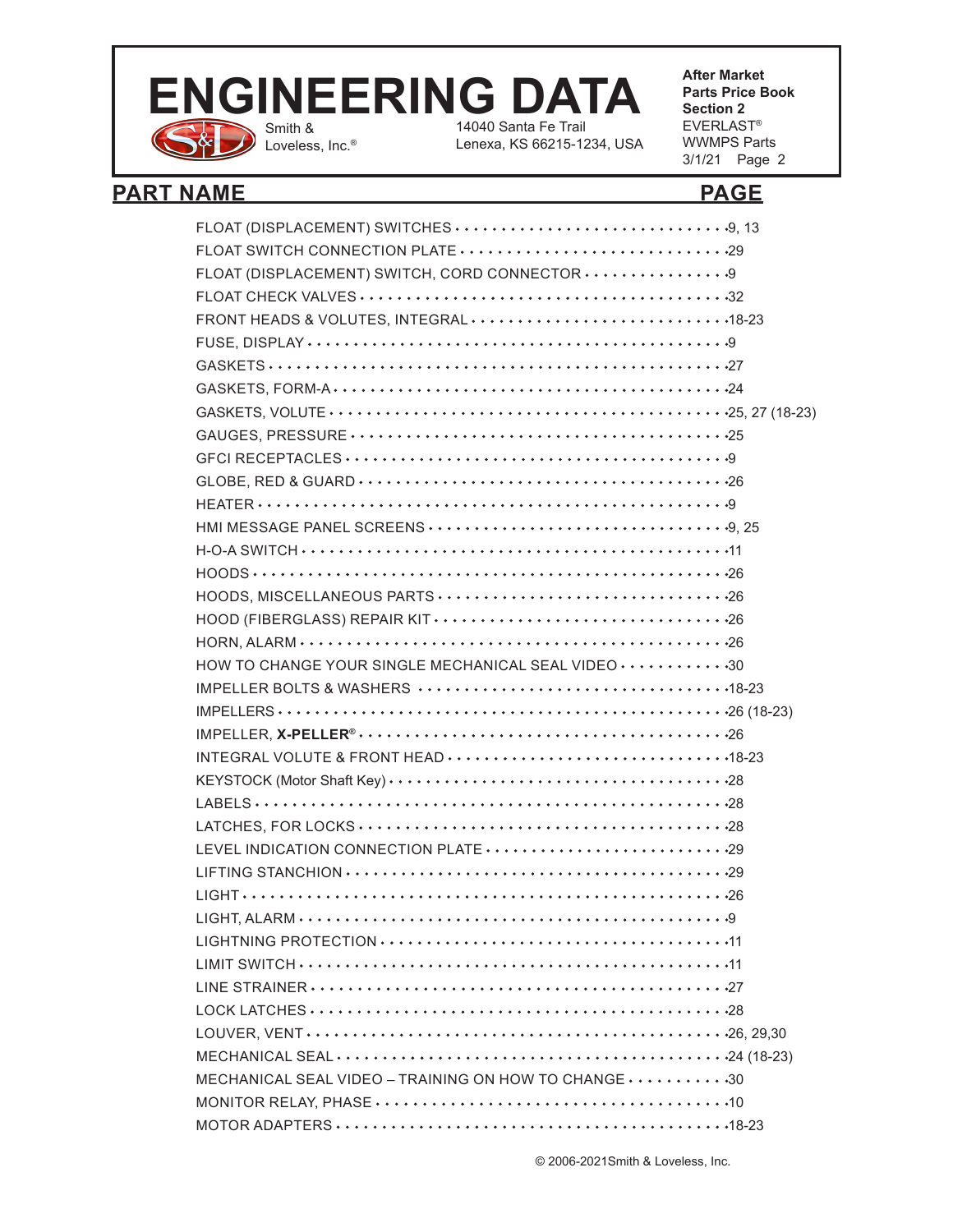

Smith & Loveless, Inc.® 14040 Santa Fe Trail Lenexa, KS 66215-1234, USA **After Market Parts Price Book Section 2** EVERLAST® WWMPS Parts 3/1/21 Page 3

# PART NAME PAGE

| PLUG VALVE HANDLE/WRENCH ·································· 35 |
|----------------------------------------------------------------|
|                                                                |
| PRESSURE TRANSDUCERS/SENSORS, SUBMERSIBLE 10                   |
|                                                                |
|                                                                |
|                                                                |
|                                                                |
|                                                                |
|                                                                |
|                                                                |
|                                                                |
|                                                                |
|                                                                |
|                                                                |
|                                                                |
|                                                                |
|                                                                |
|                                                                |
|                                                                |
|                                                                |
|                                                                |
|                                                                |
|                                                                |
| SONIC START <sup>®</sup> OPERATING MODULE 33                   |
|                                                                |
| SONIC START®REPLACEMENT PARTS33                                |
| SPRING LOADED WAFER CHECK VALVE 36 (16-23)                     |
| SPRING LOADED WAFER CHECK VALVE SPARE PARTS 37                 |
|                                                                |
|                                                                |
|                                                                |
|                                                                |
|                                                                |
|                                                                |
|                                                                |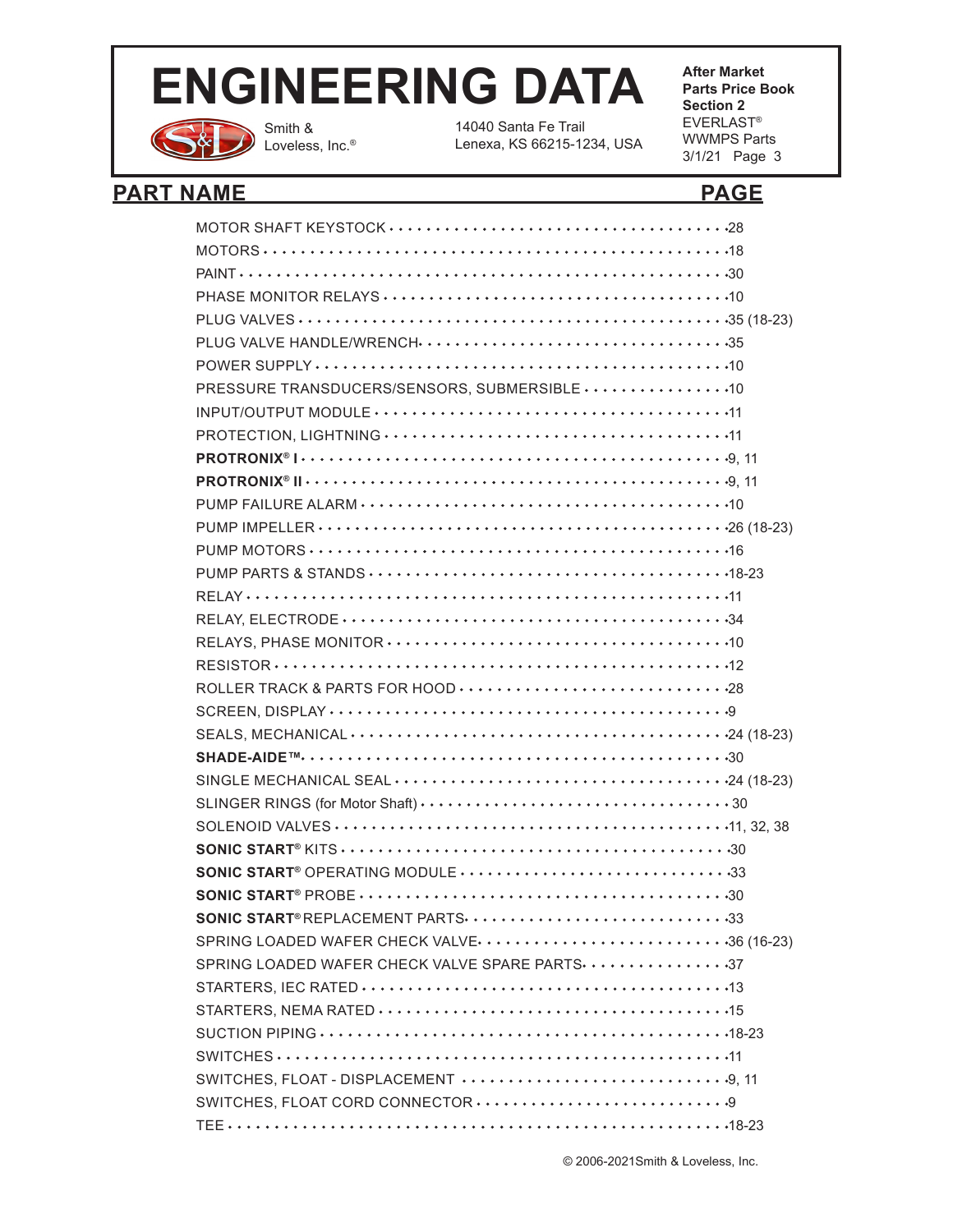

14040 Santa Fe Trail

Lenexa, KS 66215-1234, USA

**After Market Parts Price Book Section 2** EVERLAST® WWMPS Parts 3/1/21 Page 4

## PART NAME PAGE

| TRANSDUCER, SUBMERSIBLE PRESSURE 10                            |
|----------------------------------------------------------------|
|                                                                |
|                                                                |
| VACUUM-AIR PRESSURE GAUGES 28                                  |
|                                                                |
|                                                                |
| VACUUM PUMP - SINGLE PISTON 34                                 |
| VACUUM PUMP - SINGLE PISTON SPARE PARTS ····················34 |
|                                                                |
| VACUUM PUMP - DUAL PISTON SPARE PARTS 34                       |
|                                                                |
|                                                                |
|                                                                |
|                                                                |
|                                                                |
| VALVES, WAFER CHECK SPARE PARTS 37                             |
|                                                                |
|                                                                |
|                                                                |
|                                                                |
|                                                                |
|                                                                |
|                                                                |
| VOLUTES & FRONT HEAD, INTEGRAL 18-23                           |
|                                                                |
|                                                                |
| WET WELL MANWAY ACCESS LIDS - 4' WET WELL 31                   |
| WET WELL MANWAY ACCESS LIDS - 5' & 6' WET WELL 31              |
|                                                                |
|                                                                |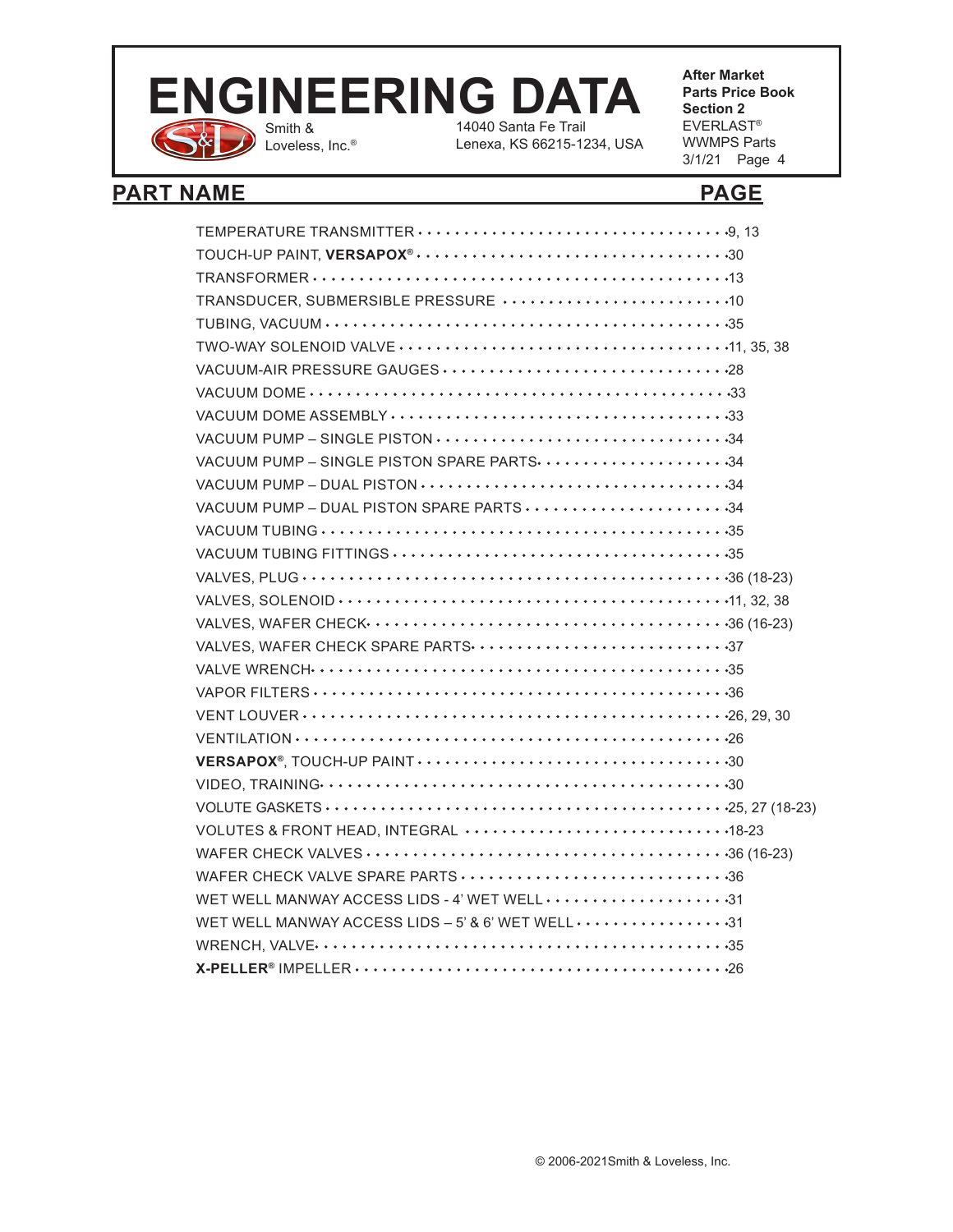

Smith & Loveless, Inc.®

14040 Santa Fe Trail Lenexa, KS 66215-1234, USA **After Market Parts Price Book Section 2** EVERLAST® WWMPS Parts 3/1/21 Page 5

# *After Market Parts Catalog*

# **EVERLAST® Wet Well Mounted Pump Stations**

**S&L Product codes: FX, DX (First Two Letters of Station Serial Number) (15-04\_ \_ \_ for Modified FX Stations)**

**PART PAGE**

# **ELECTRICAL COMPONENTS**

| PRESSURE TRANSDUCERS/SENSORS, SUBMERSIBLE · · · · · · · · · · · · · · 10  |
|---------------------------------------------------------------------------|
|                                                                           |
|                                                                           |
|                                                                           |
|                                                                           |
|                                                                           |
|                                                                           |
| SOLENOID VALVE, 2-WAY LARGE PORT 11                                       |
|                                                                           |
|                                                                           |
|                                                                           |
|                                                                           |
| STARTERS & MOTOR CIRCUIT PROTECTORS - NEMA · · · · · · · · · · · · · · 15 |
| BREAKERS - "QUICKLAG C" TYPE 17                                           |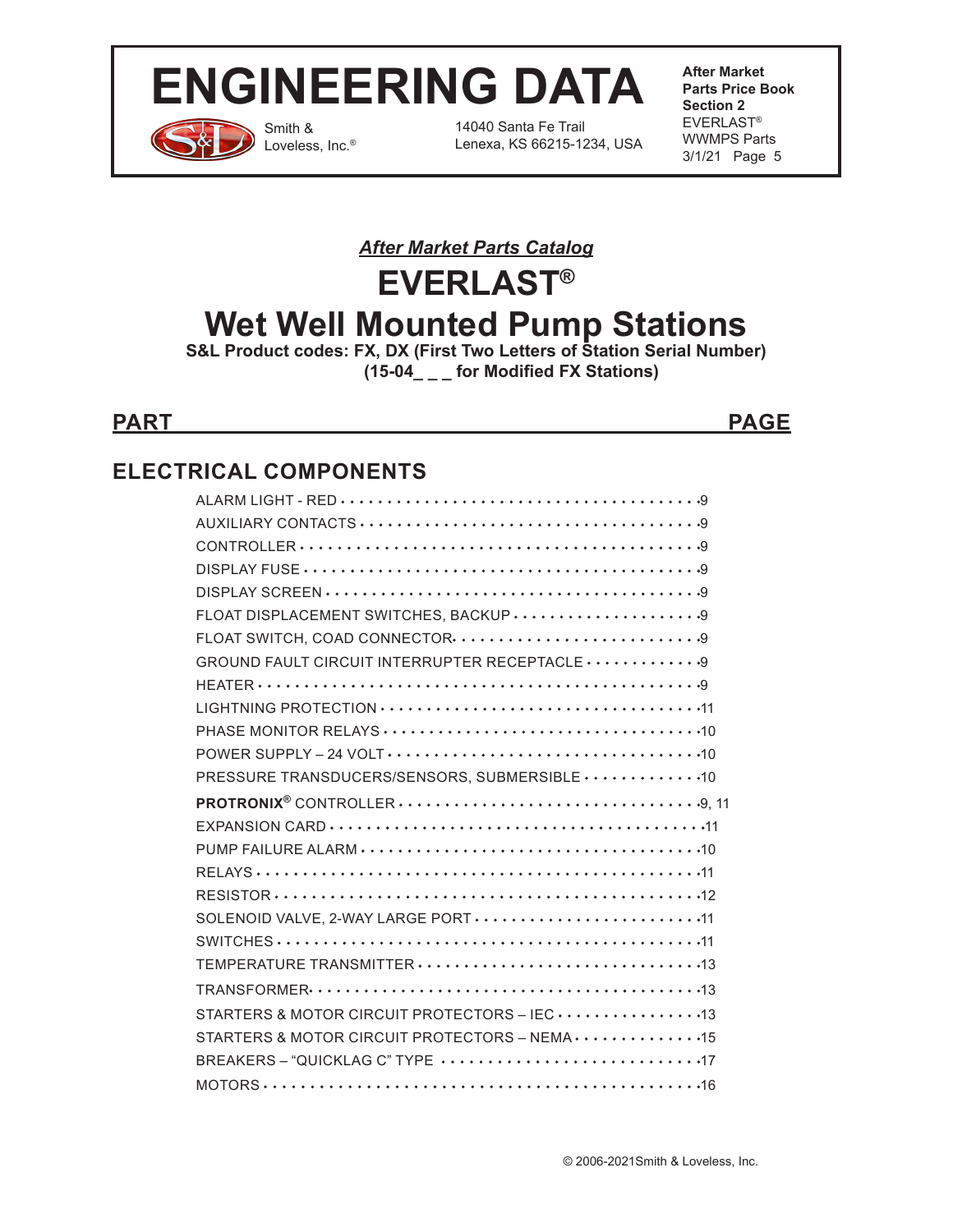

Lenexa, KS 66215-1234, USA

### **PART PAGE**

# **MECHANICAL, PIPING, & PARTS**

### **PUMP PARTS**

*Includes: shaft diameter, impeller, maximum diameter, Suction Side - Diameter Eye, front head, pump stand, volute, gaskets, motor adapter, impeller bolt, impeller washer.*

| <b>MECHANICAL SEALS</b>                                              |
|----------------------------------------------------------------------|
| B-SHAFT (1%") (Seals & Spare Parts) 24                               |
| C-SHAFT (2 <sup>1</sup> / <sub>8</sub> ") (Seals & Spare Parts) 24   |
|                                                                      |
| DOUBLE BALANCED (High Head) MECHANICAL SEALS ·····················23 |
|                                                                      |
|                                                                      |
|                                                                      |
|                                                                      |

# **OTHER PARTS**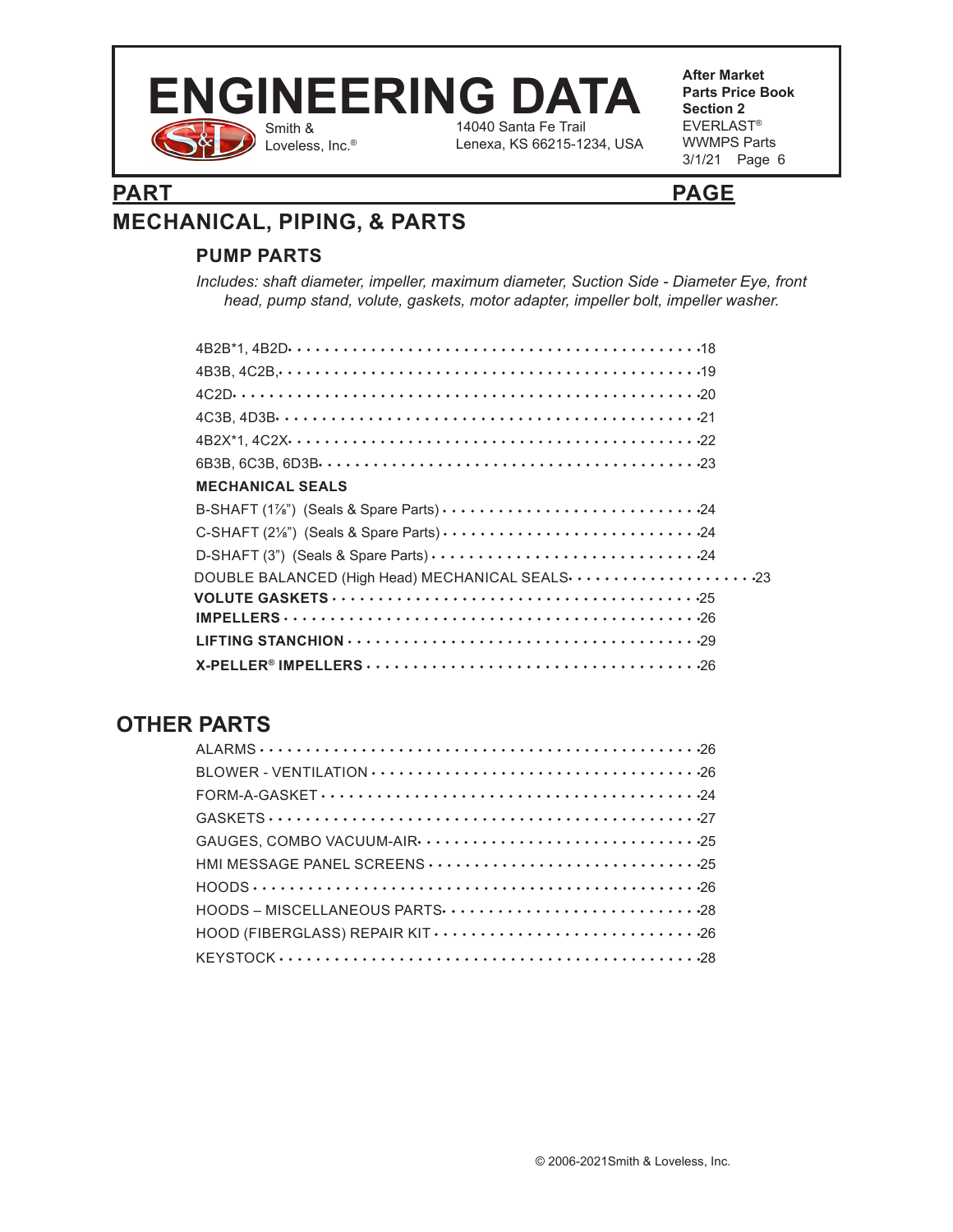

Smith & Loveless, Inc.® 14040 Santa Fe Trail Lenexa, KS 66215-1234, USA **After Market Parts Price Book Section 2** EVERLAST® WWMPS Parts 3/1/21 Page 7

### **PART PAGE**

### **OTHER PARTS**

| PAINT (VERSAPOX®) & TOUCH-UP KITS 30                            |
|-----------------------------------------------------------------|
|                                                                 |
|                                                                 |
|                                                                 |
|                                                                 |
| 4' WET WELL MANWAY ACCESS LIDS (ALUMINUM) ···················31 |
| 5' & 6' WET WELL MANWAY ACCESS LIDS (ALUMINUM) $\cdots$ 31      |

## **VACUUM PRIMING SYSTEM**

| WAVESTART <sup>®</sup> REPLACEMENT PARTS 33                               |
|---------------------------------------------------------------------------|
|                                                                           |
|                                                                           |
| VACUUM PUMP – HEAVY DUTY – SINGLE PISTON & SPARE PARTS $\cdots \cdots$ 34 |
| VACUUM PUMP - HEAVY DUTY - DUAL PISTON & SPARE PARTS · · · · · · · · · 34 |
| VACUUM PUMP-COMBINED EXHAUST ASSEMBLY - 35                                |
|                                                                           |
|                                                                           |
|                                                                           |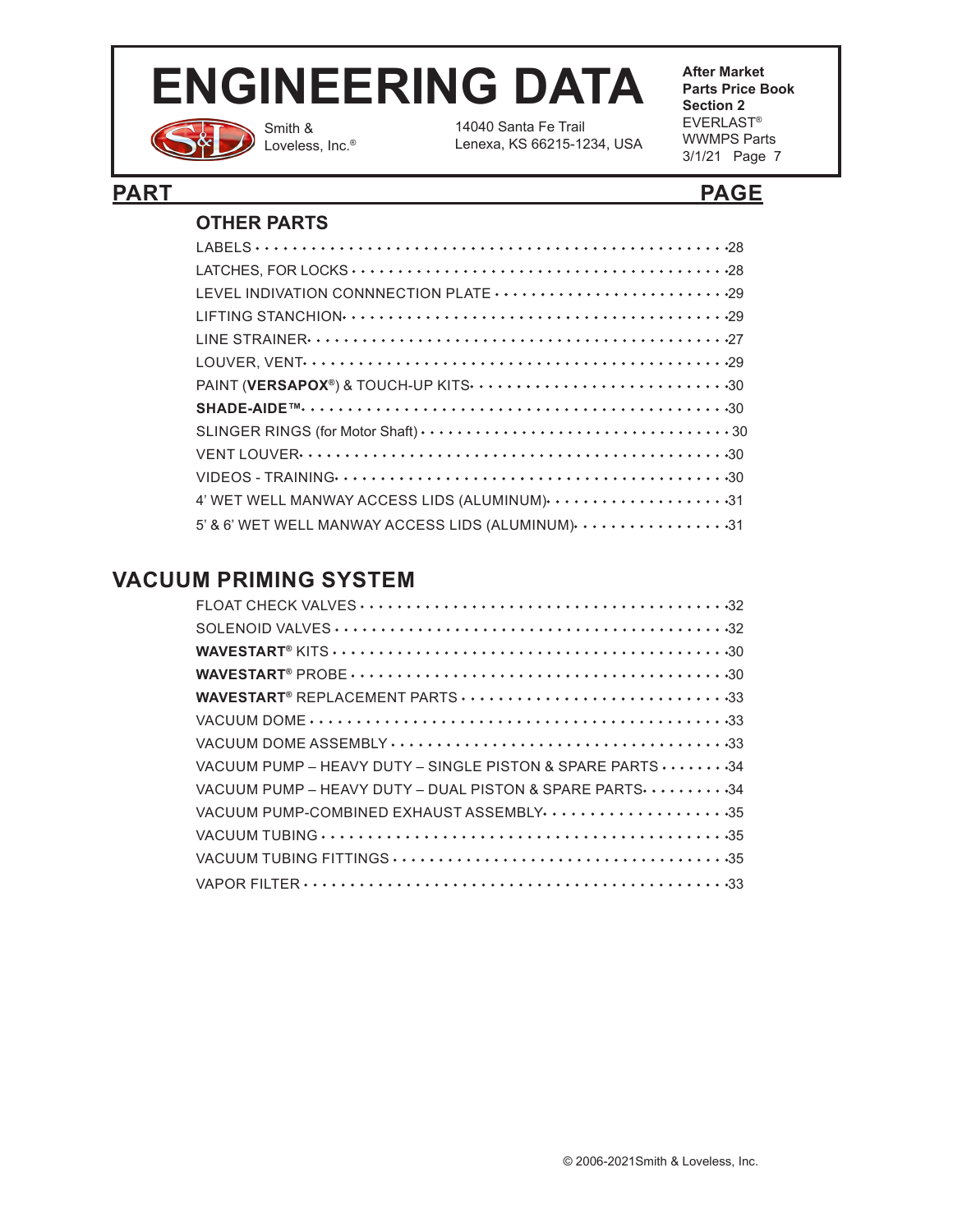### Smith & 14040 Santa Fe Trail **ENGINEERING DATA**

Loveless, Inc.®

**After Market Parts Price Book Section 2** EVERLAST® WWMPS Parts 3/1/21 Page 8

## **PART PAGE VALVES**

# PLUG VALVES  $\cdots$   $\cdots$   $\cdots$   $\cdots$   $\cdots$   $\cdots$   $\cdots$   $\cdots$   $\cdots$   $\cdots$   $\cdots$   $\cdots$   $\cdots$   $\cdots$   $\cdots$ SOLENOID VALVES 34 WAFER CHECK VALVES, SPRING LOADED  $\cdots\cdots\cdots\cdots\cdots\cdot36$ WAFER CHECK VALVES, 4" & 6", SPARE PARTS  $\cdots$  ..........37 WRENCH, VALVE 35

Lenexa, KS 66215-1234, USA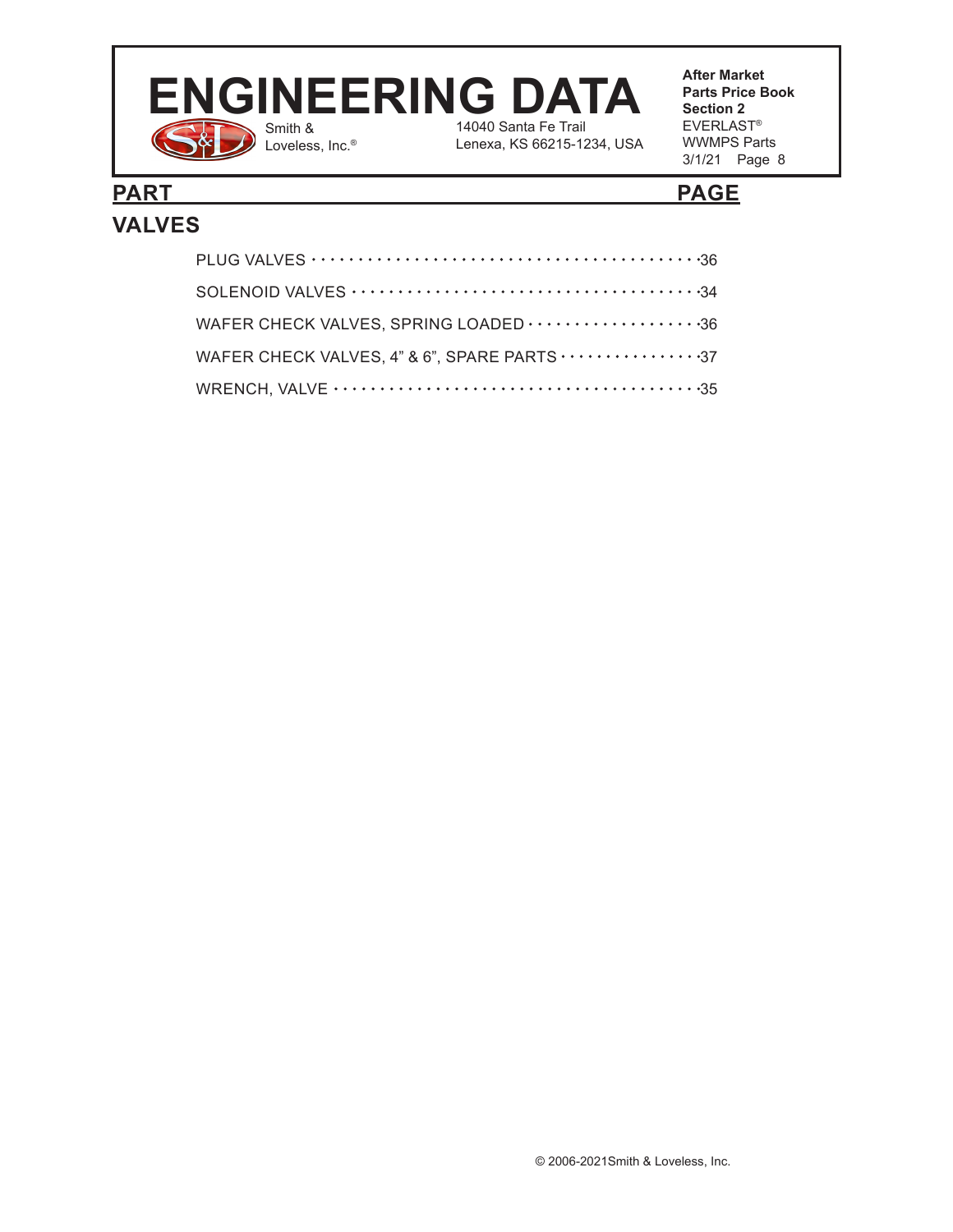Smith & Loveless, Inc.® 14040 Santa Fe Trail Lenexa, KS 66215-1234, USA **After Market Parts Price Book Section 2** EVERLAST® WWMPS Parts 3/1/21 Page 9

# **ELECTRICAL COMPONENTS**

#### **CONTACTORS**

Not descriptive enough. Ask customer if they mean contact terminal block, Auxiliary Relay, Starter, etc.

| <b>DISPLAY FUSE</b>     |         |
|-------------------------|---------|
| <b>PART DESCRIPTION</b> | PART#   |
| Fuse, FNQ, 1 AMP        | 41 371A |
| Fuse, FNQ-R, 1/2 AMP    | 4L371T  |
| Fuse, FNQ, 5 AMP        | 41 3T1F |

### **FLOAT (DISPLACEMENT) SWITCHES, BACKUP**

Serve as Backup to the Submersible Pressure Transducer

| <b>PART DESCRIPTION</b>                                 | <b>PART#</b> |
|---------------------------------------------------------|--------------|
| Float Switch (Normally Open Blue), 30 ft. cord          | 4L291A       |
| Float Switch (Normally Closed Red), 30 ft. cord         | 4L291B       |
| Float Switch (Normally Open Blue), 45 ft. cord          | 4L291C       |
| Float Switch (Normally Closed Red), 45 ft. cord         | 4L291H       |
| Mercury-Free (Normally Open, Normally Closed) 40ft cord | 41 291 F     |
|                                                         |              |

| <b>FLOAT SWITCH, CORD CONNECTOR</b>     |       |
|-----------------------------------------|-------|
| <b>PART DESCRIPTION</b>                 | PART# |
| Cord Connector, Float Switch Adjustment | 5L57C |

| <b>GROUND FAULT CIRCUIT INTERRUPTER (GFCI) RECEPTACLES</b> |        |  |  |  |
|------------------------------------------------------------|--------|--|--|--|
| <b>PART DESCRIPTION</b><br>PART#                           |        |  |  |  |
| GFCI Receptacle, 15 Amp, Color: Ivory                      | 5L269C |  |  |  |
| Receptacle Box, Aluminum                                   | 5L98A  |  |  |  |
|                                                            |        |  |  |  |

| <b>HEATER</b>                                                           |              |
|-------------------------------------------------------------------------|--------------|
| <b>PART DESCRIPTION</b>                                                 | <b>PART#</b> |
| Heater, Strip/Panel Mount with Thermostat – UL Listed 120 Volt 500 Watt | 4L364A       |
| Temperature Transmitter                                                 | 51 350AA     |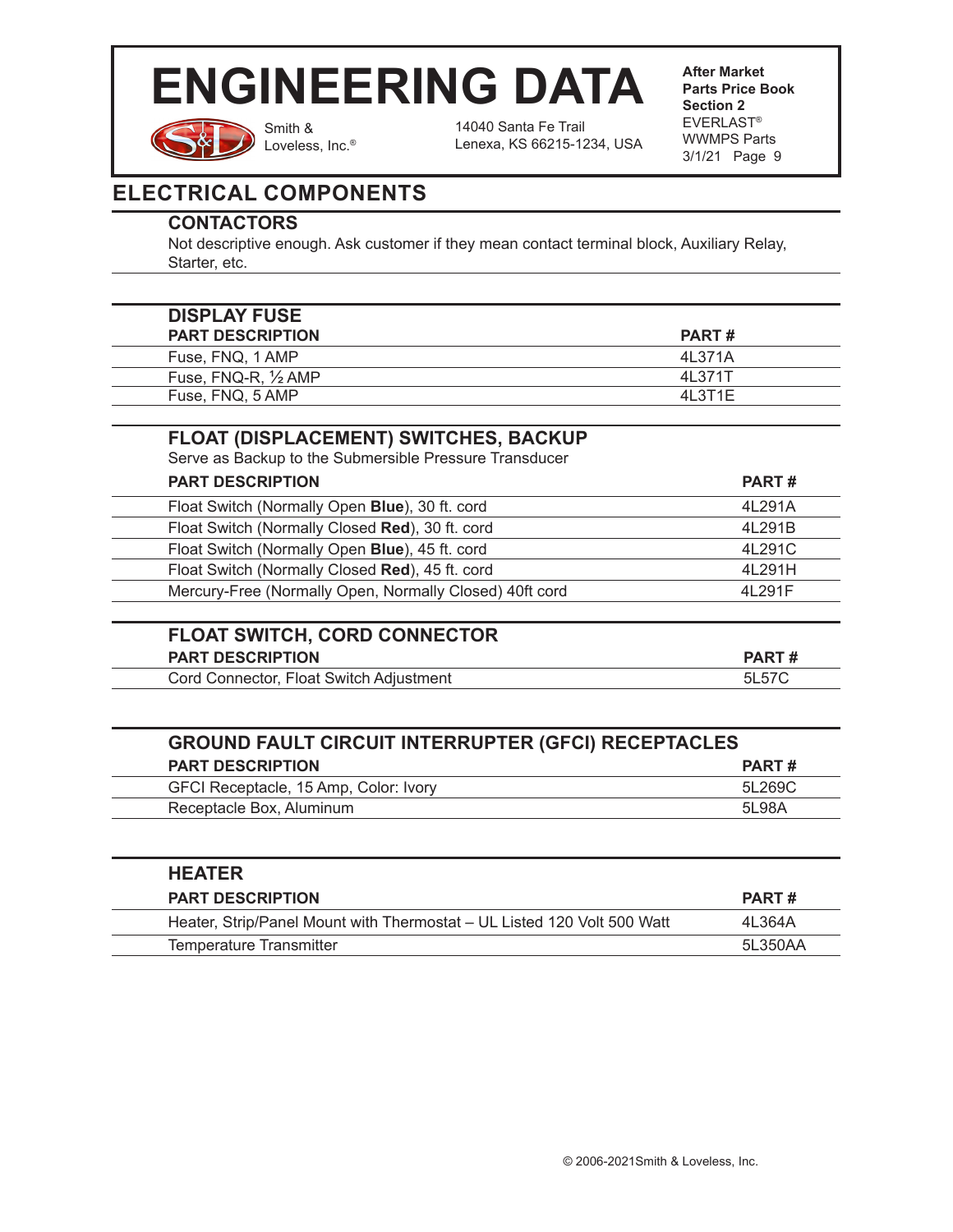### Smith & 14040 Santa Fe Trail **ENGINEERING DATA**

Lenexa, KS 66215-1234, USA

**After Market Parts Price Book Section 2** EVERLAST® WWMPS Parts 3/1/21 Page 10

# **ELECTRICAL COMPONENTS** *(CONTINUED)*

Loveless, Inc.®

| <b>PART#</b> |
|--------------|
| 4L336A       |
| 4L336B       |
| 4L336X       |
|              |

| <b>POWER SUPPLY - 24 VOLT</b><br>Powers all 24 volt panel components<br><b>PART DESCRIPTION</b> | <b>PART#</b> |
|-------------------------------------------------------------------------------------------------|--------------|
| Power Supply, 24 VDC (2.3 Amp rating)                                                           | 4L637L       |
|                                                                                                 |              |

#### **PRESSURE TRANSDUCERS/SENSORS, SUBMERSIBLE**

(Submersible Pressure Transducer hangs down from the pump station and into the wet well, in addition to the float switches used for back-up. Both are used for wet well level sensing.)

| <b>PART DESCRIPTION</b>                                                                                       | PART#  |
|---------------------------------------------------------------------------------------------------------------|--------|
| 0-7.5 PSI, Submersible Pressure Transducer – 30' Cord (Replaces 4L563A)<br>(CURRENT STYLE) (Replaces 4L563C). | 4L563J |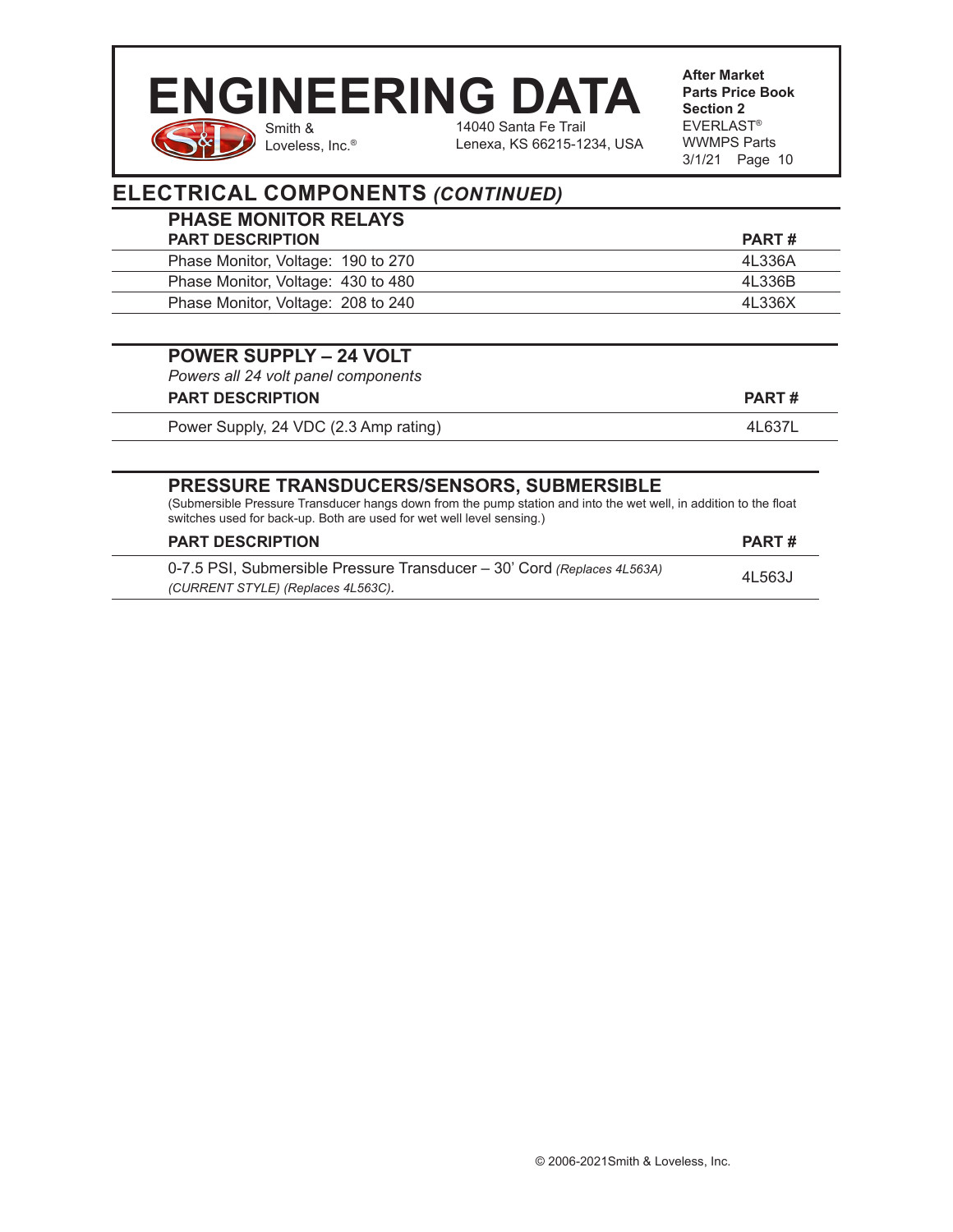

Smith & Loveless, Inc.® 14040 Santa Fe Trail Lenexa, KS 66215-1234, USA **After Market Parts Price Book Section 2** EVERLAST® WWMPS Parts 3/1/21 Page 11

# **ELECTRICAL COMPONENTS** *(CONTINUED)*

| <b>RELAYS</b>                                                                                                                       |                                                                 |
|-------------------------------------------------------------------------------------------------------------------------------------|-----------------------------------------------------------------|
| <b>PART DESCRIPTION</b>                                                                                                             | PART#                                                           |
| Relay, Vacuum Pump, CR1 & CR2                                                                                                       | 4L107F                                                          |
| Relay, Vacuum Pump Contactor, VC1 & VC2                                                                                             | 4L862A                                                          |
| Relay, Time Delay (for Pump Failure, Prime Failure, Time Delay)                                                                     | 4L304J                                                          |
| Relay, 24 VDC, Din Rail Mounted (Double Pole, Double Throw)                                                                         | 4L571D                                                          |
| Relay, 24 VDC, Din Rail, SPST                                                                                                       | 4L571A                                                          |
| Relay, Intrinsically Safe                                                                                                           | 4L374                                                           |
| <b>WAVESTART™ Operating Module</b>                                                                                                  | 4L264E                                                          |
| RUNNING TIME METER-USED WITH PUMPLOGIX & RELAY LOGIC<br><b>PART DESCRIPTION</b>                                                     | PART#                                                           |
| Running Time Meter (Old) Square face, but fits through round hole<br>NEMA <sub>12</sub>                                             | 4L198A                                                          |
| Running Time Meter (Current) Rectangular-NEMA 3R                                                                                    | 4L198C                                                          |
| <b>SOLENOID VALVE, 2-WAY LARGE PORT</b>                                                                                             |                                                                 |
| <b>PART DESCRIPTION</b>                                                                                                             | PART#                                                           |
| 2-Way Solenoid Valve (5/16" orifice) Cannot be used with SONIC<br>START <sup>®</sup> STREAMLINE™                                    | 1L545B<br>conduit connection mounted<br>through panel & backpan |
| 2-Way Solenoid Valve for the FORMULA X <sup>®</sup> (Old Style arrangement<br>with solenoid next to Float Check Valve, Ref. 87B351) | 1L545A                                                          |
| WAVESTART™ Solenoid Valve/Dome Assembly<br>(New Style arrangement)                                                                  | 87B728                                                          |
| <b>SWITCHES</b>                                                                                                                     |                                                                 |
| <b>PART DESCRIPTION</b>                                                                                                             | PART#                                                           |
| Switch, 3-POS Operator Selector, Spring Return Left, HOA<br>(Hand-Off-Auto)                                                         | 4L13C                                                           |
| Switch, Limit for Intrusion Alarm                                                                                                   | 5L241                                                           |
| Actuator, for use with 5L241                                                                                                        | 5L241A                                                          |
| Switch, 2-POS Operator Selector, Keyed                                                                                              | 4L366A                                                          |
| Switch, 2-POS Operator Selector                                                                                                     | 4L71M                                                           |
| Switch, 3-POS Operator Selector, Spring Return Left, HOA                                                                            | 4L13C                                                           |
| Float Switch (Normally Open Blue), 30 ft. cord                                                                                      | 4L291A                                                          |
| Float Switch (Normally Closed Red), 30 ft. cord                                                                                     | 4L291B                                                          |

Float Switch (Normally Open **Blue**), 45 ft. cord 4L291C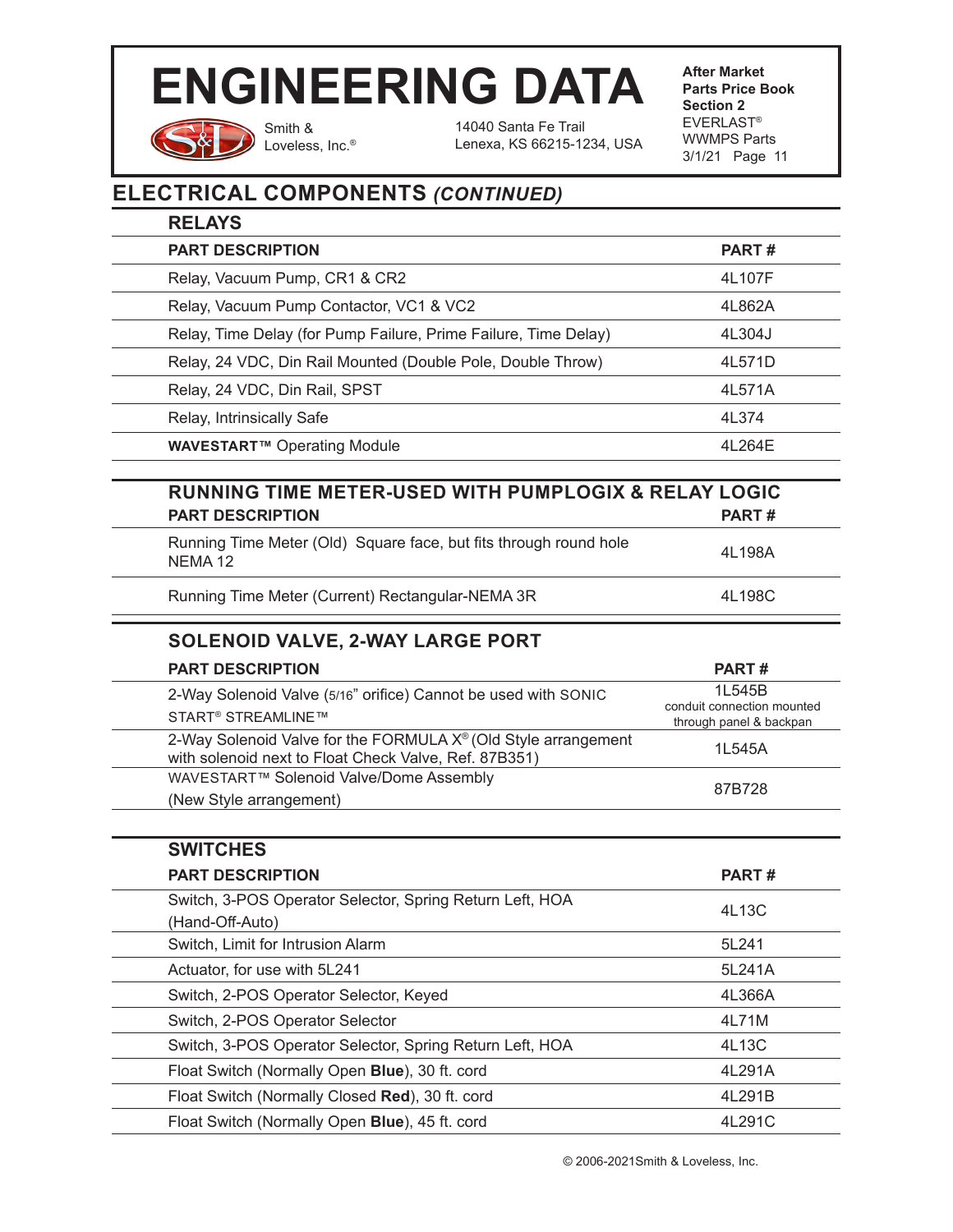#### **After Market Section 2** Smith & Loveless, Inc.® 14040 Santa Fe Trail Lenexa, KS 66215-1234, USA **ENGINEERING DATA**

**Parts Price Book**  EVERLAST® WWMPS Parts 3/1/21 Page 12

| Mercury-Free (Normally Open, Normally Closed) 40 ft. cord | 4L291F   |
|-----------------------------------------------------------|----------|
| Float Switch (Normally Closed Red), 45 ft. cord           | 41 291 H |
|                                                           |          |

| <b>TRANSFORMER</b>        |              |
|---------------------------|--------------|
| <b>DESCRIPTION</b>        | <b>PART#</b> |
| 2 KVA, 240/480 TO 120/240 | 4L402A       |
| 3 KVA, 240/480 TO 120/240 | 4L402B       |
| 3 KVA, 208 TO 120/240     | 41402D       |
| 5 KVA, 240/480 TO 120/240 | 4L402E       |
| 5 KVA, 208 TO 120/240     | 4L402EA      |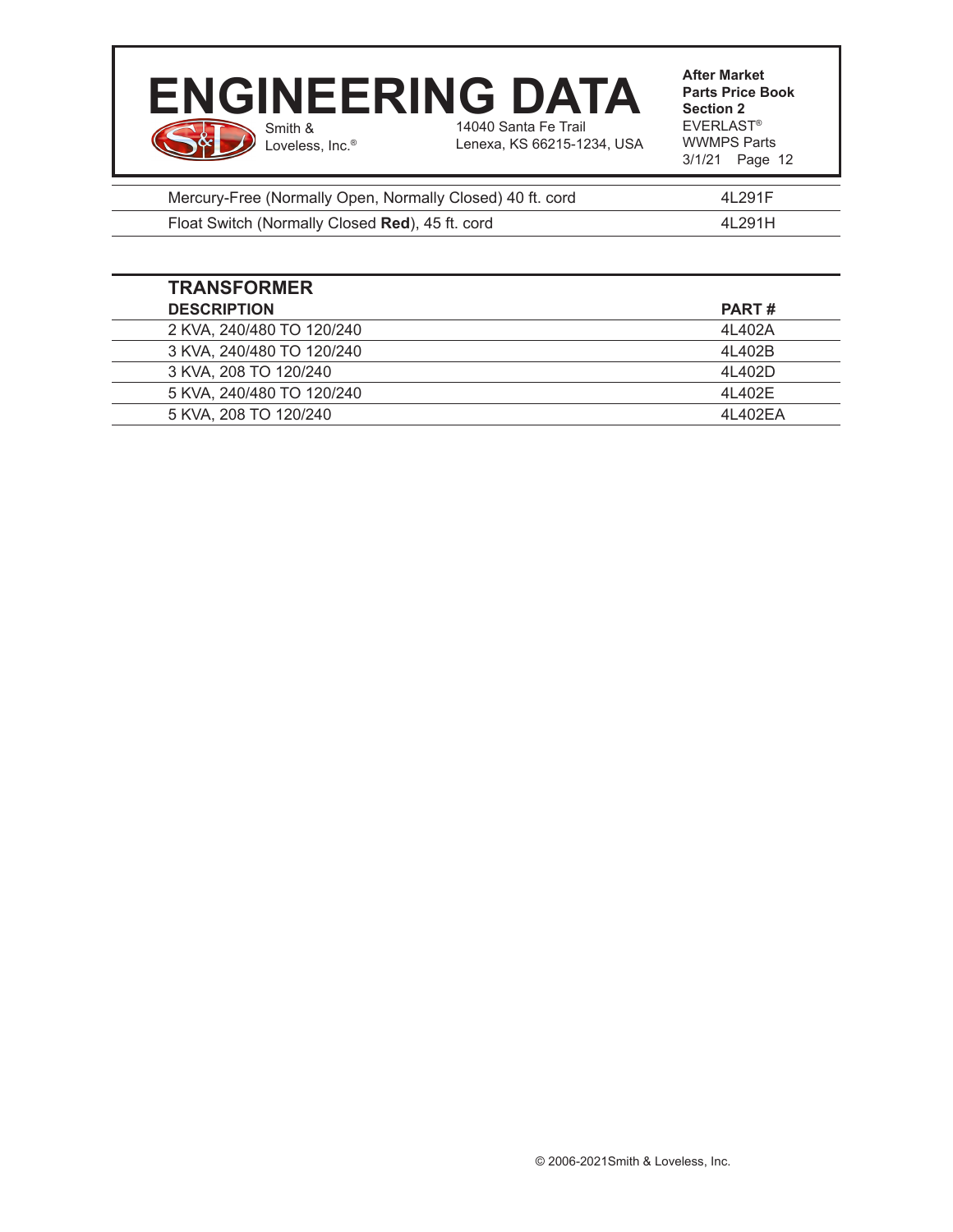

Smith & Loveless, Inc.® 14040 Santa Fe Trail Lenexa, KS 66215-1234, USA **After Market Parts Price Book Section 2** EVERLAST® WWMPS Parts 3/1/21 Page 13

## **ELECTRICAL COMPONENTS** *(CONTINUED)*

### **Standard on Series 1000/2000/5000**

#### **NEMA RATED STARTERS – 4L421\***

### **Three Phase Motor Circuit Breakers – 4L402, 4L164, 4L**

|                                   | 208 VOLTS            |                                  | 230 VOLTS      |                                  |                | <b>460 VOLTS</b>                 |
|-----------------------------------|----------------------|----------------------------------|----------------|----------------------------------|----------------|----------------------------------|
| <b>MOTOR</b><br><b>HORSEPOWER</b> | <b>STARTER</b>       | <b>CIRCUIT</b><br><b>BREAKER</b> | <b>STARTER</b> | <b>CIRCUIT</b><br><b>BREAKER</b> | <b>STARTER</b> | <b>CIRCUIT</b><br><b>BREAKER</b> |
| 3/4 & 81                          | 4L421A               | 4L202B                           | 4L421A         | 4L202B                           | 4L421A         | 4L258CA                          |
| $1\frac{1}{2}$                    | 4L421A               | 4L202B                           | 4L421A         | 4L531F                           | 4L421A         | 4L258CA                          |
| 2                                 | 4L421A               | 4L202B                           | 4L421A         | 4L531F                           | 4L421A         | 4L258CA                          |
| 3                                 | 4L421A               | 4L202D                           | 4L421A         | 4L531F                           | 4L421A         | 4L258CA                          |
| 5                                 | 4L421B               | 4L202F                           | 4L421B         | 4L531G                           | 4L421A         | 4L258CA                          |
| $7\frac{1}{2}$                    | 4L421B               | 4L202H                           | 4L421B         | 4L531A                           | 4L421B         | 4L258CC                          |
| 10                                | 4L421C               | 4L202L                           | 4L421C         | 4L531A                           | 4L421B         | 4L258CE                          |
| 15                                | 4L421D               | 4L202N                           | 4L421C         | 4L531B                           | 4L421C         | 4L258CG                          |
| 20                                | 4L421D               | 4L202N                           | 4L421D         | 4L531C                           | 4L421C         | 4L258CH                          |
| 25                                | 4L421D               | 4L164G                           | 4L421D         | 4L531C                           | 4L421C         | 4L258CJ                          |
| 30                                | 4L421E               | 4L164G                           | 4L421D         |                                  | 4L421D         | 4L258CK                          |
| 40                                | 4L421E               |                                  | 4L421E         |                                  | 4L421D         | 4L258CL                          |
| 50                                | 4L421F               |                                  | 4L421E         |                                  | 4L421D         | 4L164G                           |
| 60                                | 4L421F               |                                  | 4L421F         |                                  | 4L421E         | 4L164G                           |
| 75                                | 4L421F               |                                  | 4L421F         |                                  | 4L421E         |                                  |
| 100                               | <b>SPECIAL ORDER</b> |                                  | 4L421F         |                                  | 4L421E         |                                  |

\*Call factory for dimensions if replacing older starters

**PARTS ORDERING NOTE: If the customer is replacing older starters with new starters (new part numbers listed above), they will also need to purchase new overload coils and auxiliary contacts.**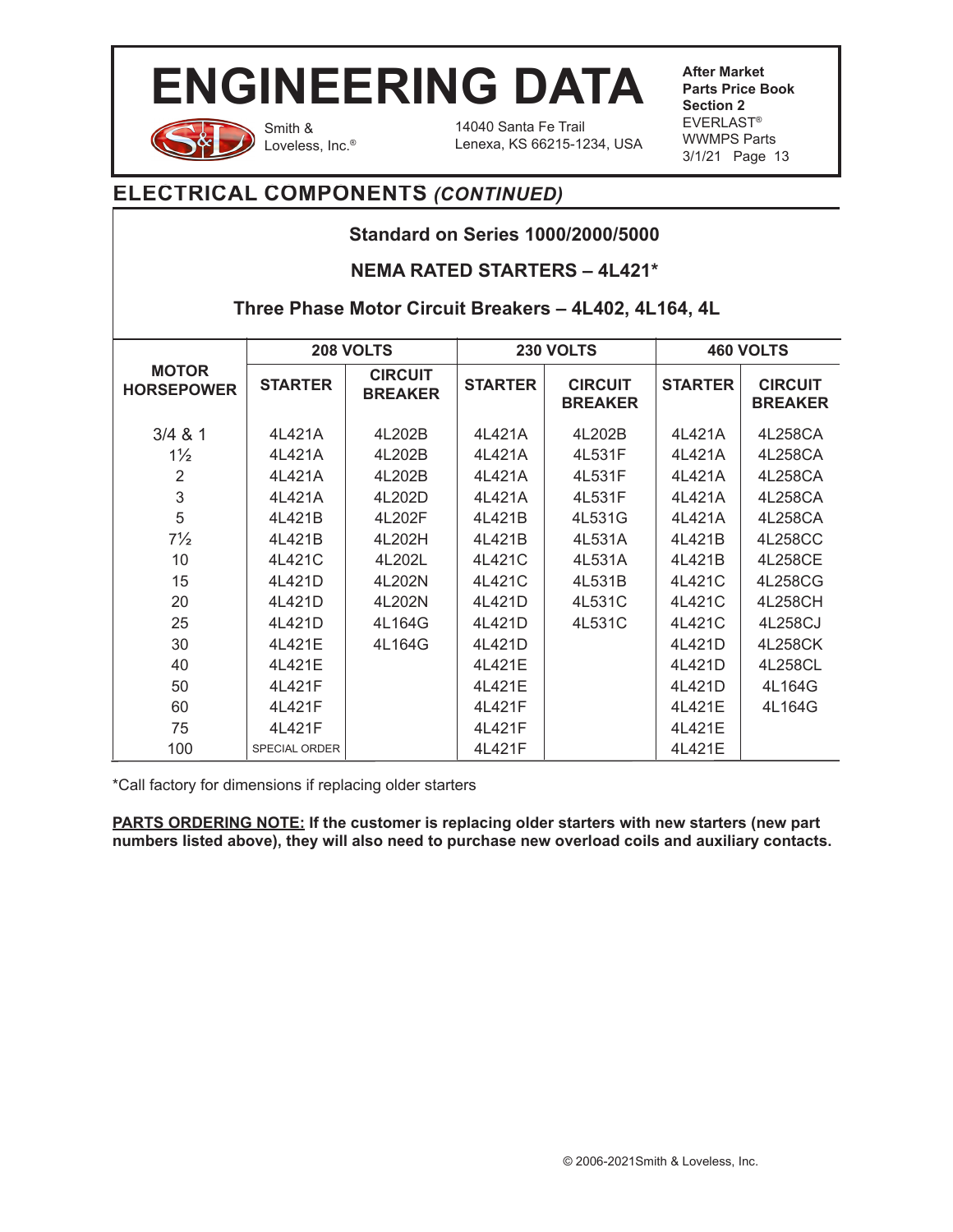

**After Market Parts Price Book Section 2** EVERLAST® WWMPS Parts 3/1/21 Page 14

## **ELECTRICAL COMPONENTS** *(CONTINUED)*

#### **Standard on Series 3000/4000/5000**

#### **IEC RATED STARTERS – 4L915**

#### **MOTOR CIRCUIT PROTECTORS – 4L531, 4L164, 4L431**

|                                   | 208 VOLTS               |                                             |                         | 230 VOLTS                                   |                         | 460 VOLTS                                   |
|-----------------------------------|-------------------------|---------------------------------------------|-------------------------|---------------------------------------------|-------------------------|---------------------------------------------|
| <b>MOTOR</b><br><b>HORSEPOWER</b> | <b>STARTER</b><br>PART# | <b>CIRCUIT</b><br><b>PROTECTOR</b><br>PART# | <b>STARTER</b><br>PART# | <b>CIRCUIT</b><br><b>PROTECTOR</b><br>PART# | <b>STARTER</b><br>PART# | <b>CIRCUIT</b><br><b>PROTECTOR</b><br>PART# |
| $1\frac{1}{2}$                    | 4L915D                  | 4L531F                                      | 4L915D                  | 4L531F                                      | 4L915C                  | 4L531E                                      |
| $\overline{2}$                    | 4L915Q                  | 4L531F                                      | 4L915D                  | 4L531F                                      | 4L915C                  | 4L531E                                      |
| $\mathsf 3$                       | 4L915Q                  | 4L531F                                      | 4L915Q                  | 4L531F                                      | 4L915D                  | 4L531E                                      |
| 5                                 | 4L915F                  | 4L531G                                      | 4L915F                  | 4L531G                                      | 4L915Q                  | 4L531F                                      |
| $7\frac{1}{2}$                    | 4L915G                  | 4L531A                                      | 4L915G                  | 4L531A                                      | 4L915E                  | 4L531G                                      |
| 10                                | 4L915B                  | 4L531A                                      | 4L915H                  | 4L531A                                      | 4L915F                  | 4L531G                                      |
| 15                                | 4L915J                  | 4L531B                                      | 4L915J                  | 4L531B                                      | 4L915G                  | 4L531G                                      |
| 20                                | 4L915K                  | 4L531C                                      | 4L915K                  | 4L531C                                      | 4L915H                  | 4L531A                                      |
| 25                                | 4L915L                  | 4L164P                                      | 4L915K                  | 4L531C                                      | 4L915J                  | 4L531A                                      |
| 30                                | 4L915M                  | 4L164P                                      | 4L915L                  |                                             | 4L915J                  | 4L531B                                      |
| 40                                | 4L915R                  | 4L431C                                      | 4L915N                  |                                             | 4L915K                  | 4L531C                                      |
| 50                                |                         |                                             | 4L515R                  |                                             | 4L915K                  | 4L531C                                      |
| 60                                |                         |                                             |                         |                                             | 4L915L                  | 4L164P                                      |
| 75                                |                         |                                             |                         |                                             | 4L915M                  | 4L164P                                      |
| 100                               |                         |                                             |                         |                                             | 4L915R                  |                                             |

#### **REPLACE AUXILLARY CONTACTS WHEN REPLACING THE STARTER**

**SPECIAL NOTE: Sizing has changed over the years. Call factory for dimensions if not a direct replacement.**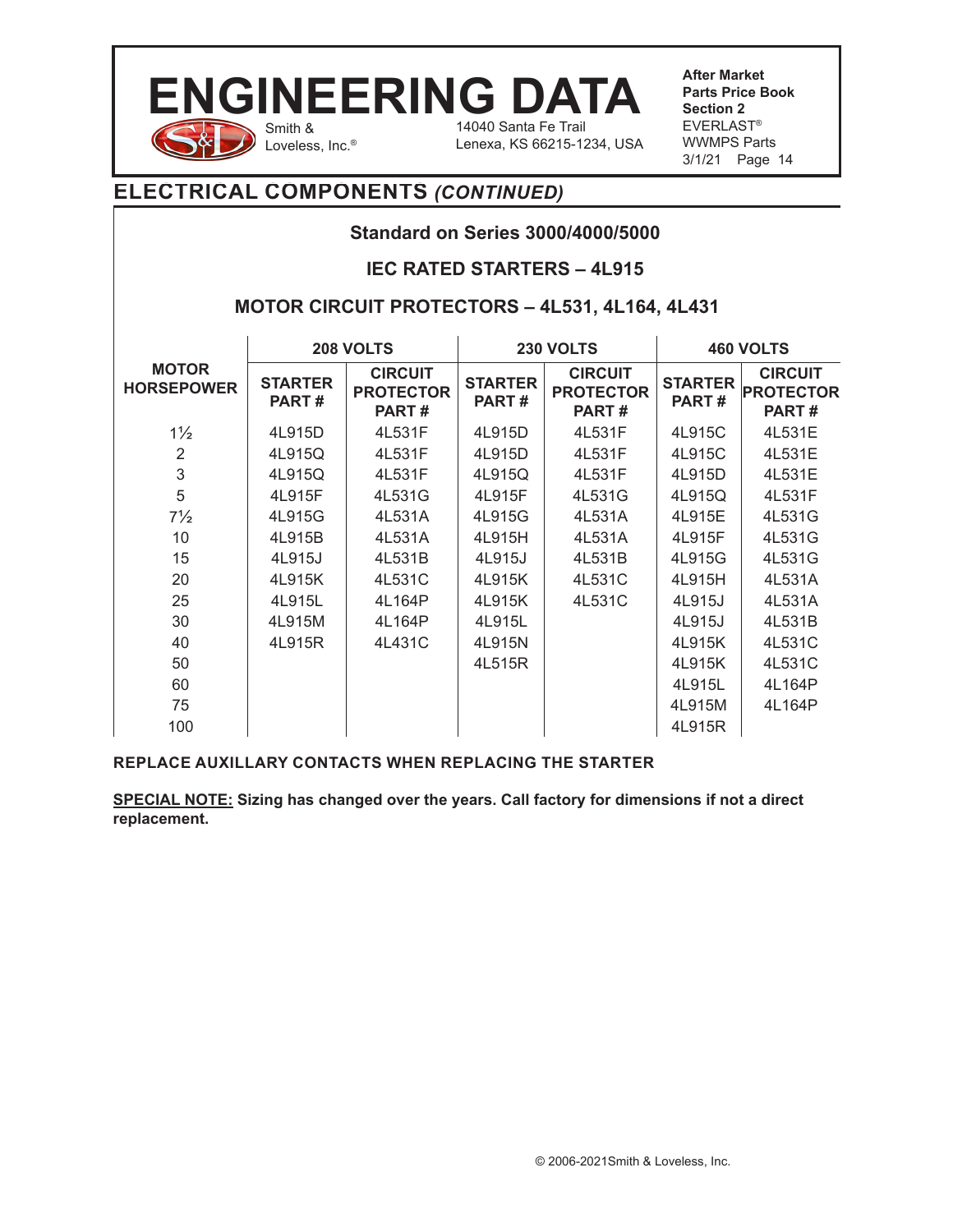

Smith & Loveless, Inc.® 14040 Santa Fe Trail Lenexa, KS 66215-1234, USA **After Market Parts Price Book Section 2** EVERLAST® WWMPS Parts 3/1/21 Page 15

### **ELECTRICAL COMPONENTS** *(CONTINUED)*

### **Standard on Series 3000/4000 NEMA RATED STARTERS – 4L930**

#### **MOTOR CIRCUIT PROTECTORS – 4L531, 4L164, 4L431**

|                                   | 208 VOLTS               |                                | 230 VOLTS                      |                                | 460 VOLTS                      |                         |
|-----------------------------------|-------------------------|--------------------------------|--------------------------------|--------------------------------|--------------------------------|-------------------------|
| <b>MOTOR</b><br><b>HORSEPOWER</b> | <b>STARTER</b><br>PART# | <b>BREAKER</b><br><b>PART#</b> | <b>STARTER</b><br><b>PART#</b> | <b>BREAKER</b><br><b>PART#</b> | <b>STARTER</b><br><b>PART#</b> | <b>BREAKER</b><br>PART# |
| 3/4                               | 4L930C                  |                                | 4L930C                         |                                | 4L930C                         |                         |
| 1                                 | 4L930C                  |                                | 4L930C                         |                                | 4L930C                         |                         |
| $1\frac{1}{2}$                    | 4L930B                  | 4L531F                         | 4L930B                         | 4L531F                         | 4L930C                         | 4L531E                  |
| $\overline{2}$                    | 4L930B                  | 4L531F                         | 4L930B                         | 4L531F                         | 4L930C                         | 4L531E                  |
| 3                                 | 4L930B                  | 4L531F                         | 4L930B                         | 4L531F                         | 4L930C                         | 4L531E                  |
| 5                                 | 4L930E                  | 4L531G                         | 4L930E                         | 4L531G                         | 4L930B                         | 4L531F                  |
| $7\frac{1}{2}$                    | 4L930F                  | 4L531A                         | 4L930F                         | 4L531A                         | 4L930E                         | 4L531G                  |
| 10                                | 4L930G                  | 4L531A                         | 4L930G                         | 4L531A                         | 4L930E                         | 4L531G                  |
| 15                                | 4L930H                  | 4L531B                         | 4L930G                         | 4L531B                         | 4L930G                         | 4L531G                  |
| 20                                | 4L930H                  | 4L531C                         | 4L930H                         | 4L531C                         | 4L930G                         | 4L531A                  |
| 25                                | 4L930H                  | 4L164P                         | 4L930H                         | 4L531C                         | 4L930G                         | 4L531A                  |
| 30                                | 4L930J                  | 4L164P                         | 4L930H                         | 4L164P                         | 4L930H                         | 4L531B                  |
| 40                                | 4L930J                  | 4L431C                         | 4L930J                         | 4L164P                         | 4L930H                         | 4L531C                  |
| 50                                | N/A                     | N/A                            | 4L930J                         | N/A                            | 4L930J                         | 4L531C                  |

#### **REPLACE AUXILLARY CONTACTS WHEN REPLACING THE STARTER**

**SPECIAL NOTE: Sizing has changed over the years. Call factory for dimensions if not a direct replacement.**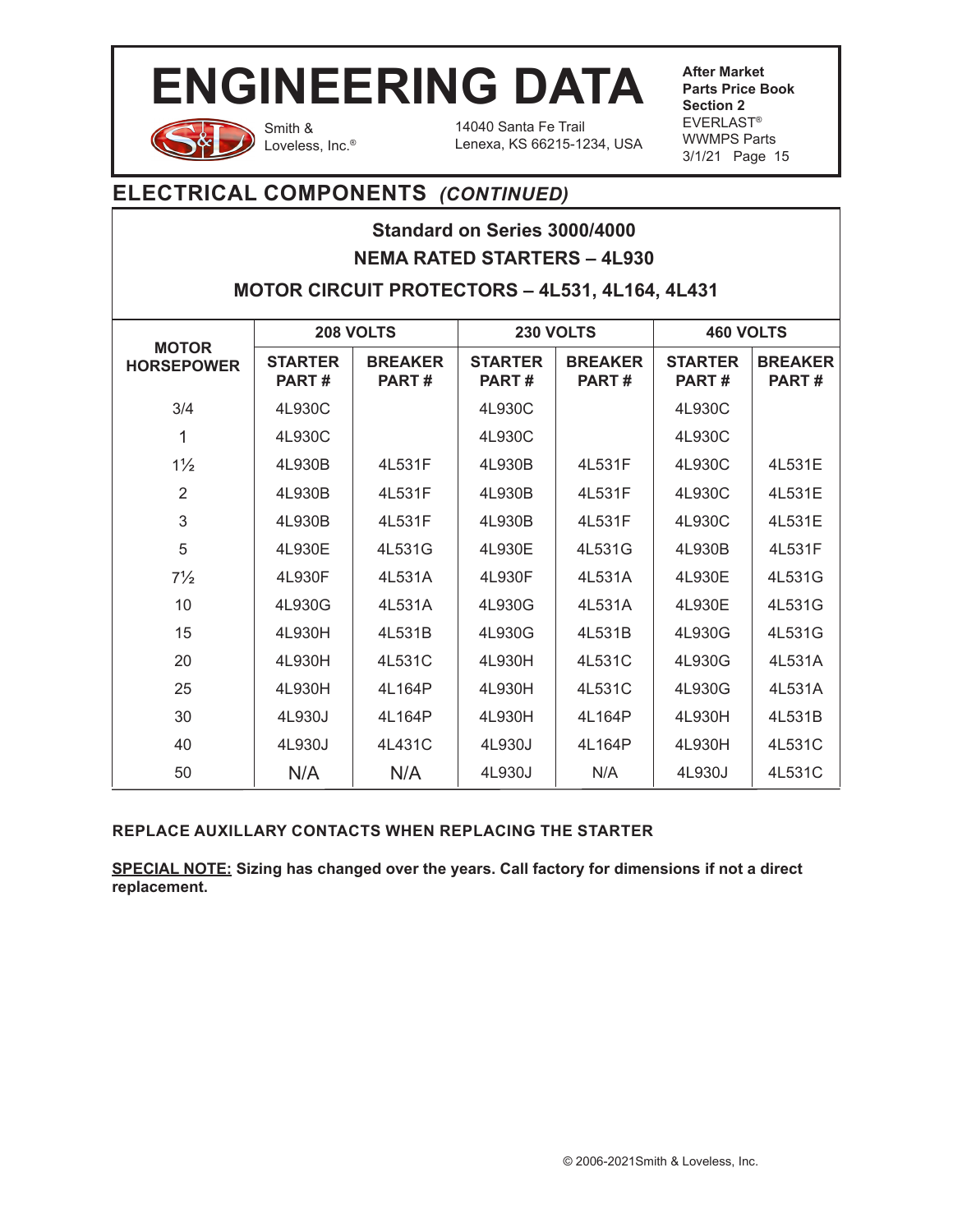#### Smith & Loveless, Inc.<sup>®</sup> 14040 Santa Fe Trail Lenexa, KS 66215-1234, USA **ENGINEERING DATA**

**After Market Parts Price Book Section 2** EVERLAST® WWMPS Parts 3/1/21 Page 16

## **ELECTRICAL COMPONENTS** *(CONTINUED)*

### **NEMA RATED STARTERS – 4L421\***

#### **Three Phase Motor Circuit Breakers – 4L402, 4L164, 4L**

|                                   | 208 VOLTS            |                                  | 230 VOLTS      |                                  |                | <b>460 VOLTS</b>                 |
|-----------------------------------|----------------------|----------------------------------|----------------|----------------------------------|----------------|----------------------------------|
| <b>MOTOR</b><br><b>HORSEPOWER</b> | <b>STARTER</b>       | <b>CIRCUIT</b><br><b>BREAKER</b> | <b>STARTER</b> | <b>CIRCUIT</b><br><b>BREAKER</b> | <b>STARTER</b> | <b>CIRCUIT</b><br><b>BREAKER</b> |
| $3/4$ & 1                         | 4L421A               | 4L202B                           | 4L421A         | 4L202B                           | 4L421A         | 4L258CA                          |
| $1\frac{1}{2}$                    | 4L421A               | 4L202B                           | 4L421A         | 4L531F                           | 4L421A         | 4L258CA                          |
| $\overline{2}$                    | 4L421A               | 4L202B                           | 4L421A         | 4L531F                           | 4L421A         | 4L258CA                          |
| 3                                 | 4L421A               | 4L202D                           | 4L421A         | 4L531F                           | 4L421A         | 4L258CA                          |
| 5                                 | 4L421B               | 4L202F                           | 4L421B         | 4L531G                           | 4L421A         | 4L258CA                          |
| $7\frac{1}{2}$                    | 4L421B               | 4L202H                           | 4L421B         | 4L531A                           | 41421B         | 4L258CC                          |
| 10                                | 4L421C               | 4L202L                           | 4L421C         | 4L531A                           | 4L421B         | 4L258CE                          |
| 15                                | 4L421D               | 4L202N                           | 4L421C         | 4L531B                           | 4L421C         | 4L258CG                          |
| 20                                | 4L421D               | 4L202N                           | 4L421D         | 4L531C                           | 4L421C         | 4L258CH                          |
| 25                                | 4L421D               | 4L164G                           | 4L421D         | 4L531C                           | 4L421C         | 4L258CJ                          |
| 30                                | 4L421E               | 4L164G                           | 4L421D         |                                  | 4L421D         | 4L258CK                          |
| 40                                | 4L421E               |                                  | 4L421E         |                                  | 4L421D         | 4L258CL                          |
| 50                                | 4L421F               |                                  | 41421E         |                                  | 4L421D         | 4L164G                           |
| 60                                | 4L421F               |                                  | 4L421F         |                                  | 4L421E         | 4L164G                           |
| 75                                | 4L421F               |                                  | 4L421F         |                                  | 4L421E         |                                  |
| 100                               | <b>SPECIAL ORDER</b> |                                  | 4L421F         |                                  | 4L421E         |                                  |

\*Call factory for dimensions if replacing older starters

**PARTS ORDERING NOTE:** If the customer is replacing older starters with new starters (new part **numbers listed above), they will also need to purchase new overload coils and auxiliary contacts.**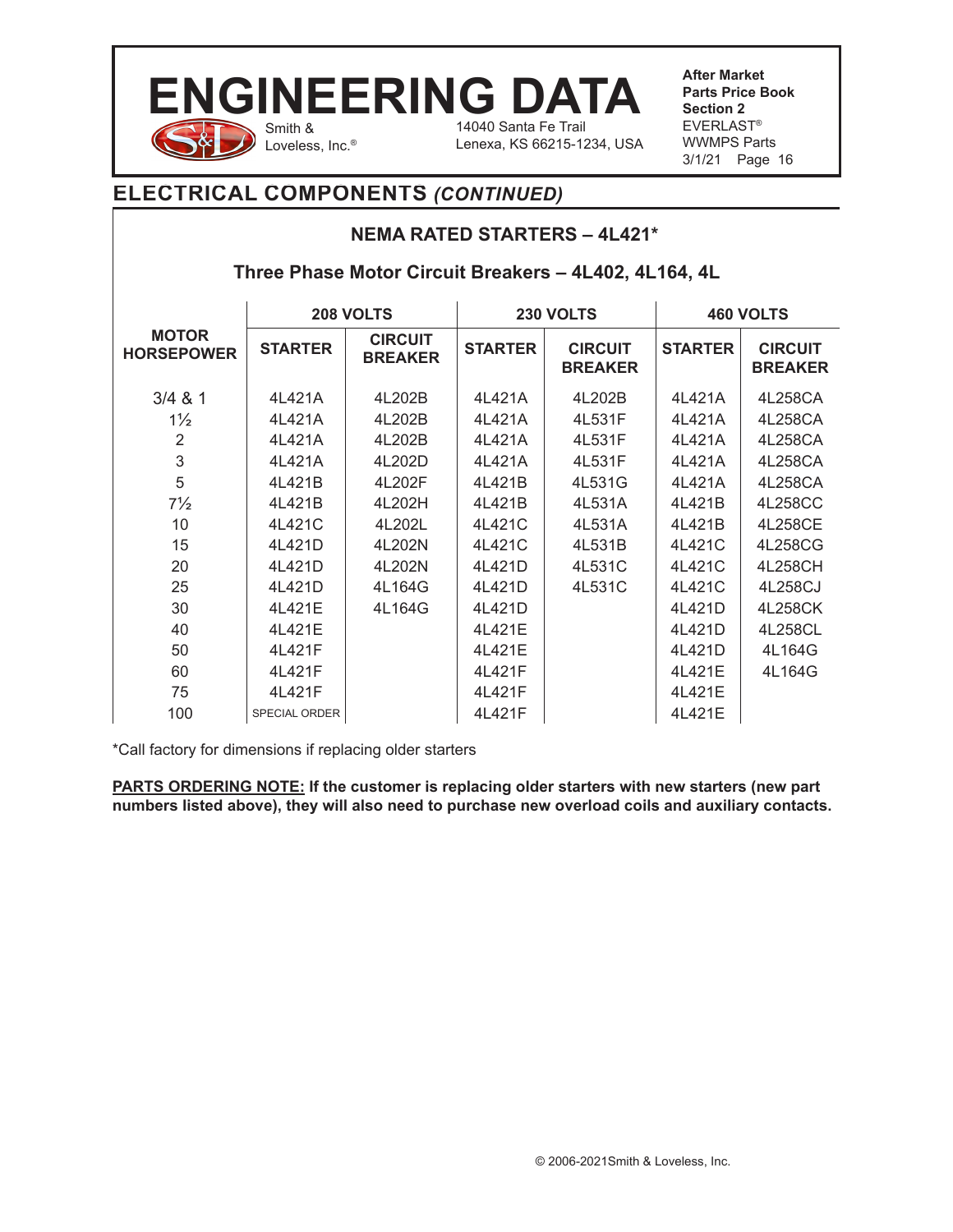Smith & Loveless, Inc.®

14040 Santa Fe Trail Lenexa, KS 66215-1234, USA **After Market Parts Price Book Section 2** EVERLAST® WWMPS Parts 3/1/21 Page 17

# **ELECTRICAL COMPONENTS** *(CONTINUED)*

### **BREAKERS – STANDARD ON SERIES 3000/4000**

| <b>PART DESCRIPTION</b>   | <b>PART#</b> |
|---------------------------|--------------|
| 10, Continuous Amp Rating | 4L82RB       |
| 15, Continuous Amp Rating | 4L82RC       |
| 20, Continuous Amp Rating | 4L82RD       |
| 25 Continuous Amp Rating  | 4L82RE       |
| 30, Continuous Amp Rating | 4L82RF       |
| 35, Continuous Amp Rating | 4L82RG       |
| 40, Continuous Amp Rating | 4L82RH       |
| 50, Continuous Amp Rating | 4L82RJ       |
| 60, Continuous Amp Rating | 4L82RL       |
|                           |              |

## **BREAKERS – SINGLE POLE STANDARD ON SERIES 1000/2000/5000**

| <b>PART DESCRIPTION</b>   | <b>PART#</b> |
|---------------------------|--------------|
| 7, Continuous Amp Rating  | 4L673V       |
| 10, Continuous Amp Rating | 4L673R       |
| 15, Continuous Amp Rating | 4L673HA      |
| 20, Continuous Amp Rating | 4L673S       |
| 25, Continuous Amp Rating | 4L673Z       |
| 30, Continuous Amp Rating | 4L673QB      |
| 35, Continuous Amp Rating | 4L673XA      |
| 40, Continuous Amp Rating | 4L673CA      |
| 50, Continuous Amp Rating | 4L82J        |
| 60, Continuous Amp Rating | 4L82L        |
| 70, Continuous Amp Rating | 4L82M        |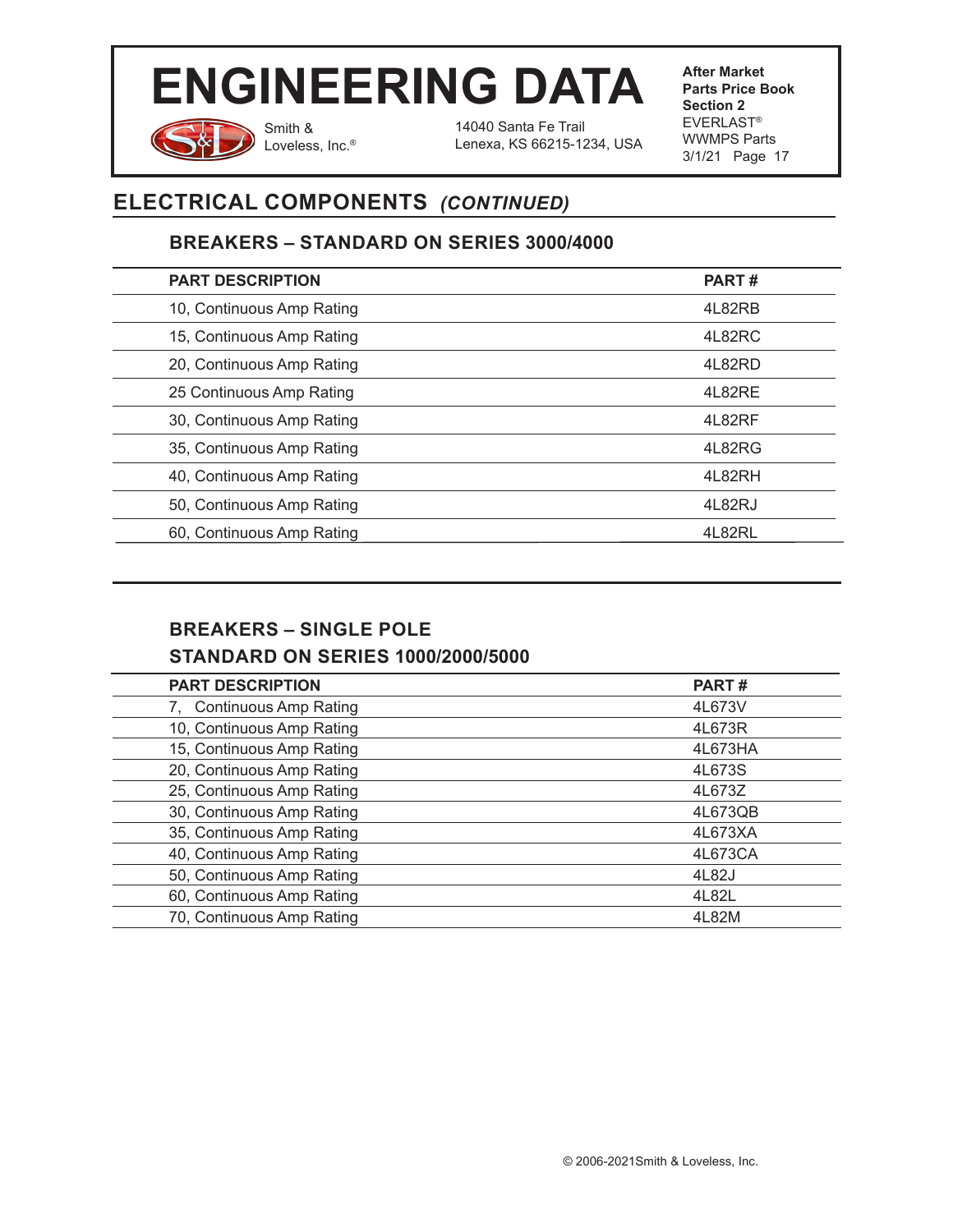### Smith & 14040 Santa Fe Trail **ENGINEERING DATA**

Lenexa, KS 66215-1234, USA

**After Market Parts Price Book Section 2** EVERLAST® WWMPS Parts 3/1/21 Page 18

# **MECHANICAL, PIPING, & PARTS**

Loveless, Inc.®

| <b>PUMP PARTS</b>                               | 4B2B*1                                                             | 4B2D*1                                                             |
|-------------------------------------------------|--------------------------------------------------------------------|--------------------------------------------------------------------|
| <b>VERIFY ALL CASTED PARTS WITH FACTORY</b>     | Pump                                                               | <b>Pump</b>                                                        |
| <b>Shaft Diameter</b>                           | $1\frac{7}{8}$ "                                                   | $1\frac{7}{8}$ "                                                   |
| <b>Mechanical Seal Kit</b>                      | H87A28                                                             | H87A28                                                             |
| Impeller, CW (Clockwise)                        | 60B265A                                                            | 60B269A                                                            |
| Impeller, CCW (Counter-Clockwise)               | 60B265B                                                            | 60B269B                                                            |
| <b>Maximum Diameter</b>                         | $10\frac{1}{8}$ "                                                  | $10\frac{1}{8}$ "                                                  |
| Suction Side - Diameter Eye                     | 4"                                                                 | 4"                                                                 |
| Motor Adapter-Also sell S/N NAMEPLATE           | 60B165A-304                                                        | 60B165A-304                                                        |
| <b>Suction Piping</b>                           |                                                                    |                                                                    |
| Volute                                          | 87B945-304                                                         | 87B945-304                                                         |
| <b>Front Head</b>                               | 87C1-304 - 4" Suc. Piping<br>60C156-304 - 6" Suc. Piping           | 87C1-304-4" Suc. Piping<br>60C156-304- 6" Suc. Piping              |
| <b>Mounting Adapter</b>                         | 87B239-304 - 4" Suc. Piping<br>87B241-304 - 6" Suc. Piping         | 87B239-304-4" Suc. Piping<br>87B241-304 - 6" Suc. Piping           |
| <b>Flange Gasket</b>                            | $11L1A - 4$ " Suc. Piping<br>$11L1C - 6$ " Suc. Piping             | $11L1A - 4$ " Suc. Piping<br>$11L1C - 6$ " Suc. Piping             |
| Socket Head Capscrew                            | $6L178B - 4$ " Suc. Piping<br>6L178F-6" Suc. Piping                | $6L178B - 4$ " Suc. Piping<br>6L178F-6" Suc. Piping                |
| Discharge Pipe                                  | 87B957A-304 - 4" piping<br>87B957B-304 - 6" piping                 | 87B957A-304 - 4" piping<br>87B957B-304 - 6" piping                 |
| Elbow (Between Discharge Pipe & Tee)            | $2L7A-304-4"$ piping<br>$2L7B-304-6"$ piping                       | $2L7A-304-4"$ piping<br>$2L7B-304-6"$ piping                       |
| Tee (Required only on 4" piping)                | 2L12A-304                                                          | 2L12A-304                                                          |
| Plug Valve                                      | $2L104A-304 - 4"$ piping 2 req'd<br>2L148M-304 - 6" piping 1 req'd | $2L104A-304 - 4"$ piping 2 req'd<br>2L148M-304 - 6" piping 1 req'd |
| Elbow (Between Plug Valve & Check Valve)        | 87B242-304 & 87B243-304 - 4"                                       | 87B242-304 & 87B243-304 - 4"                                       |
| 4" standard elbow, 6" reducing elbow            | 87B244-304 & 87B245-304 - 6"                                       | 87B244-304 & 87B245-304 - 6"                                       |
| Check Valve Assembly 4"                         | 56B20A-LH<br>56B20B-RH                                             | 56B20A-LH<br>56B20B-RH                                             |
| Check Valve Assembly 6"                         | 56B21A-LH<br>56B21B-RH                                             | 56B21A-LH<br>56B21B-RH                                             |
| Rapid Jack Check Valve 4"                       | <b>H56B18A-LH</b><br>H56B18B-RH                                    | H56B18A-LH<br>H56B18B-RH                                           |
| Rapid Jack Check Valve 6"                       | H56B19A-LH<br><b>H56B19B-RH</b>                                    | H56B19A-LH<br><b>H56B19B-RH</b>                                    |
| Volute Gasket (1/64 & 1/16 thickness available) | 60A26 (1/32")                                                      | 60A26 (1/32")                                                      |
| Impeller Bolt                                   | 60A12                                                              | 60A12                                                              |
| Impeller Washer                                 | 60A20                                                              | 60A20                                                              |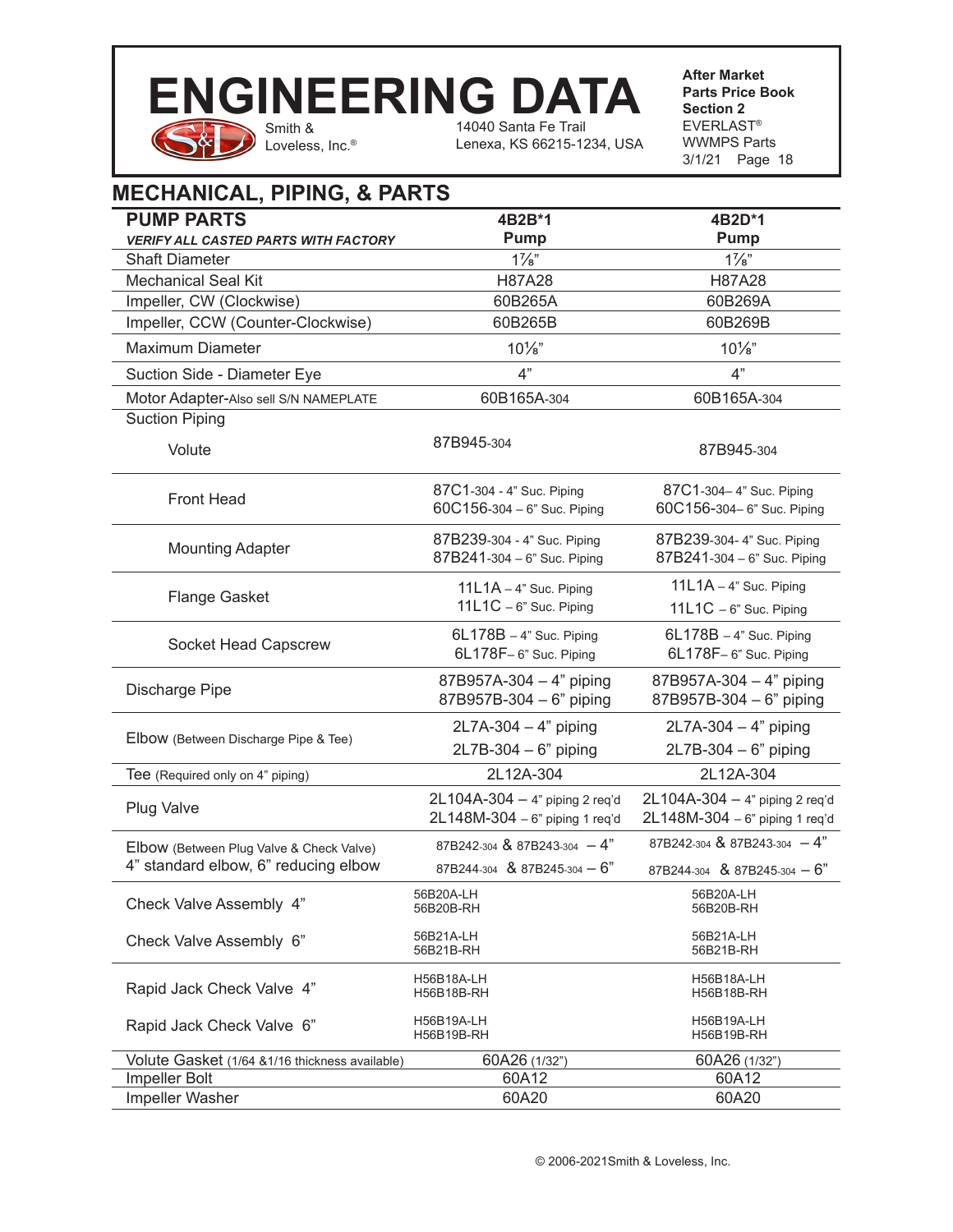Smith & Loveless, Inc.® 14040 Santa Fe Trail Lenexa, KS 66215-1234, USA **After Market Parts Price Book Section 2** EVERLAST® WWMPS Parts 3/1/21 Page 19

#### **MECHANICAL, PIPING, & PARTS** *(CONTINUED)* **PUMP PARTS**  *VERIFY ALL CASTED PARTS WITH FACTORY* **4B3B\*1 Pump 4C2B\*1 Pump** Shaft Diameter 2<sup>1</sup>/<sub>8</sub>" 2<sup>1</sup>/<sub>8</sub>" 2<sup>1</sup>/<sub>8</sub>" 2<sup>1</sup>/<sub>8</sub>" Mechanical Seal Kit **H87A28** H87A28 H87A97 Impeller, CW (Clockwise)  $60B272A$  60B265C Impeller, CCW (Counter-Clockwise) 60B272B 60B265D Maximum Diameter 12" 12" 12" 10-1/8" Suction Side - Diameter Eye  $4"$   $4"$   $4"$ Motor Adapter-Also sell S/N NAMEPLATE 60B165V-304 60B165B-304 Suction Piping Volute 60D249-304 87B945-304 Front Head 87D310B-304 – 4" Suc. Piping 87D311B-304 – 4" Suc. Piping 87B286B-304 - 4" Suc. Piping 87B287B-304 – 6" Suc. Piping Mounting Adapter 87B239-304 - 4" Suc. Piping 87B241-304 – 6" Suc. Piping 87B239-304 - 4" Suc. Piping 87B241-304 – 6" Suc. Piping Flange Gasket  $11L1A - 4$ " Suc. Piping  $11L1C - 6$ " Suc. Piping  $11L1A - 4$ " Suc. Piping  $11L1C - 6$ " Suc. Piping Socket Head Capscrew 6L178B – 4" Suc. Piping 6L178F – 6" Suc. Piping 6L178B – 4" Suc. Piping 6L178F – 6" Suc. Piping Discharge Pipe 87B957A-304 – 4" piping<br>
and an analysis of the state of the state of the state of the state of the state of the state of the state of the state of the state of the state of the state of the state of the sta 87B957B-304 – 6" piping 87B957A-304 – 4" piping 87B957B-304 – 6" piping Elbow (Between Discharge Pipe & Tee) 2L7A-304 – 4" piping 2L7B-304 – 6" piping 2L7A-304 – 4" piping 2L7B-304 – 6" piping Tee (Required only on 4" piping) 2L12A-304 2L12A-304 Plug Valve 2L104A-304 – 4" piping 2 req'd 2L148M-304 – 6" piping 1 req'd 2L104A-304 – 4" piping 2 req'd 2L148M-304 – 6" piping 1 req'd Elbow (Between Plug Valve & Check Valve) 4" standard elbow, 6" reducing elbow 87B242-304 & 87B243-304 – 4" 87B244-304 & 87B245-304 – 6" 87B242-304 & 87B243-304 – 4" 87B244-304 & 87B245-304 – 6" Check Valve Assembly 4" Check Valve Assembly 6" 56B20A-LH 56B20B-RH 56B21A-LH 56B21B-RH 56B20A-LH 56B20B-RH 56B21A-LH 56B21B-RH RAPID JACK CHECK VAVLE 4" RAPID JACK CHECK VAVLE 6" H56B18A-LH H56B18B-RH H56B19A-LH H56B19B-RH ٦ H56B18A-LH H56B18B-RH H56B19A-LH H56B19B-RH Volute Gasket (1/64 & 1/16 thickness available) 60A28 (1/32") 60A26 (1/32") Impeller Bolt 60A12 60A12 Impeller Washer 60A20 60A20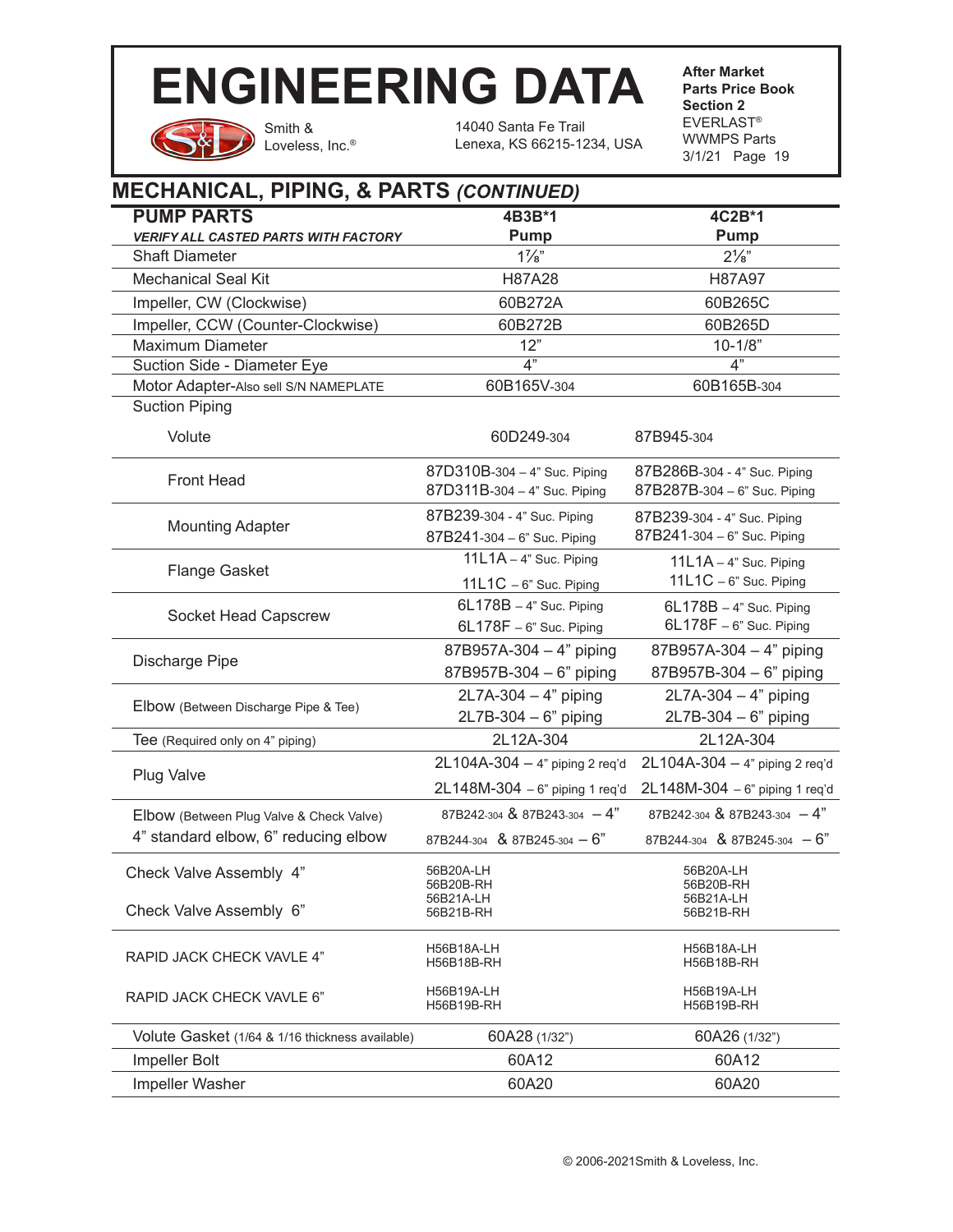

14040 Santa Fe Trail Lenexa, KS 66215-1234, USA

**After Market Parts Price Book Section 2** EVERLAST® WWMPS Parts 3/1/21 Page 20

# **MECHANICAL, PIPING, & PARTS** *(CONTINUED)*

| <b>PUMP PARTS</b><br>VERIFY ALL CASTED PARTS WITH FACTORY | 4C2D *1<br><b>Pump</b>                                        |
|-----------------------------------------------------------|---------------------------------------------------------------|
| <b>Shaft Diameter</b>                                     | $2\frac{1}{8}$ "                                              |
| <b>Mechanical Seal Kit</b>                                | H87A97                                                        |
| Impeller, CW (Clockwise)                                  | 60B269C                                                       |
| Impeller, CCW (Counter-Clockwise)                         | 60B269D                                                       |
| Maximum Diameter                                          | $10 - 1/8"$                                                   |
| Suction Side - Diameter Eye                               | 4"                                                            |
| Motor Adapter-Also sell S/N NAMEPLATE                     | 60B165B-304                                                   |
| <b>Suction Piping</b>                                     |                                                               |
| Volute                                                    | 87B945-304                                                    |
| <b>Front Head</b>                                         | 87C1-304 - 4" Suc. Piping<br>$60C156 - 304 - 6$ " Suc. Piping |
| <b>Mounting Adapter</b>                                   | 87B239-304 - 4" Suc. Piping<br>87B241-304 - 6" Suc. Piping    |
| <b>Flange Gasket</b>                                      | 11L1A - 4" Suc. Piping                                        |
|                                                           | $11L1C - 6$ " Suc. Piping                                     |
| Socket Head Capscrew                                      | $6L178B - 4$ " Suc. Piping<br>6L178F-6" Suc. Piping           |
|                                                           | 87B957A-304 - 4" piping                                       |
| Discharge Pipe                                            | 87B957B-304 - 6" piping                                       |
|                                                           | $2L7A-304-4"$ piping                                          |
| Elbow (Between Discharge Pipe & Tee)                      | $2L7B-304-6"$ piping                                          |
| Tee (Required only on 4" piping)                          | 2L12A-304                                                     |
|                                                           | $2L104A-304 - 4"$ piping 2 req'd                              |
| <b>Plug Valve</b>                                         | 2L148M-304 - 6" piping 1 req'd                                |
| Elbow (Between Plug Valve & Check Valve)                  | 87B242-304 & 87B243-304 - 4"                                  |
| 4" standard elbow, 6" reducing elbow                      | 87B244-304 & 87B245-304 - 6"                                  |
| Check Valve Assembly 4"                                   | 56B20A-LH<br>56B20B-RH                                        |
| Check Valve Assembly 6"                                   | 56B21A-LH<br>56B21B-RH                                        |
| RAPID JACK CHECK VAVLE 4"                                 | H56B18A-LH<br>H56B18B-RH                                      |
| RAPID JACK CHECK VAVLE 6"                                 | H56B19A-LH<br>H56B19B-RH                                      |
| Volute Gasket (1/64 & 1/16 thickness available)           | 60A26 (1/32")                                                 |
| Impeller Bolt                                             | 60A12                                                         |
| Impeller Washer                                           | 60A20                                                         |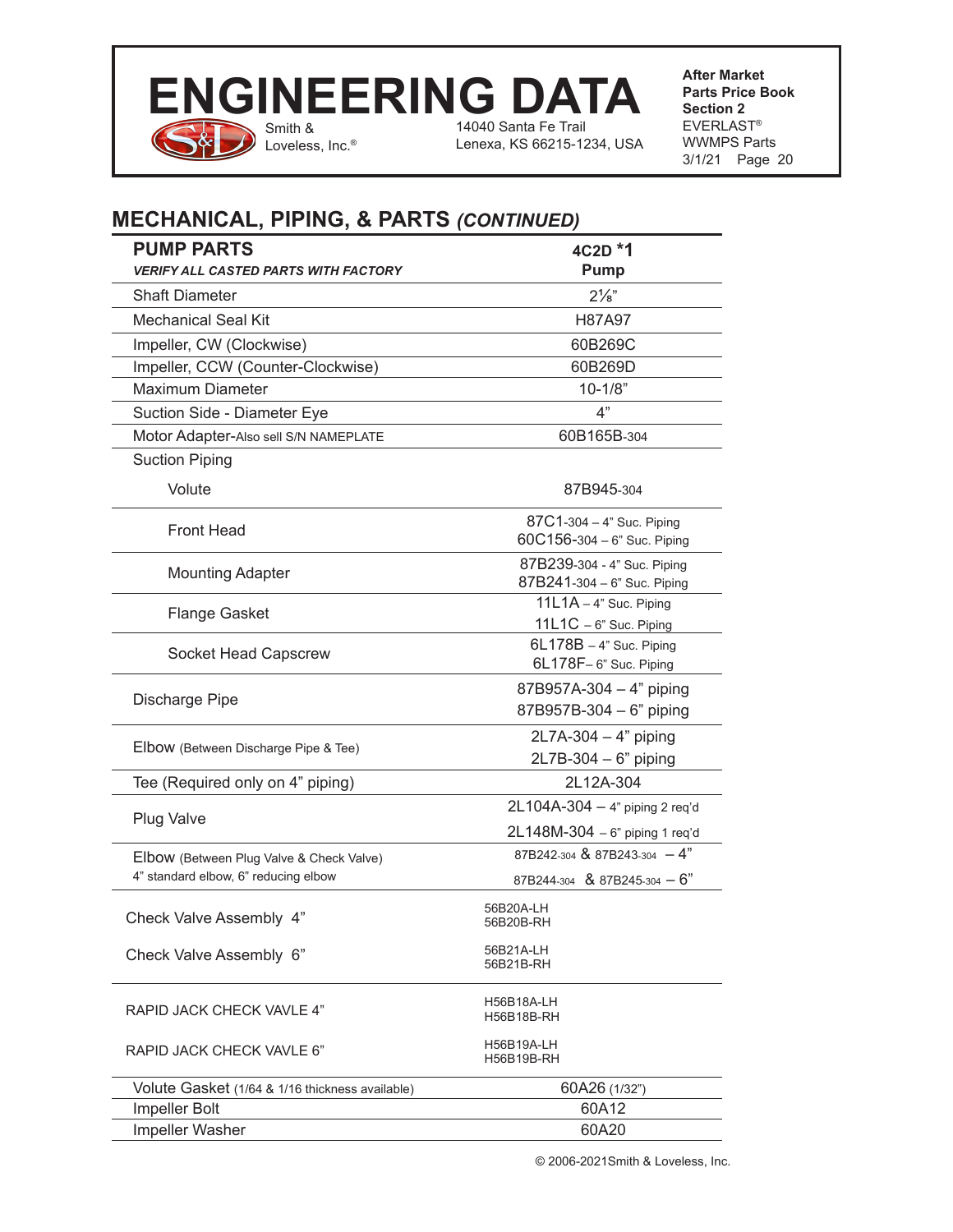Smith & Loveless, Inc.<sup>®</sup>

14040 Santa Fe Trail Lenexa, KS 66215-1234, USA **After Market Parts Price Book Section 2** EVERLAST® WWMPS Parts 3/1/21 Page 21

# **MECHANICAL, PIPING, & PARTS** *(CONTINUED)*

| <b>PUMP PARTS</b>                                                                            | 4C3B*1                                                                                             | 4D3B*1                                                                                           |
|----------------------------------------------------------------------------------------------|----------------------------------------------------------------------------------------------------|--------------------------------------------------------------------------------------------------|
| <b>VERIFY ALL CASTED PARTS WITH FACTORY</b>                                                  | <b>Pump</b>                                                                                        | <b>Pump</b>                                                                                      |
| <b>Shaft Diameter</b>                                                                        | $2\frac{1}{8}$ "                                                                                   | 3"                                                                                               |
| <b>Mechanical Seal Kit</b>                                                                   | H87A97                                                                                             | H87A534                                                                                          |
| Impeller, CW (Clockwise)                                                                     | 60B272C                                                                                            | 60B272E                                                                                          |
| Impeller, CCW (Counter-Clockwise)                                                            | 60B272D                                                                                            | 60b272F                                                                                          |
| <b>Maximum Diameter</b>                                                                      | 12"                                                                                                | 12"                                                                                              |
| Suction Side - Diameter Eye                                                                  | 4"                                                                                                 | 4"                                                                                               |
| Motor Adapter-Also sell S/N NAMEPLATE                                                        | 60B165E-304                                                                                        | 60B165M-304                                                                                      |
| <b>Suction Piping</b><br>Integral Volute & Front Head,<br><b>CCW</b>                         | 87B286A-304 - 4" Suc. Piping<br>87B287B-304 - 6" Suc. Piping                                       | 87B286A-304 - 4" Suc. Piping<br>87B287B-304 - 6" Suc. Piping                                     |
| Integral Volute & Front Head, CW                                                             | 87B286B-304 - 4" Suc. Piping<br>87B287B-304 - 6" Suc. Piping                                       | 87B286B-304 - 4" Suc. Piping<br>87B287B-304 - 6" Suc. Piping                                     |
| <b>Mounting Adapter</b>                                                                      | 87B239-304 - 4" Suc. Piping<br>87B241-304 - 6" Suc. Piping                                         | 87B239-304 - 4" Suc. Piping<br>87B241-304 - 6" Suc. Piping                                       |
| <b>Flange Gasket</b>                                                                         | 11L1AA - 4" Suc. Piping<br>11L1CA - 6" Suc. Piping                                                 | $11L1AA - 4$ " Suc. Piping<br>11L1CA - 6" Suc. Piping                                            |
| Socket Head Capscrew                                                                         | $6L178B - 4$ " Suc. Piping<br>6L178F-6" Suc. Piping                                                | $6L178B - 4$ " Suc. Piping<br>6L178F-6" Suc. Piping                                              |
| Discharge Pipe                                                                               | 28A549BE-304 - 4" piping<br>28A550BX-304 - 6" piping                                               | 28A549BE-304 - 4" piping<br>28A550BX-304 - 6" piping                                             |
| Elbow (Between Discharge Pipe & Tee)                                                         | $2L7A-304-4"$ piping<br>2L7B-304 - 6" piping                                                       | $2L7A-304-4"$ piping<br>$2L7B-304-6"$ piping                                                     |
| Tee (Required only on 4" piping)                                                             | 2L12A-304                                                                                          | 2L12A-304                                                                                        |
| Flange Filler - Use on 4' diameter Wet Well<br>Only                                          | 2L28AJ-304                                                                                         | 2L28AJ-304                                                                                       |
| 4" piping with 5'/6' diameter Wet Well doesn't use<br>6" piping with 5'/6' diameter Wet Well | 2L86B014-304                                                                                       | 2L86B014-304                                                                                     |
| <b>Plug Valve</b>                                                                            | $2L104A-304 - 4"$ piping 2 req'd                                                                   | $2L104A-304 - 4"$ piping 2 req'd                                                                 |
| Elbow (Between Plug Valve & Check Valve)                                                     | $2L148M-304 - 6"$ piping 1 req'd<br>87B242-304 & 87B243-304 $-4$ "<br>87B244-304 & 87B245-304 - 6" | $2L148M-304 - 6"$ piping 1 req'd<br>87B242-304 & 87B243-304 - 4"<br>87B244-304 & 87B245-304 - 6" |
| Check Valve Assembly, LH - 4"                                                                | 56B20A-LH<br>56B20B-RH                                                                             | 56B20A-LH<br>56B20B-RH                                                                           |
| Check Valve Assembly, LH - 6"                                                                | 56B21A-LH<br>56B21B-RH                                                                             | 56B21A-LH<br>56B21B-RH                                                                           |
| RAPID JACK CHECK VAVLE 4"                                                                    | <b>H56B18A-LH</b><br>H56B18B-RH                                                                    | H56B18A-LH<br>H56B18B-RH                                                                         |
| RAPID JACK CHECK VAVLE 6"                                                                    | H56B19A-LH<br>H56B19B-RH                                                                           | H56B19A-LH<br><b>H56B19B-RH</b>                                                                  |
| <b>Volute Gasket</b>                                                                         | 60A28 (1/32")                                                                                      | 60A28 (1/32")                                                                                    |
| (1/64 & 1/16 thickness available)                                                            |                                                                                                    |                                                                                                  |
| Impeller Bolt                                                                                | 60A12                                                                                              | 60A87                                                                                            |

**PARTS ORDERING NOTE:** Remind customer that gaskets may be needed when ordering casted parts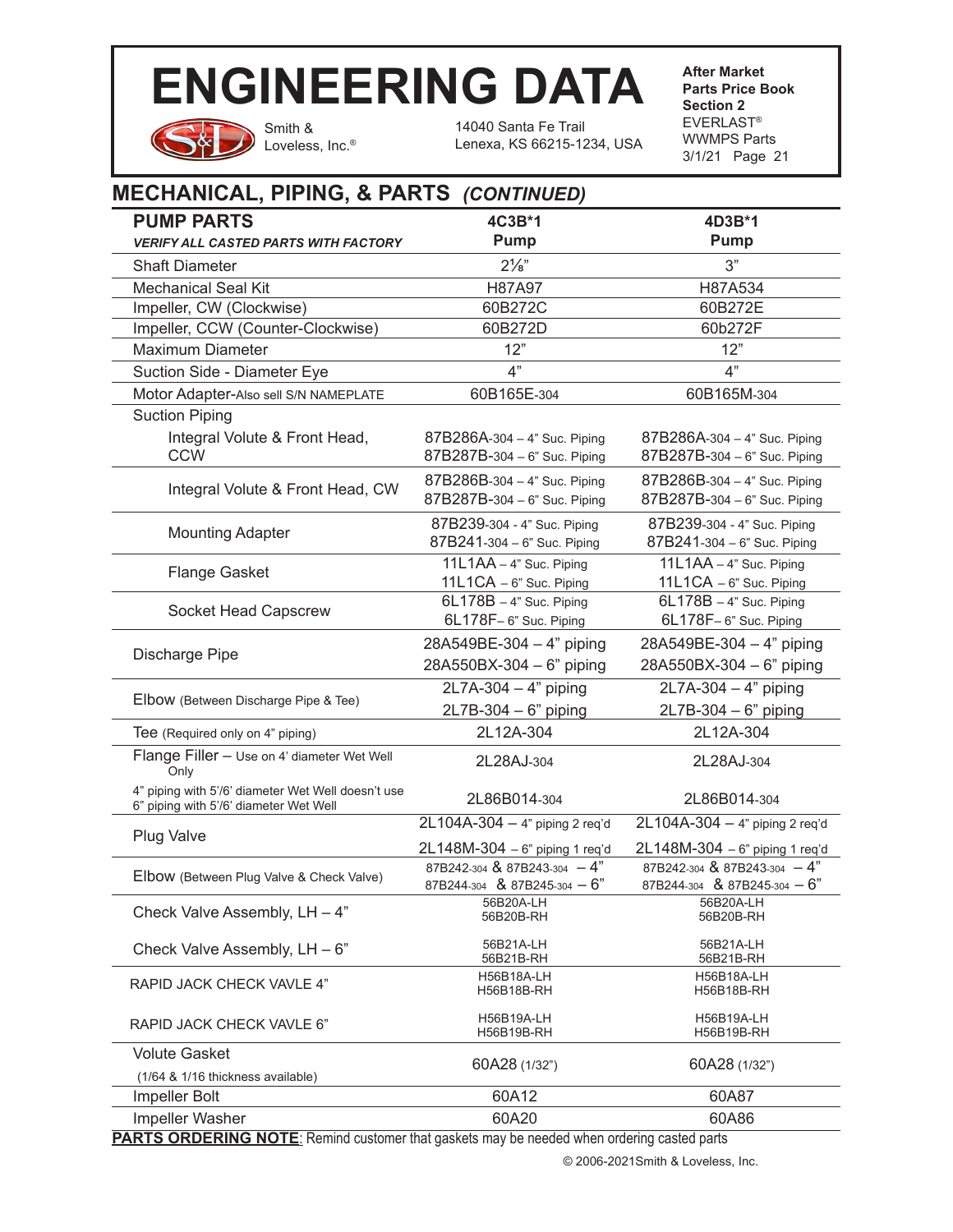# Smith & **ENGINEERING DATA**

14040 Santa Fe Trail Lenexa, KS 66215-1234, USA **After Market Parts Price Book Section 2** EVERLAST® WWMPS Parts 3/1/21 Page 22

# **MECHANICAL, PIPING, & PARTS** *(CONTINUED)*

Loveless, Inc.<sup>®</sup>

| <b>PUMP PARTS</b>                                  | 4B2X*1                           | 4C2X *1                          |  |
|----------------------------------------------------|----------------------------------|----------------------------------|--|
| <b>VERIFY ALL CASTED PARTS WITH FACTORY</b>        | <b>Pump</b>                      | Pump                             |  |
| <b>Shaft Diameter</b>                              | $1\frac{7}{8}$                   | $2\frac{1}{8}$ "                 |  |
| <b>Mechanical Seal Kit</b>                         | H87A28                           | H87A97                           |  |
| X-PELLER <sup>®</sup> , CW (Clockwise)             | 60B252A                          | 60B252C                          |  |
| X-PELLER <sup>®</sup> , CCW (Counter-Clockwise)    | 60B252B                          | 60B252D                          |  |
| <b>Maximum Diameter</b>                            | $10 - 1/8"$                      | $10 - 1/8"$                      |  |
| Suction Side - Diameter Eye                        | 4"                               | 4"                               |  |
| Motor Adapter-Also sell S/N NAMEPLATE              | 60B165A-304                      | 60B165B-304                      |  |
| <b>Suction Piping</b>                              |                                  |                                  |  |
| Volute                                             | 87B945-304                       | 87B945-304                       |  |
| <b>Front Head</b>                                  | 87C1-304 - 4" Suc. Piping        | 87C1-304 - 4" Suc. Piping        |  |
|                                                    | $60C156 - 304 - 6$ " Suc. Piping | $60C156 - 304 - 6$ " Suc. Piping |  |
| <b>Mounting Adapter</b>                            | 87B239-304 - 4" Suc. Piping      | 87B239-304-4" Suc. Piping        |  |
|                                                    | 87B241-304 - 6" Suc. Piping      | 87B241-304 - 6" Suc. Piping      |  |
| <b>Flange Gasket</b>                               | $11L1A - 4$ " Suc. Piping        | 11L1A - 4" Suc. Piping           |  |
|                                                    | $11L1C - 6$ " Suc. Piping        | 11L1C - 6" Suc. Piping           |  |
| <b>Socket Head Capscrew</b>                        | $6L178B - 4$ " Suc. Piping       | $6L178B - 4$ " Suc. Piping       |  |
|                                                    | 6L178F-6" Suc. Piping            | 6L178F-6" Suc. Piping            |  |
| Discharge Pipe                                     | 87B957A-304 - 4" piping          | 87B957A-304 - 4" piping          |  |
|                                                    | 87B957B-304 - 6" piping          | 87B957B-304 - 6" piping          |  |
| Elbow (Between Discharge Pipe & Tee)               | $2L7A-304-4"$ piping             | 2L7A-304 - 4" piping             |  |
|                                                    | $2L7B-304-6"$ piping             | $2L7B-304-6"$ piping             |  |
| Tee (Required only on 4" piping)                   | 2L12A-304                        | 2L12A-304                        |  |
|                                                    | $2L104A-304 - 4"$ piping 2 req'd | 2L104A-304 - 4" piping 2 req'd   |  |
| Plug Valve                                         | 2L148M-304 - 6" piping 1 req'd   | $2L148M-304 - 6"$ piping 1 req'd |  |
| Elbow (Between Plug Valve & Check Valve)           | 87B242-304 & 87B243-304 $-4$ "   | 87B242-304 & 87B243-304 - 4"     |  |
| 4" standard elbow, 6" reducing elbow               | 87B244-304 & 87B245-304 - 6"     | 87B244-304 & 87B245-304 - 6"     |  |
|                                                    | 56B20A-LH                        | 56B20A-LH                        |  |
| Check Valve Assembly, LH - 4"                      | 56B20B-RH<br>56B21A-LH           | 56B20B-RH<br>56B21A-LH           |  |
| Check Valve Assembly, LH - 6"                      | 56B21B-RH                        | 56B21B-RH                        |  |
| RAPID JACK CHECK VAVLE 4"                          | <b>H56B18A-LH</b><br>H56B18B-RH  | <b>H56B18A-LH</b><br>H56B18B-RH  |  |
| RAPID JACK CHECK VAVLE 6"                          | H56B19A-LH<br>H56B19B-RH         | H56B19A-LH<br>H56B19B-RH         |  |
| Volute Gasket (1/64 & 1/16 thickness<br>available) | 60A26 (1/32")                    | 60A26 (1/32")                    |  |
| <b>Impeller Bolts</b>                              | 60A12                            | 60A12                            |  |
| Impeller Washer                                    | 60A20                            | 60A20                            |  |

**PARTS ORDERING NOTE:** Remind customer that gaskets may be needed when ordering casted parts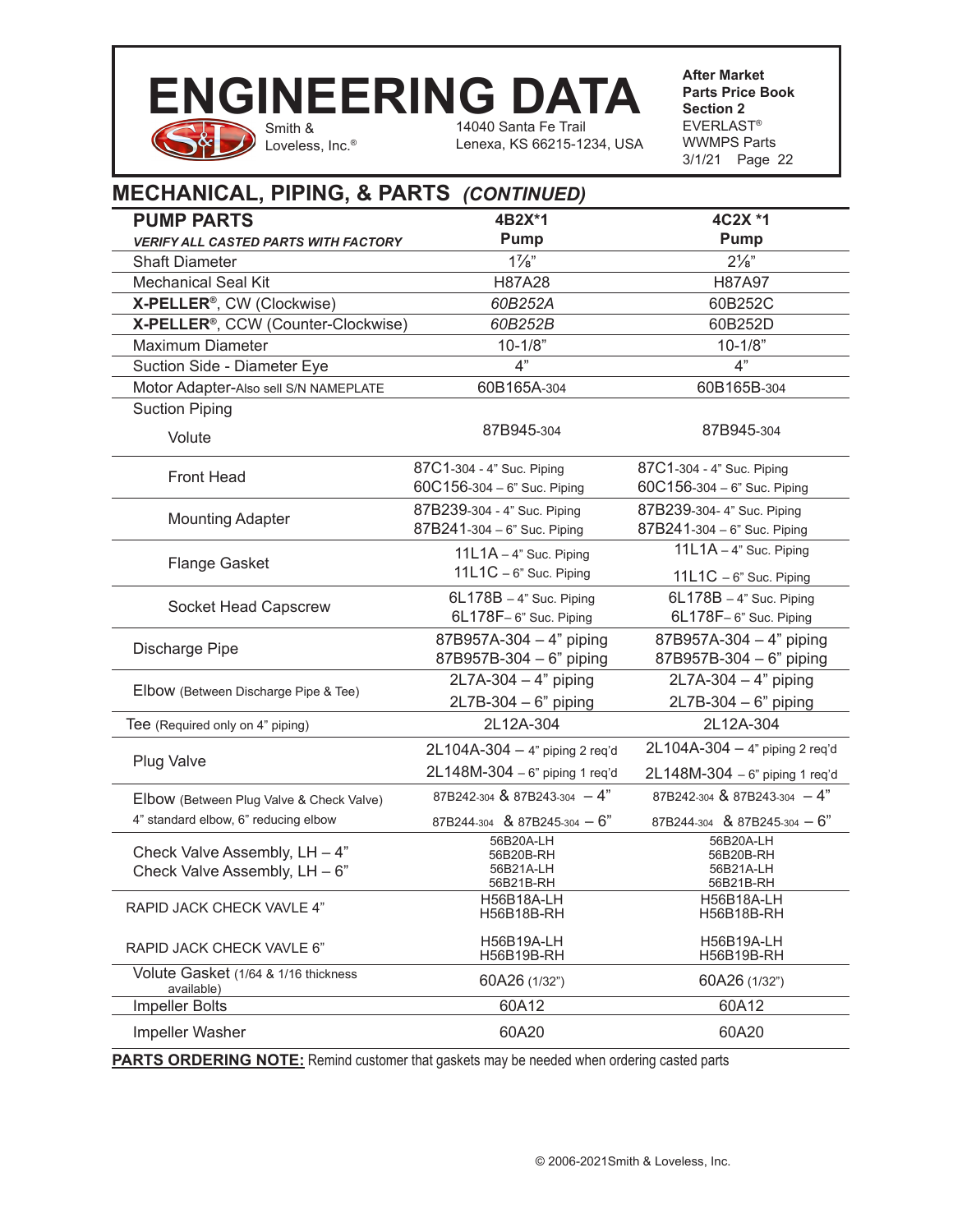

Smith & Loveless, Inc.<sup>®</sup> 14040 Santa Fe Trail Lenexa, KS 66215-1234, USA **After Market Parts Price Book Section 2** EVERLAST® WWMPS Parts 3/1/21 Page 23

# **MECHANICAL, PIPING, & PARTS** *(CONTINUED)*

| <b>PUMP PARTS</b>                               | 6B3B*1                     | 6C3B*1                     | 6D3B*1                     |
|-------------------------------------------------|----------------------------|----------------------------|----------------------------|
| <b>VERIFY ALL CASTED PARTS WITH FACTORY</b>     | Pump                       | Pump                       | <b>Pump</b>                |
| <b>Shaft Diameter</b>                           | $1\frac{7}{8}$ "           | $2\frac{1}{8}$ "           | 3"                         |
| <b>Mechanical Seal Kit</b>                      | H87A28                     | H87A97                     | <b>H87AS34</b>             |
| Impeller, CW (Clockwise)                        | 60B273A                    | 60B273C                    | 60B273E                    |
| Impeller, CCW (Counter-Clockwise)               | 60B273B                    | 60B273D                    | 60B273F                    |
| <b>Maximum Diameter</b>                         | 12"                        | 12"                        | 12"                        |
| Suction Side - Diameter Eye                     | $5\frac{1}{8}$ "           | $5\frac{1}{8}$ "           | $5\frac{1}{8}$ "           |
| Motor Adapter-Also sell S/N NAMEPLATE           | 60B165D-304                | 60B165F-304                | 60B165M-304                |
| <b>Suction Piping</b>                           |                            |                            |                            |
| Volute                                          | 60D35-304                  | 60D35-304                  | 60D35-304                  |
| <b>Front Head</b>                               | 60C88-304                  | 60C88-304                  | 60C88-304                  |
| <b>Mounting Adapter</b>                         | 87B241-304                 | 87B241-304                 | 87B241-304                 |
| <b>Flange Gasket</b>                            | <b>11L1C</b>               | 11L1C                      | 11L1C2                     |
| Socket Head Capscrew                            | 6L178FA                    | 6L178FA                    | 6L178FA                    |
| <b>Front Head</b>                               | 60C88-304                  | 60C88-304                  | 60C88-304                  |
| <b>Pump Stand</b>                               | None                       | None                       | None                       |
| Discharge Pipe<br>8" needs 2L28013-304 + 2L201B | 2L28013-304 - 6"           | $2L28013 - 304 - 6$ "      | $2L28013 - 304 - 6$ "      |
| Elbow (Between Discharge Pipe & Tee)            | 2L7B                       | 2L7B                       | 2L7B                       |
| Tee                                             | None                       | None                       | None                       |
| Flange Filler                                   | 2L86BO12D-304              | 2L86BO12D-304              | 2L86BO12D-304              |
| Plug Valve                                      | 2L148M-304                 | 2L148M-304                 | 2L148M-304                 |
| Elbow (Between Plug Valve & Check Valve)        | 87B246-304 &<br>87B247-304 | 87B246-304 &<br>87B247-304 | 87B246-304 &<br>87B247-304 |
| Check Valve Assembly 6"                         | 56B21A - LH                | 56B21A - LH                | 56B21A - LH                |
|                                                 | 56B21B - RH                | 56B21B - RH                | 56B21B - RH                |
| RAPID JACK Check Valve 6"                       | H56B19A - LH               | <b>H56B19A - LH</b>        | H56B19A - LH               |
|                                                 | H56B19B - RH               | H56B19B - RH               | H56B19B - RH               |
| Volute Gasket (1/64 & 1/16 thickness available) | 60A28 (1/32")              | 60A28 (1/32")              | 60A28 (1/32")              |
| Impeller Bolt                                   | 60A12                      | 60A12                      | 60A87                      |
| Impeller Washer                                 | 60A20                      | 60A20                      | 60A86                      |

*PARTS ORDERING NOTE: Remind customer that gaskets may be needed when ordering casted parts*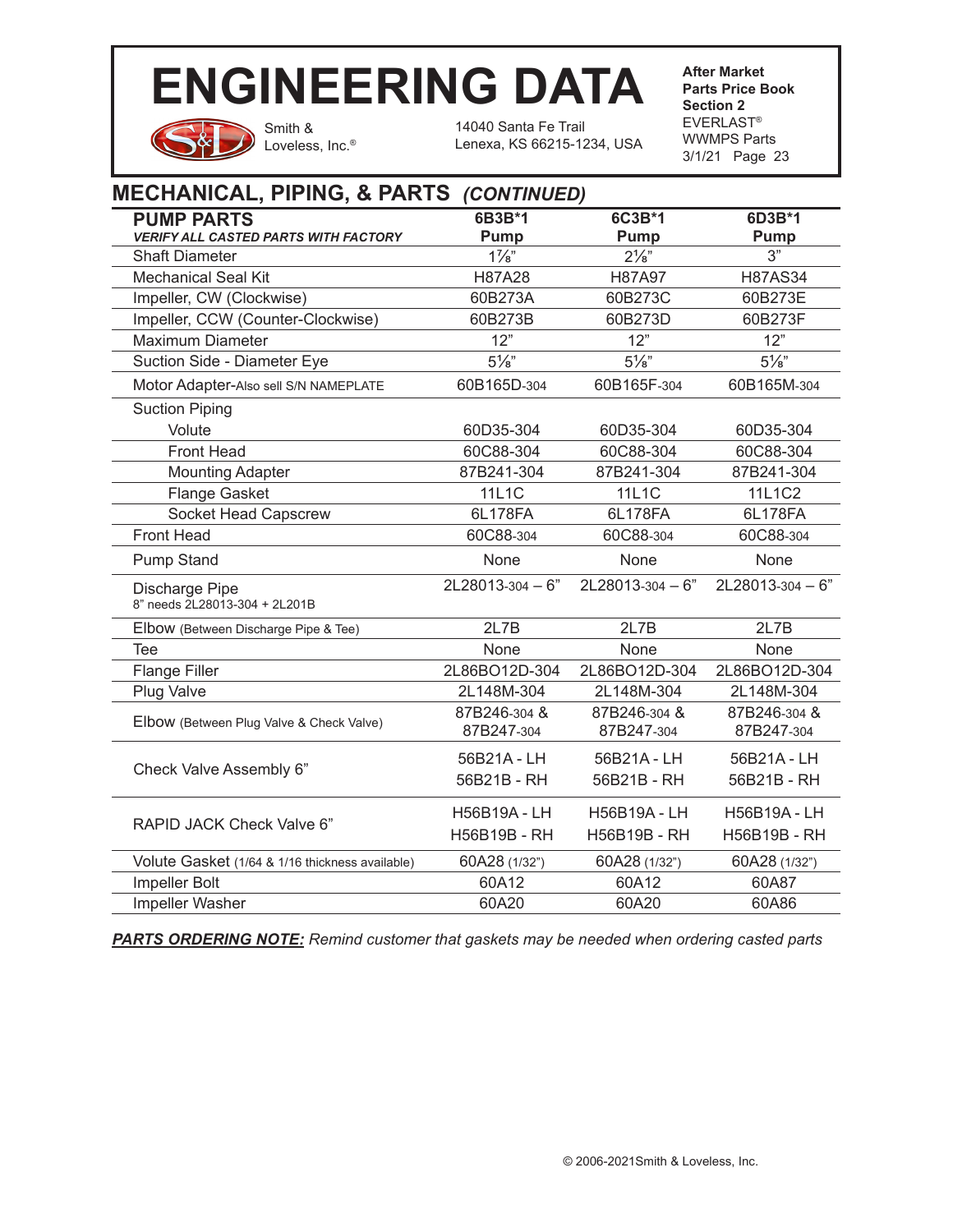### Smith & 14040 Santa Fe Trail **ENGINEERING DATA**

Lenexa, KS 66215-1234, USA

**After Market Parts Price Book Section 2** EVERLAST® WWMPS Parts 3/1/21 Page 24

# **MECHANICAL, PIPING, & PARTS** *(CONTINUED)*

Loveless, Inc.®

### **MECHANICAL SEALS**

|                                    | <b>B-SHAFT</b> | <b>C-SHAFT</b>                     | <b>D-SHAFT</b> |
|------------------------------------|----------------|------------------------------------|----------------|
| <b>SEAL &amp; SPARE PARTS</b>      | 17/8"          | $2^{1}/8$ "                        | 3"             |
| Seal Kit, Mechanical Seal          | H87A28         | H87A97                             | H87A534        |
| <b>Bronze Seal Housing</b>         | 87B2           | 87B19***                           | 87B73***       |
| Seal Housing - Flat Gasket **      | 60A11          | 60A17                              | 60A84          |
| Seal Housing - Quad Ring **        | 60A110         | 60A111                             | 60A146         |
| <b>Ceramic Rotating Wear Ring</b>  | 60A32 $*$      | 60A33 $*$                          | 60A85 $*$      |
| <b>Carbon Stationary Wear Ring</b> | 60A36 *        | 60A37 $*$                          | 60A52 $\star$  |
| Rotating O-Ring                    | 60A39 $\star$  | 60A41 $\star$                      | 60A53 $*$      |
| <b>Stationary Quad Ring</b>        | 60A38 $*$      | 60A40 $*$                          | 60A54 *        |
| Spring                             | 60A30 $*$      | 60A31 $\star$                      | 60A55 $\star$  |
| <b>Impeller Bolt</b>               | 60A12          | 60A12                              | 60A87          |
| <b>Impeller Washer</b>             | 60A20          | 60A20                              | 60A86          |
| <b>Volute Gasket</b>               |                | See Volute Gasket Table on Page 25 |                |

\* Parts contained in H87A28, H87A97, or H87A182 Mechanical Seal Kits

**PARTS ORDERING NOTE:** Each time the impeller bolt is removed (required for seal replacement), Smith & Loveless recommends installation of a new impeller bolt that has the embedded Nylock.

**PARTS ORDERING NOTE:** Each time a new seal, ceramic, carbon or spring is installed, a volute gasket, seal housing gasket or quad ring, and impeller bolt are recommended.

\*\* **PARTS TIP:** Seal Housing - Flat Gasket vs. Quad Ring: The older seal housing has a flat surface and uses the flat gasket for both the single and double mechanical seals. The newer seal housing has a groove and it can use either the flat gasket or the quad ring.

\*\*\* **SEAL HOUSING:** Call factory for different seal housings for 4-frame pumps.(4B4B, 6C4V)

\*\*\*\***BOLDED PARTS**: Always quote all bolded parts when quoting a mechanical seal kit.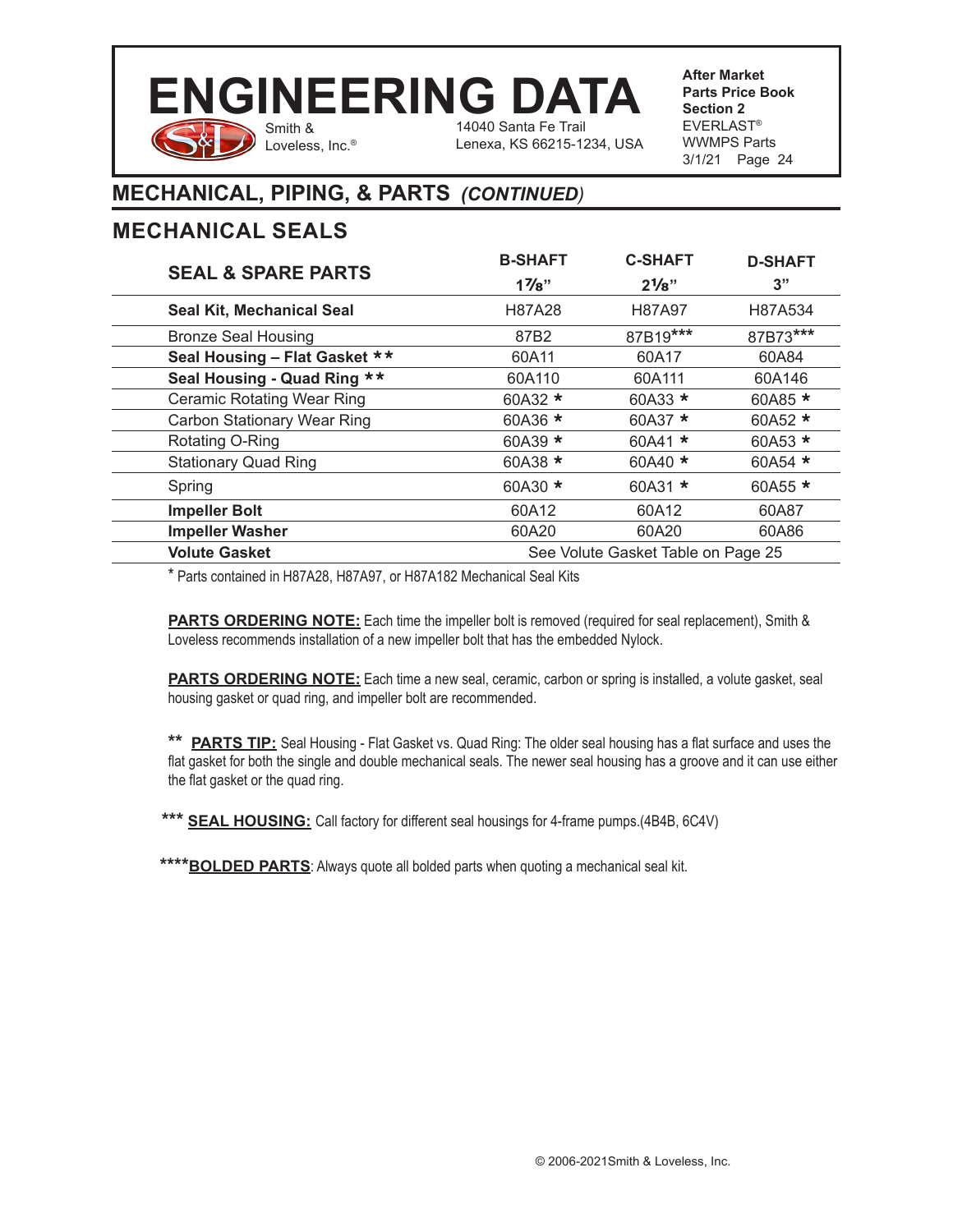

Smith & Loveless, Inc.®

14040 Santa Fe Trail Lenexa, KS 66215-1234, USA **After Market Parts Price Book Section 2** EVERLAST® WWMPS Parts 3/1/21 Page 25

### **MECHANICAL, PIPING, & PARTS** *(CONTINUED)*

### **PUMP IMPELLERS & PUMP X-PELLERS® - VACUUM PRIMED**

| <b>PUMP MODEL</b> | <b>MOTOR</b>             | <b>IMPELLER</b> | <b>IMPELLER</b>  | <b>ADDITIONAL PARTS</b>         |
|-------------------|--------------------------|-----------------|------------------|---------------------------------|
|                   | <b>RPM</b>               | <b>CW PART#</b> | <b>CCW PART#</b> | <b>1 SET PER IMPELLER PART#</b> |
| 4B2B*1            |                          | 60B265A         | 60B265B          | 60A12, 60A20, 60A26             |
| TURBO 4B2C        |                          | 87D103          | 87D104           | 60A12, 60A20, 60A26             |
| 4B2D*1            |                          | 60B269A         | 60B269B          | 60A12, 60A20, 60A26             |
| 4B2X*1            |                          | 60B252A         | 60B252B          | 60A12, 60A20, 60A26             |
| 4B3B*1            |                          | 60B272A         | 60B272B          | 60A12, 60A20, 60A28             |
| 4B3X*1            |                          | 60B231A         | 60B231B          | 60A12, 60A20, 60A26             |
| 4B2B*1            |                          | 60B265C         | 60B265D          | 60A12, 60A20, 60A26             |
| 4C2B*1            |                          | 60B265C         | 60B265D          | 60A12, 60A20, 60A26             |
| 4C2D*1            |                          | 60B269C         | 60B269D          | 60A12, 60A20, 60A26             |
| 4C2X*1            | 1800                     | 60B252C         | 60B252D          | 60A12, 60A20, 60A26             |
| 4C3B*1            |                          | 60B272C         | 60B272D          | 60A12, 60A20, 60A28             |
| 4C3X              |                          | 60B231C         | 60B231D          | 60A87, 60A86, 60A28             |
| 4D3B*1            |                          | 60B272E         | 60B272F          | 60A87, 60A86, 60A28             |
| 4D3X              |                          | 60B231E         | 60B231F          |                                 |
| 4D4B              |                          | 60D259          | 60D258           | 60A87, 60A86, 60A106B           |
| 6B3B*1 (& SERIES) | $\overline{\phantom{0}}$ | 60B273A         | 60B273B          | 60A12, 60A20, 60A28             |
| 6B <sub>3</sub> X | Ξ.                       | 60B204          | 60B209           | 60A12, 60A20, 60A28             |
| 6C3B*1 (& SERIES) | -                        | 60B273C         | 60B273D          | 60A12, 60A20, 60A28             |
| 6C <sub>3</sub> X | ۰                        | 60B217          | 60B218           | 60A12, 60A20, 60A28             |
| 6D3B*1 (& SERIES) |                          | 60B273E         | 60B273F          | 60A87, 60A86, 60A28             |
| 6D3X              |                          | 60B219          | 60B220           | 60A87, 60A86, 60A28             |
| 8C4D              |                          | 60D178          | 60D179           | 60A12, 60A20, 60A106B           |
| 8D4D              |                          | 60D150          | 60D151           | 60A87, 60A86, 60A106B           |
|                   |                          |                 |                  |                                 |

| <b>PUMP SIZE</b> | <b>GASKETS, VOLUTE</b>                                               | <b>STANDARD</b><br><b>GASKET PART#</b> | <b>OTHER VOLUTE</b><br><b>GASKETS PART#</b> |
|------------------|----------------------------------------------------------------------|----------------------------------------|---------------------------------------------|
|                  | 4B2B*1, 4B2C, 4B2D*1, 4C2B*1,<br>4C2D*1, 4B2X*1, 4C2X*1              | 60A26 (1/32")                          | 60A27 (1/16")                               |
| 4B3X             | 4B3B*1, 4C3B*1, 4D3B*1, 6B3B*1,<br>6C3B*1, 6D3B*1, 6D3X, 4D3X, 4C3X, | 60A28 (1/32")                          | 60A29 (1/16")                               |

*PARTS ORDERING NOTE: New volute gasket is required each time the rotating assembly (motor, impeller, mechanical seals, &/or volute) is disassembled.*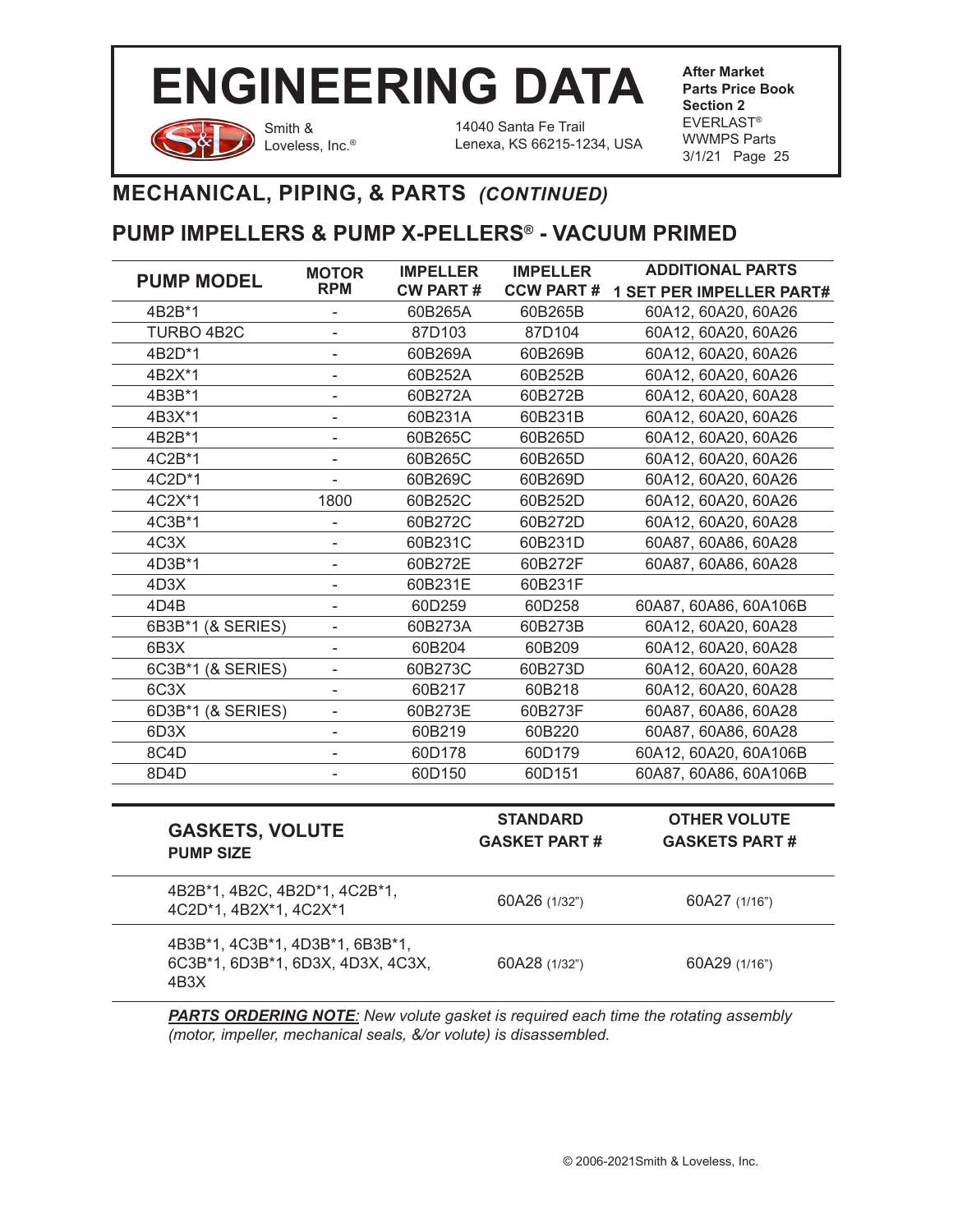# Smith & **ENGINEERING DATA**

Loveless, Inc.®

14040 Santa Fe Trail Lenexa, KS 66215-1234, USA **After Market Parts Price Book Section 2** EVERLAST® WWMPS Parts 3/1/21 Page 26

# **OTHER PARTS**

| <b>ALARMS</b>                                                                |         |
|------------------------------------------------------------------------------|---------|
| <b>PART DESCRIPTION</b>                                                      | PART#   |
| Horn, 120 VAC, 60 cycle                                                      | 4L73A   |
| Horn, 12 VDC.                                                                | 4L73B   |
| Horn, Weatherproof Box                                                       | 4L73D   |
| RED ALARM LIGHT ASSEMBLY:                                                    |         |
| Light, Red 12 VDC                                                            | 28B580A |
| Lamp, 12 VDC, 50 W for 28B580A Light                                         | 4L120   |
| Light, Red 120 VAC                                                           | 28B580B |
| Lamp, 120 VAC, 50 W for 28B580B Light                                        | 4L95A   |
| Light Fixture Body                                                           | 5L76    |
| <b>Light Fixture Adapter</b>                                                 | 5L77    |
| Red Globe for 5L77                                                           | 5L78B   |
| Globe Guard for 5L77                                                         | 5L79    |
| Trickle Charger (CURRENT) Can be used in place of 4L222                      | 4L222K  |
| **Consult the factory.                                                       |         |
| <b>BLOWER - VENTILATION</b>                                                  |         |
| <b>PART DESCRIPTION</b>                                                      | PART#   |
| Blower - 265 CFM                                                             | 7L195   |
| Electrical Cord - 15' - Coiled                                               | 4L379B  |
| <b>Cord Connector</b>                                                        | 5L15A   |
| Air Discharge Seal (seals blower to hood)                                    | 87A86   |
| Blower & Cord Assembly (includes blower, cord connector and 15' coiled cord) | 87A414B |
| Air Discharge Seal (seals blower to hood)                                    | 87A86   |
| Louver, Adjustable 6 x 6                                                     | 11L138A |
| Seal for Louver (Placed between louver & fiberglass)                         | 87A86   |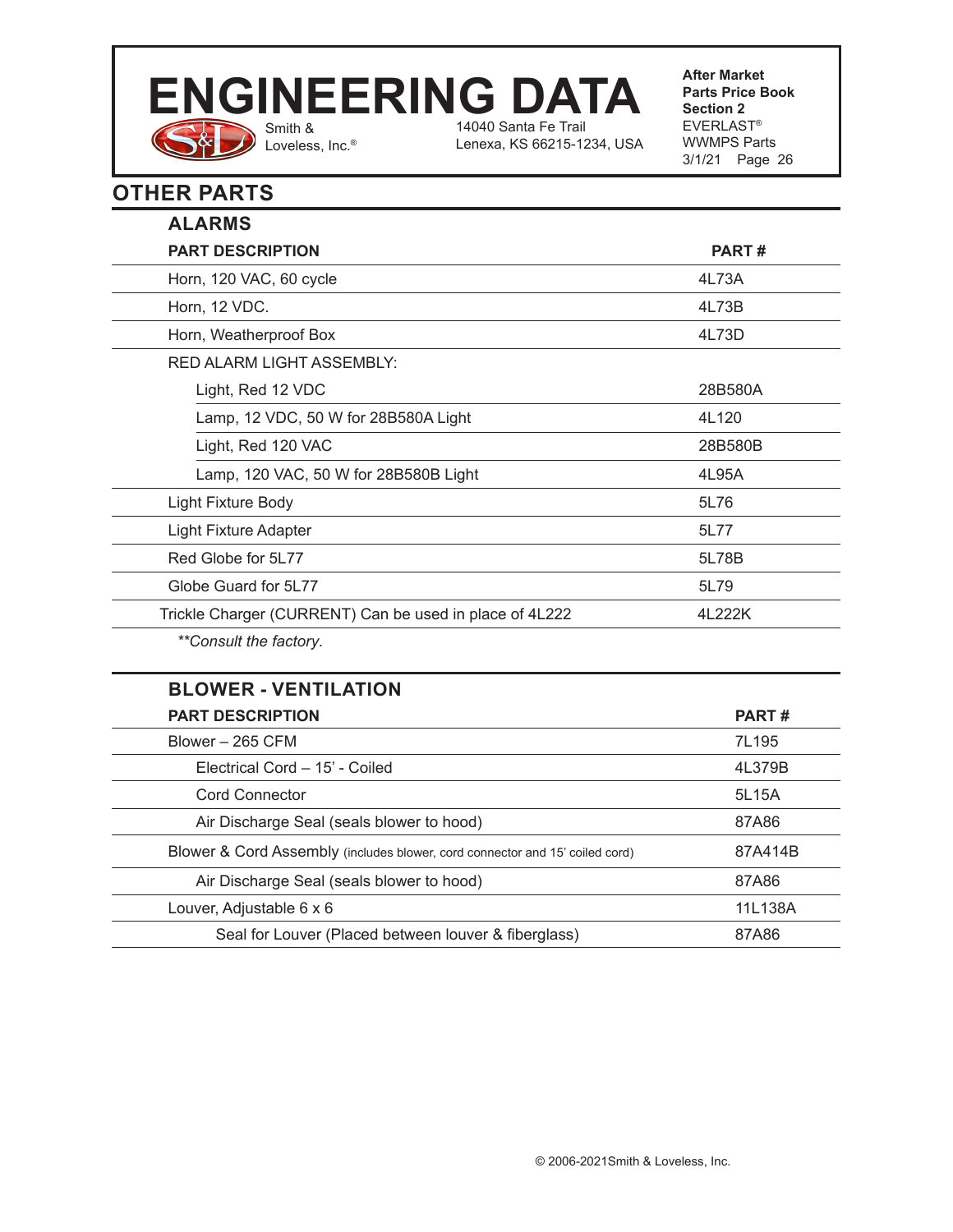Smith & Loveless, Inc.® 14040 Santa Fe Trail Lenexa, KS 66215-1234, USA **After Market Parts Price Book Section 2** EVERLAST® WWMPS Parts 3/1/21 Page 27

# OTHER PARTS (CONTINUED)

| <b>GASKETS</b><br><b>PART DESCRIPTION</b>                  |          | <b>PART#</b> |
|------------------------------------------------------------|----------|--------------|
| 4" Flange Gasket (check valves & suction/discharge piping) |          | 11L1A        |
| 6" Flange Gasket (check valves & suction/discharge piping) |          | <b>11L1C</b> |
| <b>Volute/Base Gasket</b>                                  |          | 60A108       |
|                                                            | B Shaft: | 60A110       |
| Seal Housing - Quad Ring *                                 | C Shaft: | 60A111       |
|                                                            | D Shaft: | 60A146       |
| <b>Hood Gasket</b>                                         |          | 10L122AD     |
| <b>Baseplate Gasket</b>                                    |          | 10L122AB     |
|                                                            |          | $4$ ": 3L3C  |
| Rolagrip Gasket                                            |          | $6$ ": 3L3D  |

\* PARTS TIP: Seal Housing Gasket - Flat vs. Quad Ring. The seal housing has a groove and can use either gasket

| <b>HOODS</b>                              |              |
|-------------------------------------------|--------------|
| <b>PART DESCRIPTION</b>                   | <b>PART#</b> |
| Fiberglass Hood 54" x 68" Non-Insulated * | 87B265AA     |
| Fiberglass Hood 54" x 68" Insulated *     | 87B877A      |
| Fiberglass Hood 62" x 68" Non-Insulated * | 87B265BA     |
| Fiberglass Hood 62" x 68" Insulated *     | 87B877B      |
| Fiberglass Hood 62" x 70" Non-Insulated * | 87B265CA     |
| Fiberglass Hood 62" x 70" Insulated *     | 87B877C      |

**\* NOTE:** Hardware is not included with the hood - must be requested separately.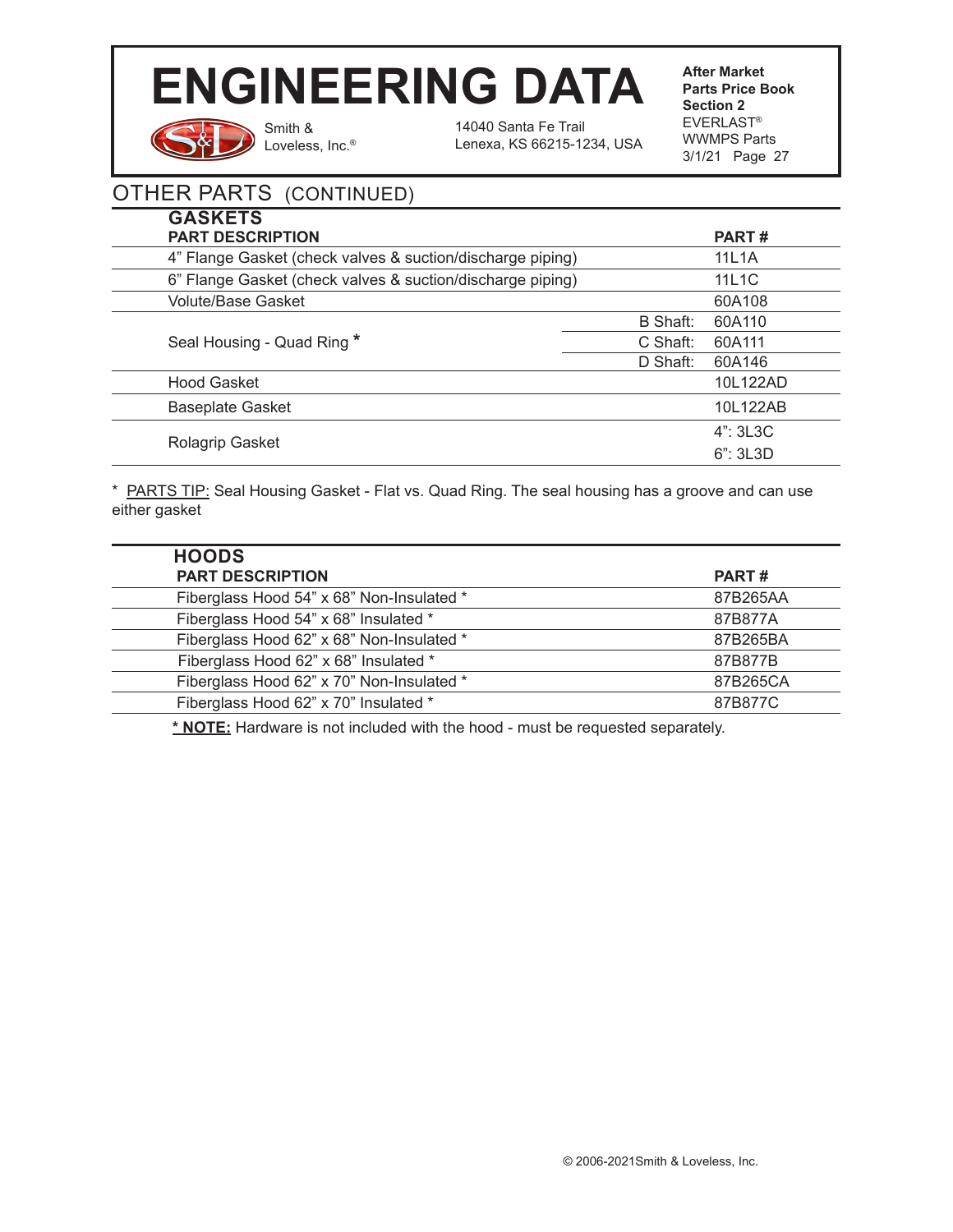Smith & Loveless, Inc.® 14040 Santa Fe Trail Lenexa, KS 66215-1234, USA **After Market Parts Price Book Section 2** EVERLAST® WWMPS Parts 3/1/21 Page 28

## OTHER PARTS (CONTINUED)

| PART#               |
|---------------------|
| 11L241H             |
| 11L241K             |
| 11L241BB            |
| 11L138A             |
| 12L5B               |
| 87A311              |
| H87A327             |
| 7L195               |
| 87A414A             |
| 11L236B             |
| <b>NAMEPLATE</b>    |
| <b>CALL FACTORY</b> |
|                     |

# **KEYSTOCK (MOTOR SHAFT KEY)**

| <b>PART DESCRIPTION</b> | <b>PART#</b> |
|-------------------------|--------------|
| <b>B</b> Shaft          | 95L39-0      |
| C Shaft                 | 95L39-0      |
| D Shaft                 | 95L39-01     |

| <b>LABELS</b>                      |              |
|------------------------------------|--------------|
| <b>PART DESCRIPTION</b>            | <b>PART#</b> |
| Label, Blower                      | 12A107A      |
| Label, Rotation                    | 12A152       |
| Label, Motor No 1                  | 12A2         |
| Label, Motor No 2                  | 12A3         |
| Label, Low Level                   | 12A537       |
| Label, Low Water                   | 12A538       |
| Label, Notice Mechanical           | 12A74        |
| Label, Notice Blower               | 12A76        |
| Label, "OSHA" Warning              | 12L150AF     |
| Label, "OSHA" Caution Lift Warning | 12L150N      |
| Label, S&L Logo 8" x 3-1/4"        | 12L154B      |
| Label, S&L Logo 5" x 2"            | 12L154C      |
| Label, Motor Lift Warning          | 12L166       |
| Label, Control Panel Nameplate     | 12L170       |
| Label, FORMULA X <sup>®</sup> Logo | 12L217A      |
|                                    |              |

| <b>LATCHES, FOR LOCKS</b>                                             |          |
|-----------------------------------------------------------------------|----------|
| <b>PART DESCRIPTION</b>                                               | PART#    |
| Pad Lockable Draw Latch & Striker, S.S. (for hood)                    | 121 223A |
| Pad Lockable Striker Plate & Latch, S.S. (for wet well access plates) | 121 222A |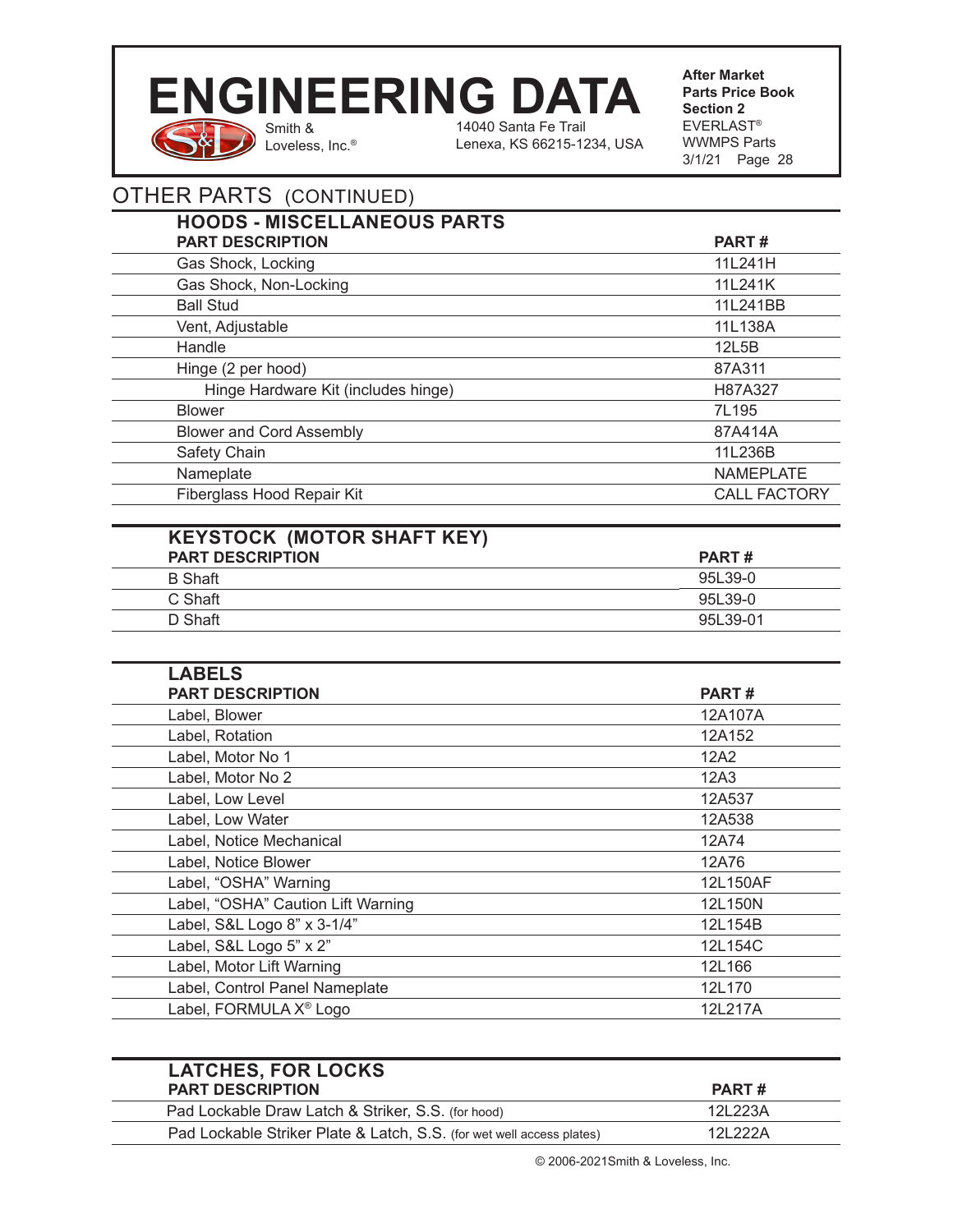Smith & Loveless, Inc.® 14040 Santa Fe Trail Lenexa, KS 66215-1234, USA **After Market Parts Price Book Section 2** EVERLAST® WWMPS Parts 3/1/21 Page 29

| <b>LEVEL INDICATION CONNECTION PLATE</b>                                                                                                              |              |
|-------------------------------------------------------------------------------------------------------------------------------------------------------|--------------|
| <b>PART DESCRIPTION</b>                                                                                                                               | PART#        |
| <b>Level Indication Connection Plate Complete Assembly</b><br>(includes all parts listed below)                                                       | H87A397      |
| <b>Float Switch Connection Plate Gasket</b>                                                                                                           | 87B350       |
| <b>Float Switch Connection Plate</b>                                                                                                                  | 87B348       |
| Pipe Plug<br>(2 required for PROTRONIX® I control panels, 3 required per plate for<br>relay logic control panels)                                     | 1L69C        |
| Cord Grip for Floats<br>(3 required for PROTRONIX® I control panels, 2 required per plate for<br>relay logic control panels)                          | 5L57C        |
| Cord Grip for Submersible Pressure Transducer<br>(1 required for PROTRONIX® I control panels, 0 required per plate for<br>relay logic control panels) | 5L57N        |
| Washer, Stainless Steel (2 required per plate)                                                                                                        | 6L65F        |
| Lock Washer, Stainless Steel (2 required per plate)                                                                                                   | 6L94F        |
| Hex Nut, Stainless Steel (2 required per plate)                                                                                                       | 6L30K        |
| Label, Plastic - LL ALARM/TRANSDUCER/HL ALARM                                                                                                         | 12A538       |
| Label, Plastic - LL OFF/LL ON/HL ON                                                                                                                   | 12A537       |
| <b>LIFTING STANCHION</b>                                                                                                                              |              |
| <b>PART DESCRIPTION</b>                                                                                                                               | <b>PART#</b> |
| Lifting Stanchion - Top Section - Hemlock                                                                                                             | 87B39A2-304  |
| Lifting Stanchion - Bottom Section - Hemlock                                                                                                          | 87B39B2-304  |

| <b>LOUVER, VENT</b>                                  |         |
|------------------------------------------------------|---------|
| <b>PART DESCRIPTION</b>                              | PART#   |
| Louver, Adjustable $-6$ " x 6"                       | 11L138A |
| Seal for Louver (Placed between louver & fiberglass) | 87A86   |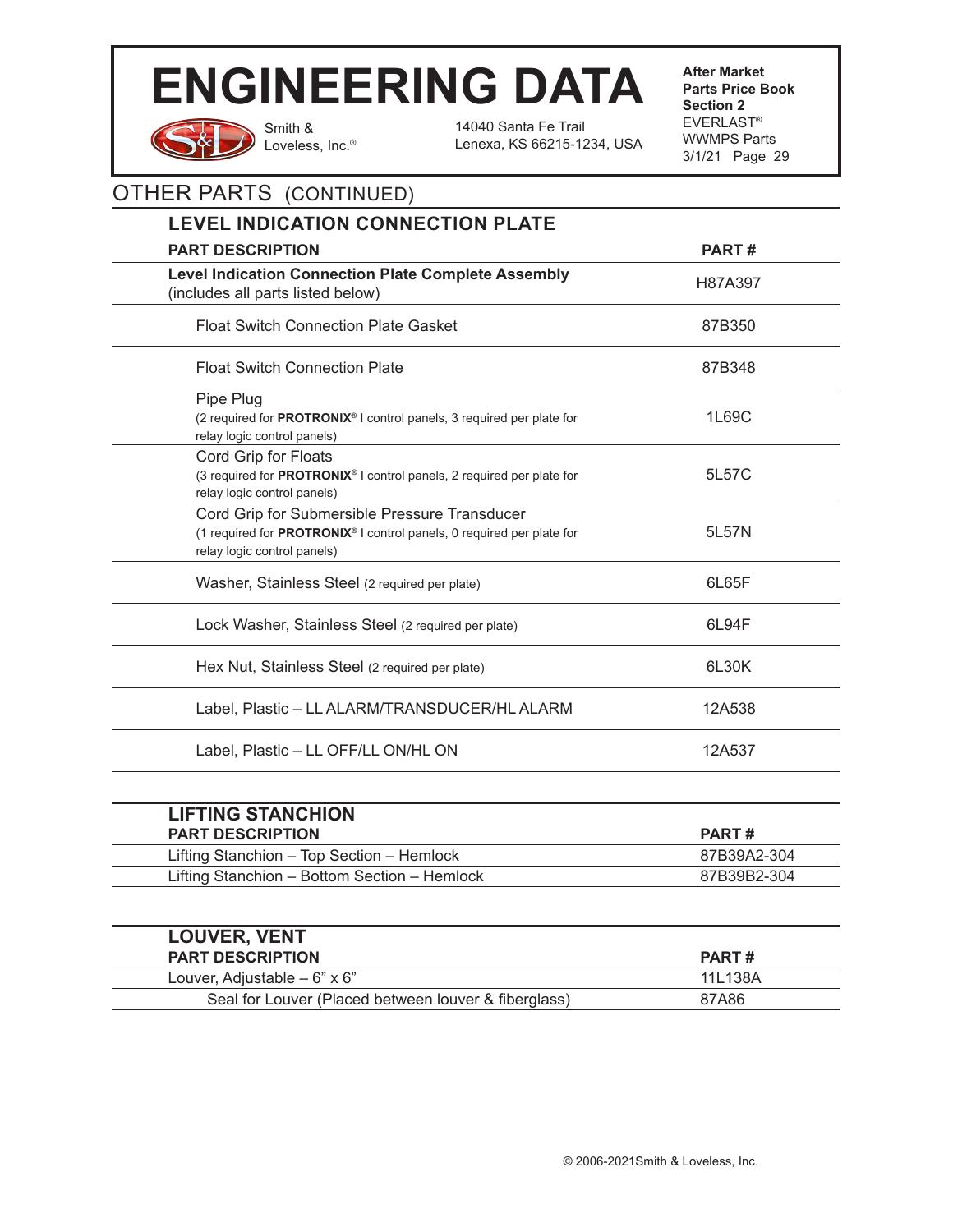# Smith & **ENGINEERING DATA**

14040 Santa Fe Trail Lenexa, KS 66215-1234, USA **After Market Parts Price Book Section 2** EVERLAST® WWMPS Parts 3/1/21 Page 30

# **OTHER PARTS** *(CONTINUED)*

Loveless, Inc.®

| PAINT (VERSAPOX®) & TOUCH-UP KITS     |                 |
|---------------------------------------|-----------------|
| <b>PART DESCRIPTION</b>               | PART#           |
| Touch-Up Paint Kit - Georgian Hemlock | H87A425         |
| Primer (RED), Part A, Gallon          | 12L138A $\star$ |
| Primer Catalyst, Part B, Gallon       | 12L138B         |

**\*** *Order one gallon of Catalyst Part B for each gallon of paint/primer – must be mixed before use.*

| <b>SHADE-AIDE™</b>                           |              |
|----------------------------------------------|--------------|
| <b>PART DESCRIPTION</b>                      | <b>PART#</b> |
| SHADE AIDE™ Kit-Small, Aluminium             | H87A379      |
| (Covers HMI frame size 7" H x 9.5" W)        |              |
| <b>SHADE AIDE™ Kit-Small Stainless Steel</b> |              |
| (Covers HMI frame size 7" H x 9.5" W)        | H87A379B     |
| SHADE AIDE™ Kit-Large, Aluminium             | H87A485      |
| (Covers HMI frame size 15" W x 11" H)        |              |
| SHADE AIDE™ Kit-Large, Stainless Steel       |              |
| (Covers HMI frame size 15" W x 11" H)        | H87A485B     |
| SHADE AIDE™ Kit-XL, Aluminium                |              |
| (Covers HMI frame size 19.875" W x 14" H)    | H87A503A     |
| SHADE AIDE™ Kit-XL, Stainless Steel          | H87A503D     |
| (Covers HMI frame size 19.875" W x 14" H)    |              |

**\* PARTS ORDERING NOTE:** *Part # extension vary based on manufacturer. Motor manufacturer needs to be identified prior to sale.* 

| <b>SLINGER RINGS (FOR MOTORS)</b> |              |
|-----------------------------------|--------------|
| <b>PART DESCRIPTION</b>           | <b>PART#</b> |
| <b>B</b> Shaft                    | 95L39-B*     |
| C Shaft                           | 95L39-C*     |
| D Shaft                           | $95L39-D*$   |
| <b>VENT LOUVER</b>                |              |
| <b>PART DESCRIPTION</b>           | <b>PART#</b> |
| Vent Louver, Adjustable - 6" x 6" | 11L138A      |

| <b>VIDEOS - TRAINING</b>                               |             |
|--------------------------------------------------------|-------------|
| <b>PART DESCRIPTION</b>                                | PART#       |
| How To Replace the Single Mechanical Seal - DVD Format | 12L318DVD-1 |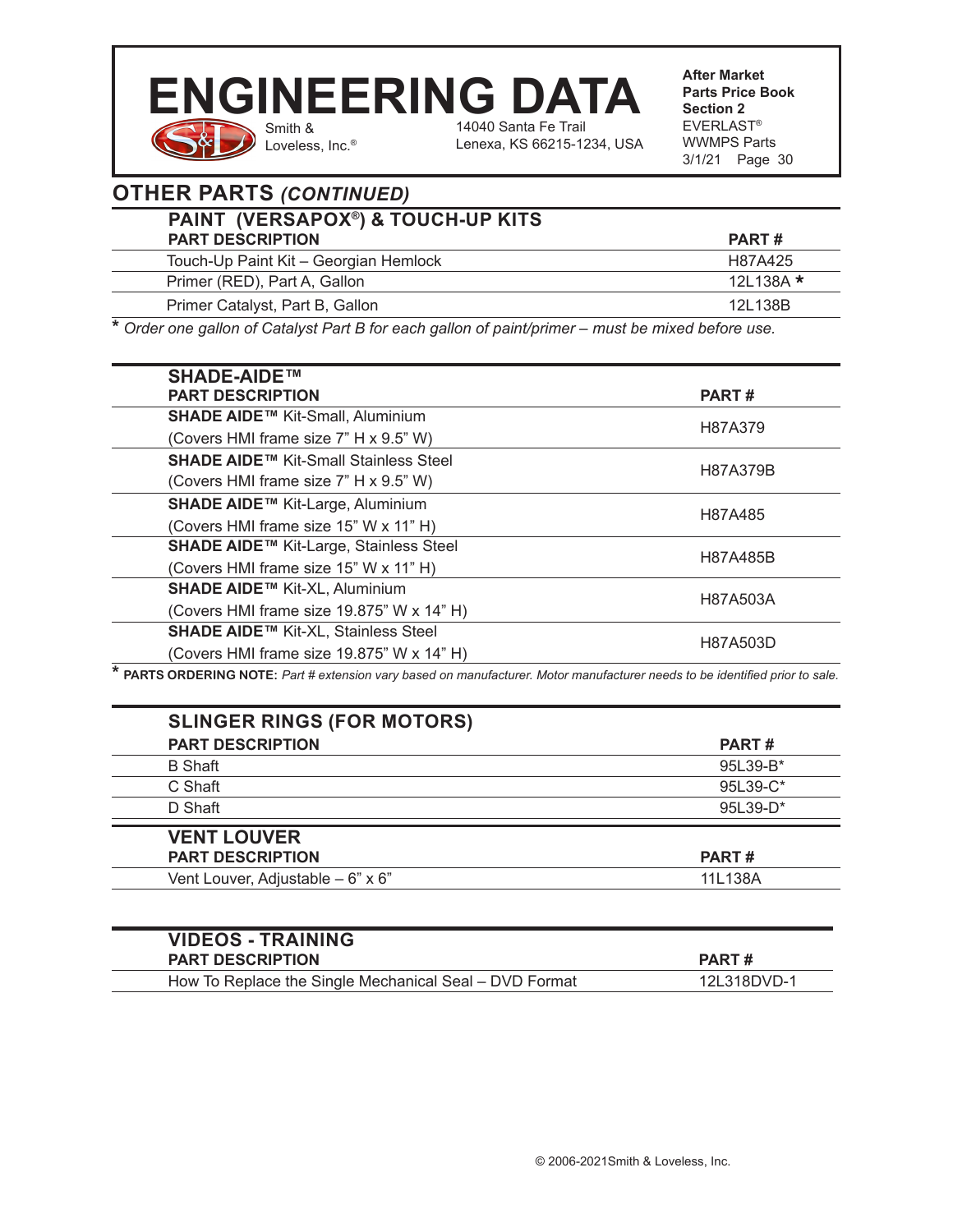Smith & Loveless, Inc.® 14040 Santa Fe Trail Lenexa, KS 66215-1234, USA **After Market Parts Price Book Section 2** EVERLAST® WWMPS Parts 3/1/21 Page 31

# **OTHER PARTS** *(CONTINUED)*

| 4' WET WELL MANWAY ACCESS LIDS (ALUMINUM)                                                        |              |
|--------------------------------------------------------------------------------------------------|--------------|
| <b>PART DESCRIPTION</b>                                                                          | <b>PART#</b> |
| 4' Wet Well Manway Access Lid Half With Slot (aluminum)                                          | 87B184A      |
| 4' Wet Well Manway Access Lid Half Without Slot (aluminum)                                       | 87B184B      |
| 4' Wet Well S.S. Continuous Hinge (2 Required)                                                   | 87B272B      |
| Gasket (installs where two access lids mate up) U-Shaped<br>Neoprene 4' required for 4' wet well | 10L122AC     |
| Neoprene Gasket (4' Wet Well Hinge) for Under Continuous Hinge<br>(2 required)                   | 87B182-2A    |
| <b>Center Support Angle</b>                                                                      | 87B250C      |
| Button Socket Headscrew (18 required)                                                            | 6L221CD      |
| SS Lock Washer (18 required)                                                                     | 6L94G        |
| SS Hex Nut (18 required)                                                                         | 6L30A        |

### **5' & 6' WET WELL MANWAY ACCESS LIDS (ALUMINUM)**

| <b>PART DESCRIPTION</b>                                                                               | <b>PART#</b> |
|-------------------------------------------------------------------------------------------------------|--------------|
| 5' & 6' Wet Well Manway Access Lid Half With Slot (aluminum)                                          | 87B184C      |
| 5' & 6' Wet Well Manway Access Lid Half Without Slot (aluminum)                                       | 87B184D      |
| 5' & 6' Wet Well S.S. Continuous Hinge (2 Required)                                                   | 87B272D      |
| Gasket (installs where two access lids mate up) U-Shaped<br>Neoprene 5' required for 5' & 6' Wet Well | 10L122AC     |
| Neoprene Gasket for Under Continuous Hinge (2 required)                                               | 87B182-2B    |
| <b>Center Support Angle</b>                                                                           | 87B250C      |
| Button Socket Headscrew (23 required)                                                                 | 6L221CD      |
| SS Lock Washer (23 required)                                                                          | 6L94G        |
| SS Hex Nut (23 required)                                                                              | 6L30A        |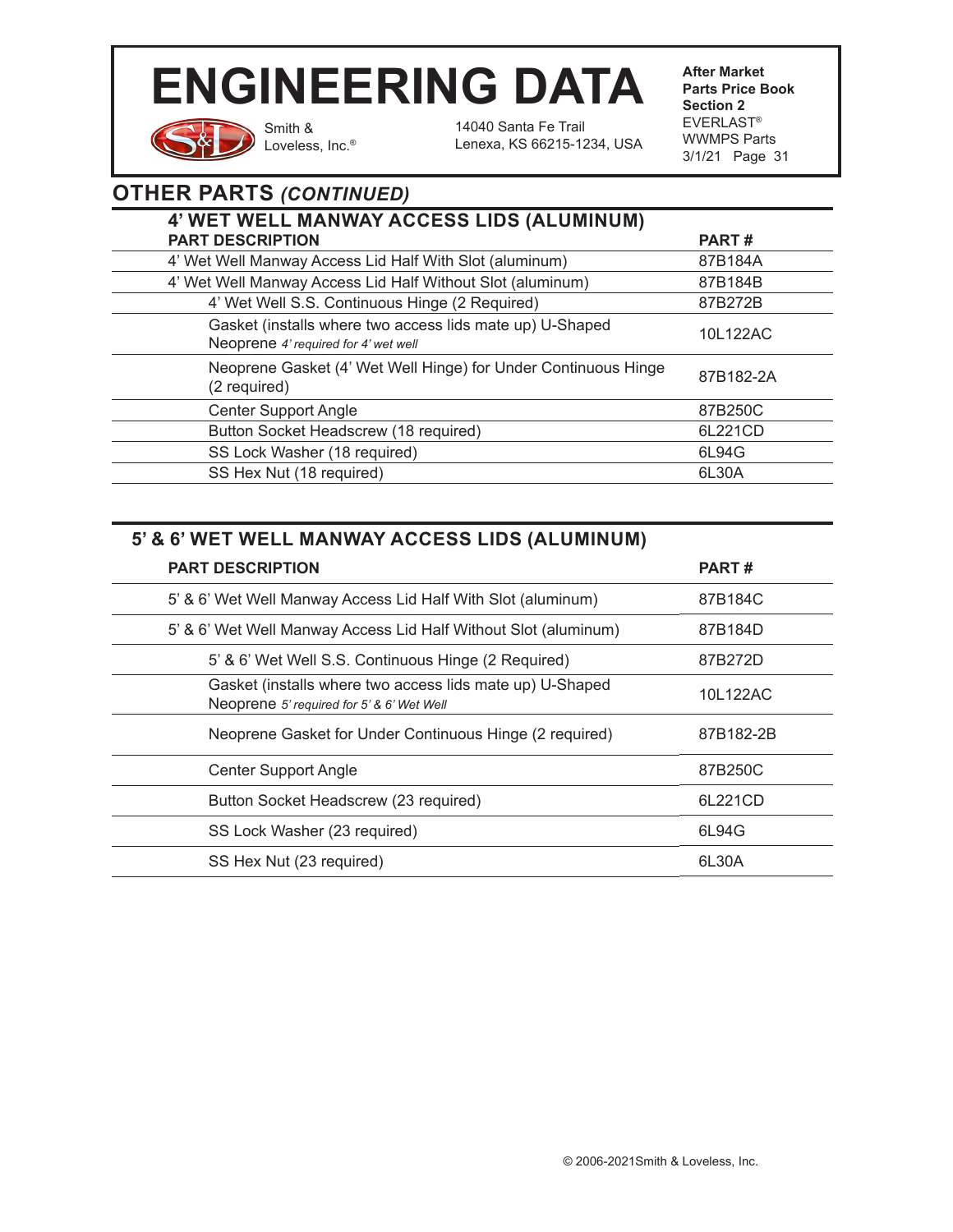# Smith & **ENGINEERING DATA**

Loveless, Inc.®

14040 Santa Fe Trail Lenexa, KS 66215-1234, USA **After Market Parts Price Book Section 2** EVERLAST® WWMPS Parts 3/1/21 Page 32

| <b>VACUUM PRIMING SYSTEM</b> |  |
|------------------------------|--|
| FI OAT CHECK VAI VES         |  |

l,

| <b>FLOAT CHECK VALVES</b>                                                                                  |            |
|------------------------------------------------------------------------------------------------------------|------------|
| <b>PART DESCRIPTION</b>                                                                                    | PART#      |
| Float Check Valve, 3%" NPT (Complete Assembly)                                                             | 1L443H     |
| (Replaces 1L443, 1L443G, and 87A76)                                                                        |            |
| Adapter Fitting, 3/8" x 1/4"                                                                               | 1L43D      |
| Body (See drawing - not normally replaced)                                                                 |            |
| Ball Seat (for 1L443H)                                                                                     | 1L443HA    |
| Valve Ball 11/2" Diameter                                                                                  | 1L443B     |
| O-Ring (for 1L443H)                                                                                        | 1L443HB    |
| Bowl Only (for 1L443H)                                                                                     | 1L443HC    |
| Drain Valve                                                                                                | 1L333      |
| SONIC START® STREAMLINE™ and WaveStart® Float Check Valve                                                  |            |
| Piping Assembly (Connects Float Check Valve to vacuum tubing includes                                      | 87B739     |
| gauge port & shut off valve)                                                                               |            |
|                                                                                                            |            |
| <b>SOLENOID VALVES</b>                                                                                     |            |
| <b>PART DESCRIPTION</b>                                                                                    | PART#      |
| 2-Way Solenoid Valve (5/16" orifice)                                                                       | 1L545A     |
| DIN Connector for 1L545A with 8' cord (OLD P/N: 1L545A-1)<br>(Required for initial installation of 1L545A) | 87A481-STK |
| <b>SONIC START<sup>®</sup> STREAMLINE™ and WaveStart®</b> Vacuum                                           |            |
| Dome /2-Way Solenoid Valve Assembly-Newest Current                                                         | 87B728     |
| Arrangement                                                                                                |            |
|                                                                                                            |            |
| <b>WAVESTART<sup>®</sup> KITS</b>                                                                          |            |
| <b>PART DESCRIPTION</b>                                                                                    | PART#      |
| <b>WAVESTART<sup>®</sup></b> Upgrade Kit for One Pump (from Sonic Start™)                                  | H87A391M   |
| <b>WAVESTART<sup>®</sup></b> Upgrade Kit for Two Pumps (from Sonic Start™)                                 | H87A391N   |
| <b>WAVESTART<sup>®</sup></b> Upgrade Kit for One Pump (from Electrode)                                     | H87A391P   |
| <b>WAVESTART<sup>®</sup> Drill &amp; Tap Kit</b>                                                           | H87A390A   |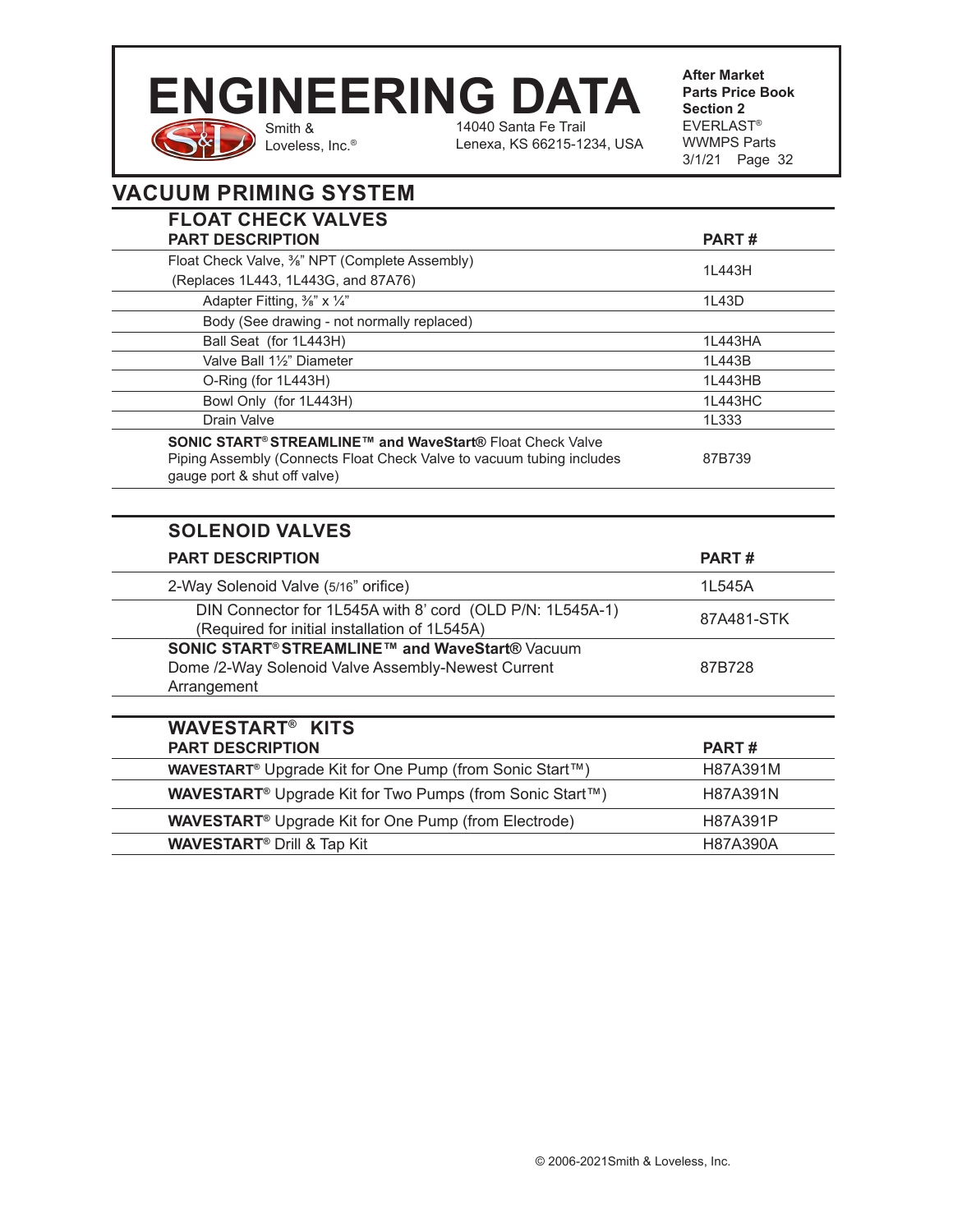Smith & Loveless, Inc.® 14040 Santa Fe Trail Lenexa, KS 66215-1234, USA **After Market Parts Price Book Section 2** EVERLAST® WWMPS Parts 3/1/21 Page 33

# **VACUUM PRIMING SYSTEM** *(CONTINUED)*

| SONIC START® STREAMLINE™ REPLACEMENT PARTS<br>These parts come standard in the <b>SONIC START<sup>®</sup> STREAMLINE</b> ™ Kits                                                                        |                  |
|--------------------------------------------------------------------------------------------------------------------------------------------------------------------------------------------------------|------------------|
| <b>PART DESCRIPTION</b>                                                                                                                                                                                | PART#            |
| SONIC START® STREAMLINE™ Replacement Sensor Probe - 120 VAC                                                                                                                                            | 4L628N           |
| Explosion Proof SONIC START <sup>®</sup> STREAMLINE™Prime Sensing Probe                                                                                                                                | 4L628H           |
| <b>SONIC START<sup>®</sup></b> Operating Module                                                                                                                                                        | 4L264            |
| SONIC START <sup>®</sup> DIN Connector Cable (Old PN: 1L545A-2)                                                                                                                                        | 87A481-STK       |
| <b>SONIC START<sup>®</sup> 8 Pin Socket</b>                                                                                                                                                            | 5L49B            |
| <b>SONIC START<sup>®</sup> Cord Grip</b>                                                                                                                                                               | 5L57L            |
| <b>SONIC START<sup>®</sup> Cable Ties</b>                                                                                                                                                              | 5L150A           |
| <b>SONIC START<sup>®</sup> Brass Bulkhead Adapter</b>                                                                                                                                                  | 87A384           |
| <b>SONIC START<sup>®</sup> O-Ring for Bulkhead Adapter</b>                                                                                                                                             | 11L4J            |
| <b>SONIC START<sup>®</sup> Jam Nut</b>                                                                                                                                                                 | 6L222A           |
| <b>SONIC START<sup>®</sup> Reducer Coupling</b>                                                                                                                                                        | 1L552A           |
| <b>SONIC START<sup>®</sup> Male Tubing Connector</b>                                                                                                                                                   | 1L460D           |
| <b>SONIC START<sup>®</sup> O-Ring for Cord Grip</b>                                                                                                                                                    | 5L57L-2          |
| <b>SONIC START<sup>®</sup> Nut for Cord Grip</b>                                                                                                                                                       | 5L57L-1          |
| <b>VACUUM DOME</b>                                                                                                                                                                                     |                  |
|                                                                                                                                                                                                        |                  |
| <b>PART DESCRIPTION</b>                                                                                                                                                                                | PART#            |
| Vacuum Dome (one hole at top)                                                                                                                                                                          | 87B133B*         |
| Compression Ring (holds dome in place)                                                                                                                                                                 | 87A226           |
| <b>SONIC START<sup>®</sup> STREAMLINE™ AND WAVESTART®</b>                                                                                                                                              | 87B728           |
| Vacuum Dome /2-Way Solenoid Valve Assembly (Current Style)                                                                                                                                             |                  |
| * <b>PARTS ORDERING NOTE:</b> Small O-Ring (P/N 11L4J) & Large O-Ring (11L4K) are recommended (not included with dome)                                                                                 |                  |
| <b>VACUUM DOME ASSEMBLY</b><br><b>PART DESCRIPTION</b>                                                                                                                                                 | PART#            |
| Vacuum Dome Complete Assembly (one hole at top) Used with<br><b>SONIC START<sup>®</sup> Probe. Old Slyle.</b>                                                                                          | 87B452A          |
| DO NOT USE WITH SONIC START® STREAMLINE™                                                                                                                                                               |                  |
| Compression Ring (holds dome in place)<br><b>Ferrule Connection Fitting</b><br>(Optional replacement for Quick Disconnect Fitting on new style electrodes<br>that are includes with these assemblies.) | 87A226<br>1L248A |
| Ferrule Nut & Sleeve<br><b>SONIC START<sup>®</sup> STREAMLINE™ AND WAVESTART®</b>                                                                                                                      | 1L786A           |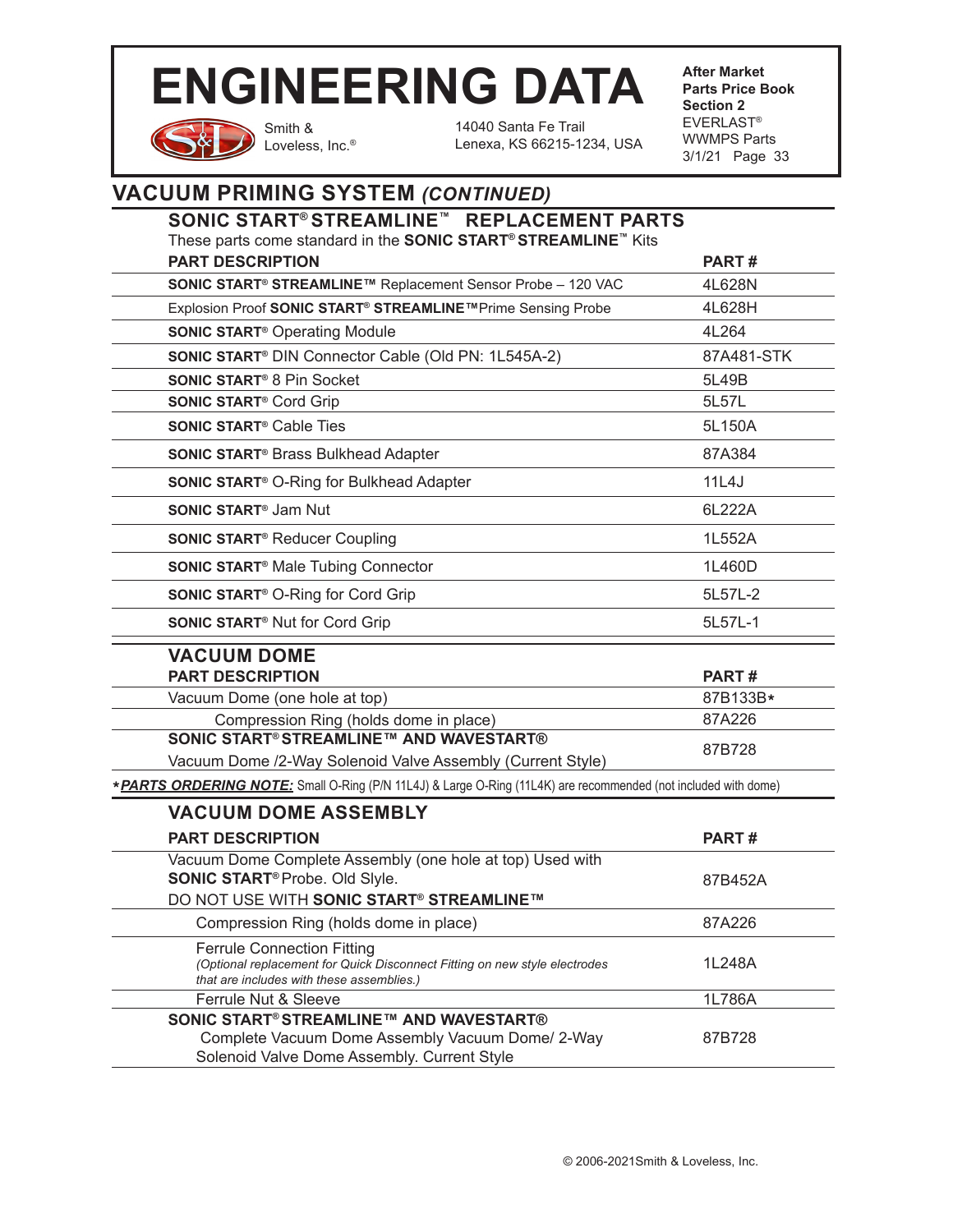# Smith & **ENGINEERING DATA**

Loveless, Inc.®

14040 Santa Fe Trail Lenexa, KS 66215-1234, USA **After Market Parts Price Book Section 2** EVERLAST® WWMPS Parts 3/1/21 Page 34

| <b>VACUUM PUMP - HEAVY DUTY - SINGLE PISTON &amp; SPARE PARTS</b> |                 |
|-------------------------------------------------------------------|-----------------|
| <b>PART DESCRIPTION</b>                                           | PART#           |
| Heavy Duty 1/6 HP (For Pumps with 4" Piping) (Complete pump)      | 8L29            |
| Repair Kit                                                        | 8L29AB          |
| <b>Inlet Filter</b>                                               | 8L29A1          |
| <b>Head Gasket</b>                                                | 8L29A4          |
| <b>Valve Outlet</b>                                               | 8L29A5          |
| Valve Plate                                                       | 8L29A6          |
| <b>Inlet Valve</b>                                                | 8L29A7          |
| <b>Cylinder Gasket</b>                                            | 8L29A8          |
| <b>Piston Ring</b>                                                | 8L29A10         |
| Piston Seal                                                       | 8L29A11         |
| <b>Rider Ring</b>                                                 | 8L29A12         |
| Fan                                                               | 8L29A20         |
| Shroud                                                            | 8L29A21         |
| Motor, 1/6 HP 1725                                                | NOT AVAILABLE** |
| Vibration Isolator (See Section 6)                                | 87A291          |

| <b>VACUUM PUMP - HEAVY DUTY - DUAL PISTON &amp; SPARE PARTS</b>        |                 |
|------------------------------------------------------------------------|-----------------|
| <b>PART DESCRIPTION</b>                                                | PART#           |
| Heavy Duty $\frac{1}{2}$ HP (For Pumps with 6" Piping) (Complete pump) | 8L32*           |
| (replaces 8L40A*)                                                      |                 |
| Repair Kit                                                             | 8L32-1          |
| <b>Head Gasket</b>                                                     | 8L32-2          |
| <b>Outlet Valve</b>                                                    | 8L32-3          |
| <b>Inlet Valve</b>                                                     | 8L32-4          |
| <b>Cylinder Gasket</b>                                                 | 8L32-5          |
| Felt                                                                   | 8L32-6          |
| <b>Piston Ring</b>                                                     | 8L32-7          |
| <b>Piston Seal</b>                                                     | 8L32-8          |
| <b>Rider Ring</b>                                                      | 8L32-9          |
| <b>Valve Plate</b>                                                     | 8L32-10         |
| Motor 1/2 HP 1725 RPM                                                  | NOT AVAILABLE** |
| Shroud                                                                 | 8L32-12         |
| Fan                                                                    | 8L32-13         |
| <b>Cylinder Head</b>                                                   | 8L32-14         |
| Vibration Isolator (See Section 6)                                     | 87A291          |

\*\*PURCHASE OF NEW VACUUM PUMP REQUIRED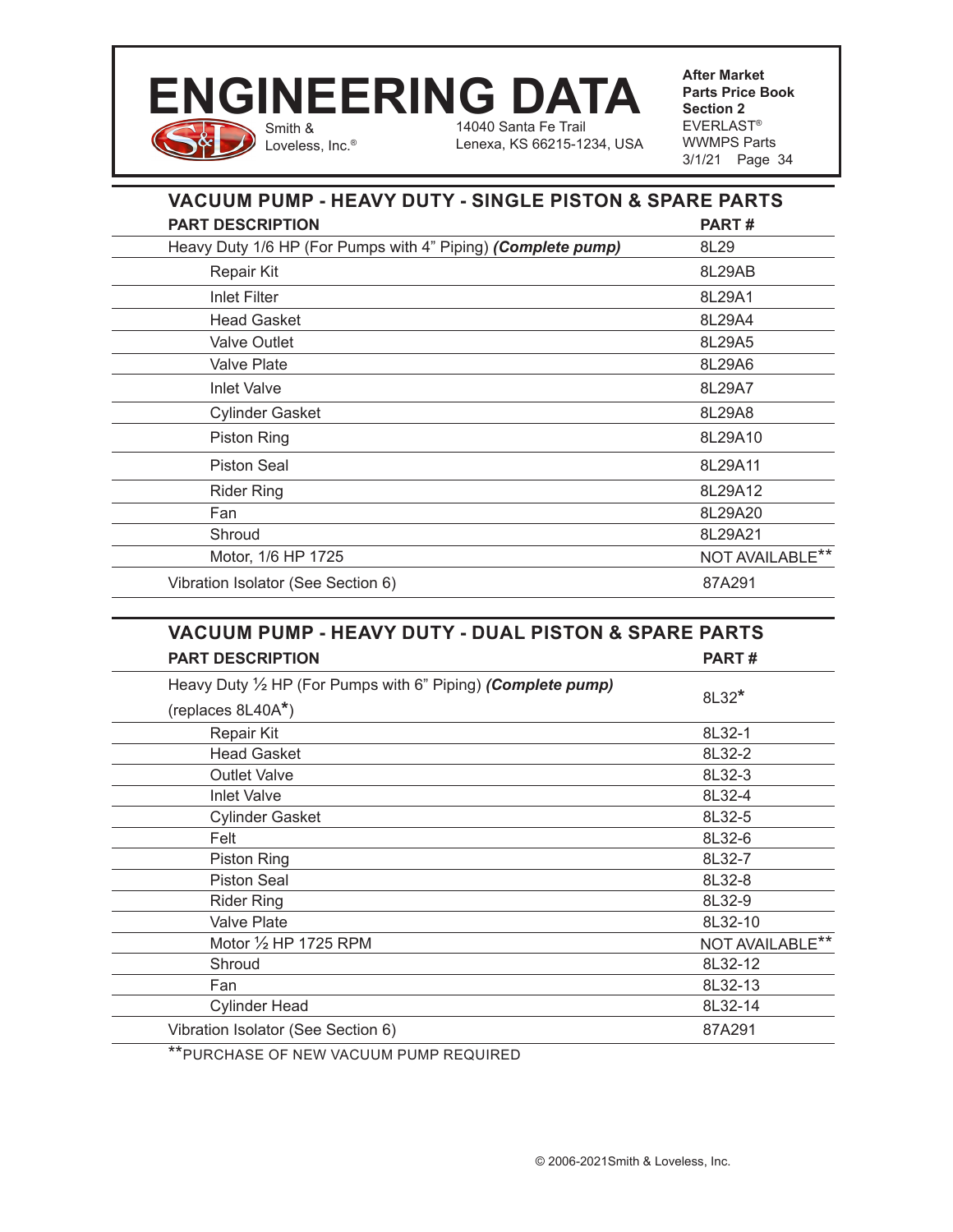Smith & Loveless, Inc.®

14040 Santa Fe Trail Lenexa, KS 66215-1234, USA **After Market Parts Price Book Section 2** EVERLAST® WWMPS Parts 3/1/21 Page 35

# **OTHER PARTS** *(CONTINUED)*

| <b>VACUUM PUMP - COMBINED EXHAUST ASSEMBLY</b> |         |
|------------------------------------------------|---------|
| <b>PART DESCRIPTION</b>                        | PART#   |
| Vacuum Pump                                    | 8L32    |
| Tee                                            | 1L37C   |
| Adapter                                        | 1L42B   |
| Elbow                                          | 1L90H   |
| Tube/NPT Connector                             | 1L248D  |
| Polyethelyne Tubing                            | 1L142CA |

| <b>VACUUM TUBING</b>            |          |              |  |
|---------------------------------|----------|--------------|--|
| <b>PART DESCRIPTION</b>         |          | <b>PART#</b> |  |
| Vacuum Tubing - $\frac{1}{4}$ " | Natural: | 1L142AA      |  |
|                                 | Green:   | 1L142AB      |  |
|                                 | Red:     | 1L142AC      |  |
| Vacuum Tubing - 3/8"            | Natural: | 1L142BA      |  |
|                                 | Green:   | 1L142BB      |  |
|                                 | Red:     | 1L142BC      |  |
|                                 |          |              |  |

| VACUUM TUBING FITTINGS (for vacuum domes, solenoid valves, & float check valves) |        |
|----------------------------------------------------------------------------------|--------|
| <b>PART DESCRIPTION</b>                                                          | PART#  |
| Ferrule (old style) elbow - $\frac{3}{8}$ " x $\frac{1}{4}$ " NPT                | 1L190B |
| Ferrule (old style) straight - 3/8" x 1/4" NPT                                   | 1L248A |
| Ferrule Nut & Sleeve                                                             | 1L786A |
| Quick Disconnect (new style) elbow - $\frac{3}{8}$ " x $\frac{1}{4}$ " NPT       | 1L546C |
| Quick Disconnect (new style) straight - 3/8" x 1/4" NPT                          | 1L460D |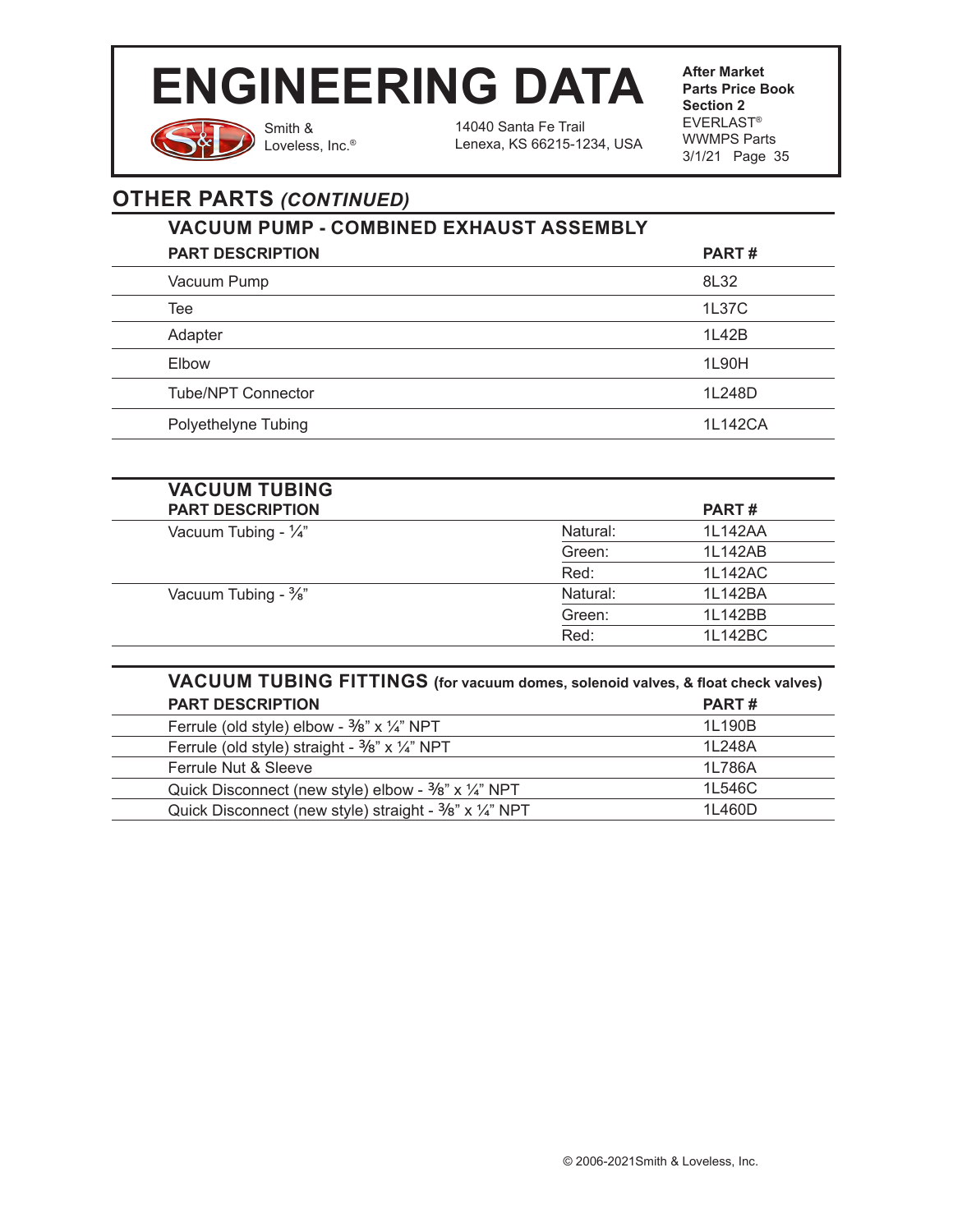### Smith & 14040 Santa Fe Trail **ENGINEERING DATA**

Loveless, Inc.®

 $\mathcal Y$ 

**After Market Parts Price Book Section 2** EVERLAST® WWMPS Parts 3/1/21 Page 36 Lenexa, KS 66215-1234, USA

## **VALVES**

| <b>PLUG VALVES</b> |                                                    |                    |  |
|--------------------|----------------------------------------------------|--------------------|--|
|                    | <b>PART DESCRIPTION</b>                            | PART#              |  |
|                    | 4" Plug Valve                                      | 2L104A-304 $\star$ |  |
|                    | Handle/Wrench Only for 4" Plug Valve (Chilean Red) | 2L104AA1           |  |
|                    | 4" Flange Gasket                                   | 11L1A              |  |
|                    | 6" 3-Way Tapered Plug Valve                        | 2L148M-304 *       |  |
|                    | 6" Flange Gasket                                   | 11L1C              |  |
|                    | Valve Wrench for Plug Valves - (Chilean Red)       | 2L104AA1           |  |
|                    |                                                    |                    |  |

**\*** *PARTS ORDERING NOTE: 2 new Flange Gaskets per Plug Valve will be required.*

| <b>WAFER CHECK VALVES, SPRING LOADED</b>                                                     |                 |
|----------------------------------------------------------------------------------------------|-----------------|
| <b>PART DESCRIPTION</b>                                                                      | PART#           |
| 4" Left Hand Wafer Check Valve, Extended Body                                                | 2L153S*         |
| 4" Right Hand Wafer Check Valve, Extended Body                                               | 2L153T*         |
| 4" Flange Gasket                                                                             | 11L1A or 87A255 |
| 4" Left Hand Wafer Check Valve, Extra Large Body                                             | 56B20A          |
| 4" Right Hand Wafer Check Valve, Extra Large Body                                            | 56B20B          |
| 6" Left Hand Wafer Check Valve                                                               | 2L153Q-304 *    |
| 6" Right Hand Wafer Check Valve                                                              | 2L153R-304 *    |
| 6" Flange Gasket                                                                             | 11L1C or 87A224 |
| 6" Left Hand Wafer Check Valve, Extra Large Body                                             | 56B21A          |
| 6" Right Hand Wafer Check Valve, Extra Large Body                                            | 56B21B          |
| <b>PARTS ORDERING NOTE:</b> 2 new Flange Gaskets per Plug Valve will be required.<br>$\star$ |                 |

| <b>RAPID JACK® WAFER CHECK VALVES, SPRING LOADED</b>       |                 |
|------------------------------------------------------------|-----------------|
| <b>PART DESCRIPTION</b>                                    | PART#           |
| 4" Left Hand Wafer RAPID JACK® Check Valve, Extended Body  | <b>H56B18A</b>  |
| 4" Right Hand RAPID JACK® Wafer Check Valve, Extended Body | <b>H56B18B</b>  |
| 4" Check Valve Gasket                                      | 11L1A or 87A255 |
| 4" RAPID JACK® Top Gasket                                  | 55B57           |
| 6" Left Hand RAPID JACK® Wafer Check Valve                 | <b>H56B19A</b>  |
| 6" Right Hand RAPID JACK® Wafer Check Valve                | <b>H56B19B</b>  |
| 6" Flange Gasket                                           | 11L1C or 87A224 |
| 4" RAPID JACK® Top Gasket                                  | 55B58           |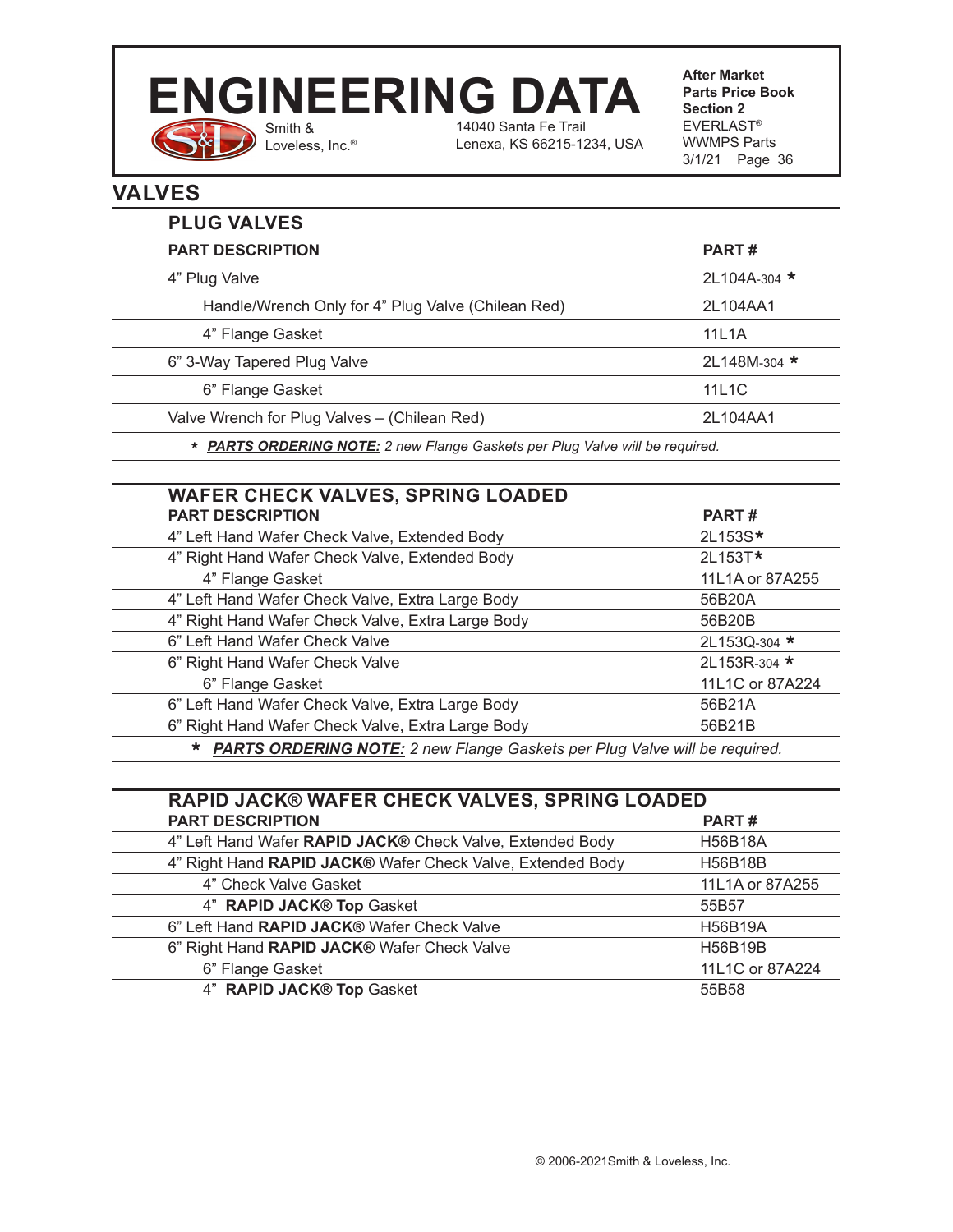

Smith & Loveless, Inc.®

14040 Santa Fe Trail Lenexa, KS 66215-1234, USA **After Market Parts Price Book Section 2** EVERLAST® WWMPS Parts 3/1/21 Page 37

### **VALVES** *(CONTINUED)*

### **WAFER CHECK VALVES – SPRING LOADED, SPARE PARTS PART DESCRIPTION 4" PART # 6" PART #**

| Seat Ring                            | 11L207F         | 11L207G         |
|--------------------------------------|-----------------|-----------------|
| Brass Arm *                          | 55A32           | 55A39           |
| <b>Brass Clapper</b>                 | 55B39           | 55B29           |
| Shoulder Bolt - Stainless Steel      | 6L184A          | 6L184B          |
| Roll Pin - Stainless Steel           | 2L153A6         | 2L153C-12       |
| Shaft - Stainless Steel *            | 55B32           | 55B37           |
| Bronze Bushing (2 required)          | 55A34           | 55A35           |
| O-Ring (2 required)                  | 2L153A9         | 2L153C9         |
| Steel Bar Arm/Handle                 | 55A36           | 55A37           |
| Pin - Stainless Steel                | 2L153D11        | 2L153A11        |
| Eye Bolt (from body to spring)       | 6L55N           | 6L55N           |
| Spring - Stainless Steel             | 11L104N         | 11L104M         |
| Pipe Plug                            | 1L69C           | 1L69D           |
| Eye Bolt (from handle to spring)     | 6L55M           | 6L55M           |
| Flange Gasket (2 required per valve) | 11L1A or 87A255 | 11L1C or 87A224 |
|                                      |                 |                 |

### **RAPID JACK® WAFER CHECK VALVES – SPRING LOADED, SPARE PARTS PART DESCRIPTION**

| Seat Ring                            | 11L207F         | 11L207G         |
|--------------------------------------|-----------------|-----------------|
| Brass Arm *                          | 55A32           | 55A39           |
| <b>Brass Clapper</b>                 | 55B39           | 55B29           |
| Shoulder Bolt - Stainless Steel      | 6L184A          | 6L184B          |
| Roll Pin - Stainless Steel           | 2L153A6         | 2L153C-12       |
| Shaft - Stainless Steel *            | 55B32           | 55B37           |
| Bronze Bushing (2 required)          | 55A34           | 55A35           |
| O-Ring (2 required)                  | 2L153A9         | 2L153C9         |
| Steel Bar Arm/Handle                 | 55A36           | 55A37           |
| Pin - Stainless Steel                | 2L153D11        | 2L153A11        |
| Eye Bolt (from body to spring)       | 6L55N           | 6L55N           |
| Spring - Stainless Steel             | 11L104N         | 11L104M         |
| Pipe Plug                            | 1L69C           | 1L69D           |
| Eye Bolt (from handle to spring)     | 6L55M           | 6L55M           |
| Flange Gasket (2 required per valve) | 11L1A or 87A255 | 11L1C or 87A224 |
| <b>Top Assembly LH</b>               | 56B18ATOP       | 56B19ATOP       |
| Top Assembly RH                      | 56B18BTOP       | 56B19BTOP       |
| <b>Top Gasket</b>                    | 55B57           | 55B58           |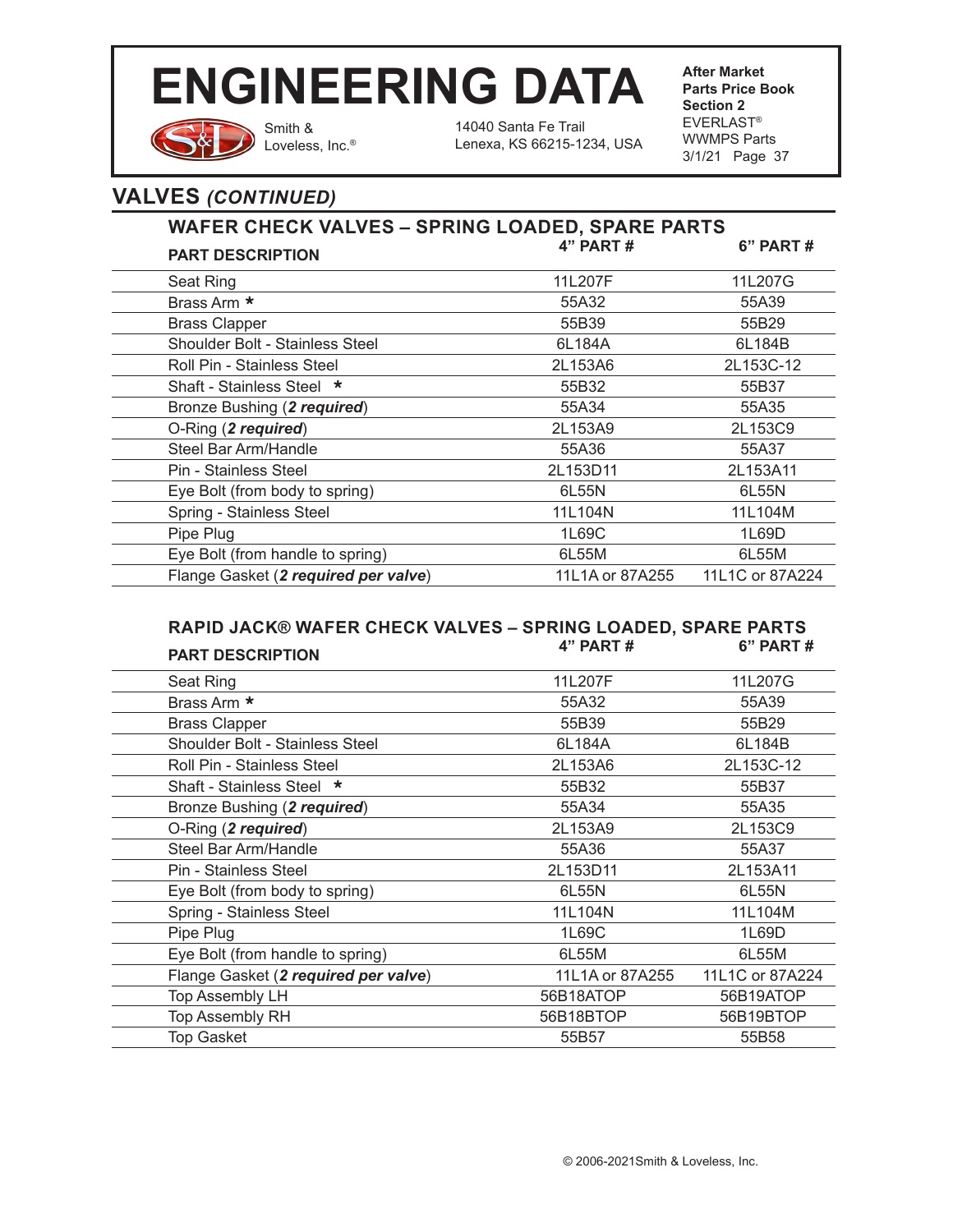

14040 Santa Fe Trail Lenexa, KS 66215-1234, USA **After Market Parts Price Book Section 2** EVERLAST® WWMPS Parts 3/1/21 Page 38

### **SUGGESTED SPARE PARTS**

#### **LIST OF SUGGESTED SPARE PARTS PART DESCRIPTION PART # Mechanical Seal** *(Select the correct seal for your pump)* B-Shaft Single Mechanical Seal – 1-7/8" https://www.marchive.com/ ( ) C-Shaft Single Mechanical Seal – 2-1/8" H87A97 ( ) D-Shaft Single Mechanical Seal – 3" H87A534 **Volute Gasket** (Select the correct volute gasket for your pump) *A new volute gasket is required each time the rotating assembly (motor, impeller, mechanical seals, and /or volute) is disassembled.* () 4B2B\*1, TURBO 4B2C, 4B2C, 4B2D, 4C2B, 4C2D  $\boldsymbol{\mathcal{F}}^{''}_{_{32}})$ ( ) 4B3B, 4C3B, 4D3B, 6B3B (& SERIES), 6C3B (& SERIES), 6D3B (& SERIES)  $\boldsymbol{\mathcal{F}}^{''}_{_{32}})$ ( ) 4D4B, 8C4D, 8D4D  $\binom{''}{32}$ **Seal Housing Gasket** (Select the correct gaskets for your pump) *A new seal housing gasket is required each time the mechanical seal is replaced.*  $\left( \frac{1}{2} \right)$  Flat – B-Shaft – 1-7/8" – Older Style 60A11  $\vert$  Flat – C-Shaft – 2-1/8" – Older Style 60A17  $\left( \frac{1}{100}\right)$  Flat – D-Shaft – 3" – Older Style 60A84  $( )$  Quad Ring – B-Shaft – 1-7/8" – Seal Housing with Groove 60A110 ( ) Quad Ring – C-Shaft – 2-1/8" – Seal Housing with Groove 60A111 ( ) Quad Ring – D-Shaft – 3" – Seal Housing with Groove 60A146 **Nylock Impeller Bolt** (Select the correct bolt for your pump) *A new Nylock Impeller Bolt is recommended from a safety standpoint each time it is removed.* ( ) B-Shaft & C-Shaft Nylock Impeller Bolt – 1-7/8" & 2-1/8" 60A12 ( ) D-Shaft Nylock Impeller Bolt – 3" 60A87 **Impeller Washer** (Select the correct washer for your pump) ( ) B-Shaft & C-Shaft Impeller Washer – 1-7/8" & 2-1/8" 60A20 ( ) D-Shaft Impeller Washer – 3" 60A86 **Prime Sensing Probe** (Select the style installed on your pump station) ( ) **SONIC START<sup>®</sup> Prime Sensing Probe** 4L628N ( ) **SONIC START® STREAMLINE™ AND WAVESTART®**  Vacuum Dome – Solenoid Valve Assembly (If **SONIC START® STREAMLINE™ AND WAVESTART®** is installed on your station.) 87B728 **Vacuum Dome (Clear Dome Only) VACUUTH DOTHE (CHEAT DOTHE OTHY)**<br>
Small O-Ring (P/N 11L4J) & Large O-Ring (11L4K) are recommended (not included with dome) **Vacuum Dome Top O-Ring 11L4J**

**Vacuum Dome Bottom O-Ring 1124K** 11L4K **Vacuum Tubing – 3/8" - Red** 1L142BC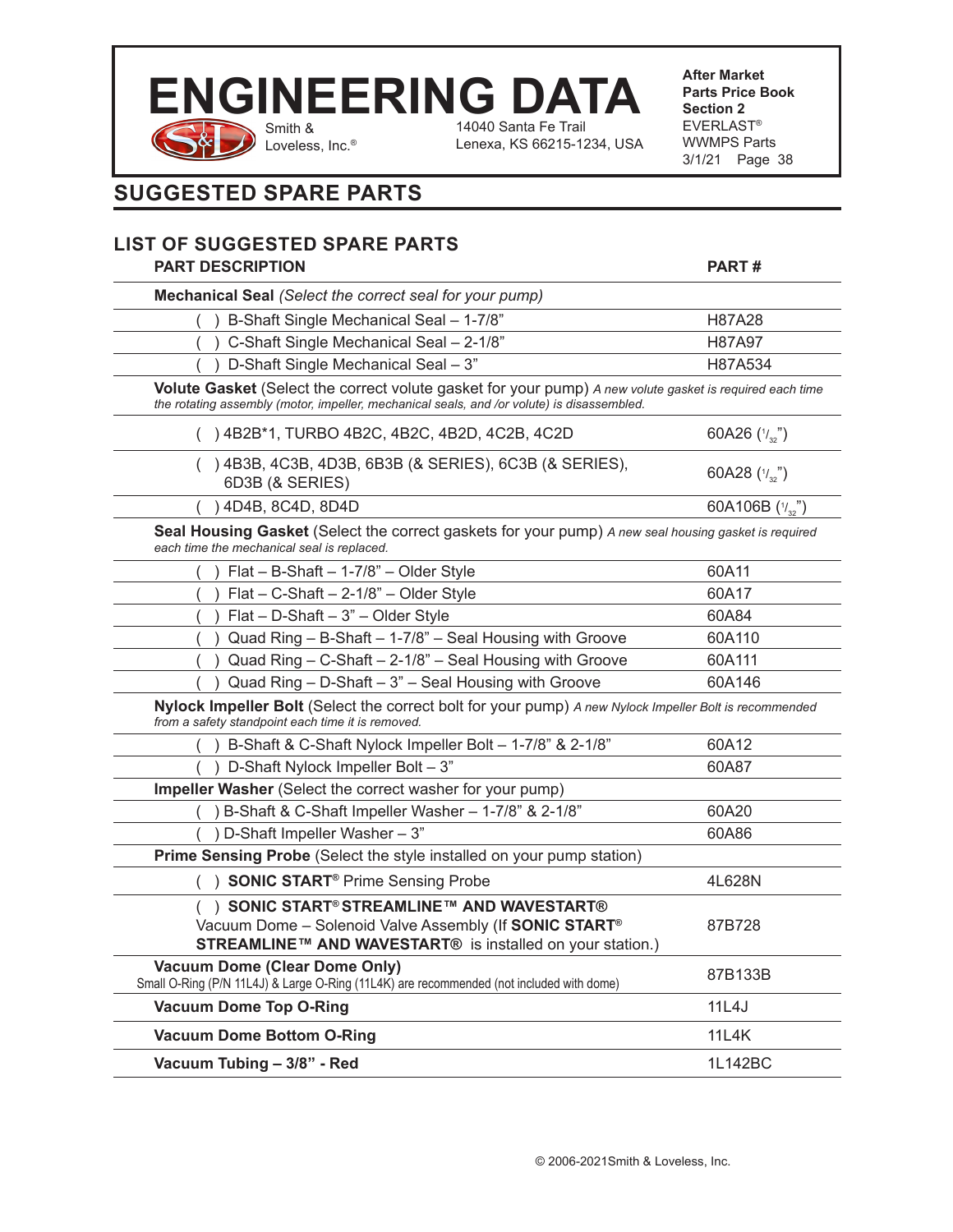Smith & Loveless, Inc.®

14040 Santa Fe Trail Lenexa, KS 66215-1234, USA **After Market Parts Price Book Section 2** EVERLAST® WWMPS Parts 3/1/21 Page 39

# **GENERAL LIST OF OTHER POSSIBLE SPARE PARTS**

| <b>PART DESCRIPTION</b>                                                                 | PART#        |
|-----------------------------------------------------------------------------------------|--------------|
| Alternator (Select the correct alternator for your pump)                                |              |
| () Alternator, Sequential - New Style 2-Pump P.S. (plug-in with 11 pin)                 | 4L187B       |
| () Socket Base, 11 pin, for Alternator 4L187B                                           | 5L49C        |
| () Alternator/Timer for new stations, 1 Switch, Wire-In 16 hour<br>$(8 \text{ on/off})$ | 4L365A       |
| () Relay, Alternator                                                                    | 4L105A       |
| <b>Blower</b> (Select the correct blower for your pump station)                         |              |
| () Blower – 265 CFM (Newer Stations)                                                    | 7L195        |
| <b>CR Relay (Vacuum Pump Relay)</b><br>(Select the correct CR Relay for your station)   |              |
| () Relay for Vacuum Pump (1CR, 2CR)                                                     | 4L107F       |
| () Vacuum Pump Contactor (VC1, VC2)                                                     | 4L862A       |
| <b>SONIC START<sup>®</sup> Operating Module</b>                                         | 4L264        |
| <b>Float Check Valve</b>                                                                | 1L443H       |
| <b>Float Check Valve Drain Valve</b>                                                    | 1L333        |
| <b>Float Switches</b><br>(Determine which floats are installed on your pump station)    |              |
| () Normally Open Float Switch (typical)                                                 | 4L291A       |
| () Normally Closed Float Switch (Special Alarms only)                                   | 4L291B       |
| H-O-A Toggle Switch (3 Position), SPST (Not UL Listed) (replaces 4L207A)                | 4L272A       |
| Impeller (Must be identified by pump station serial number)                             | Call Factory |
| Off-On Test Selector Switch, Toggle Switch, SPST (Not UL Listed)                        | 4L23A        |